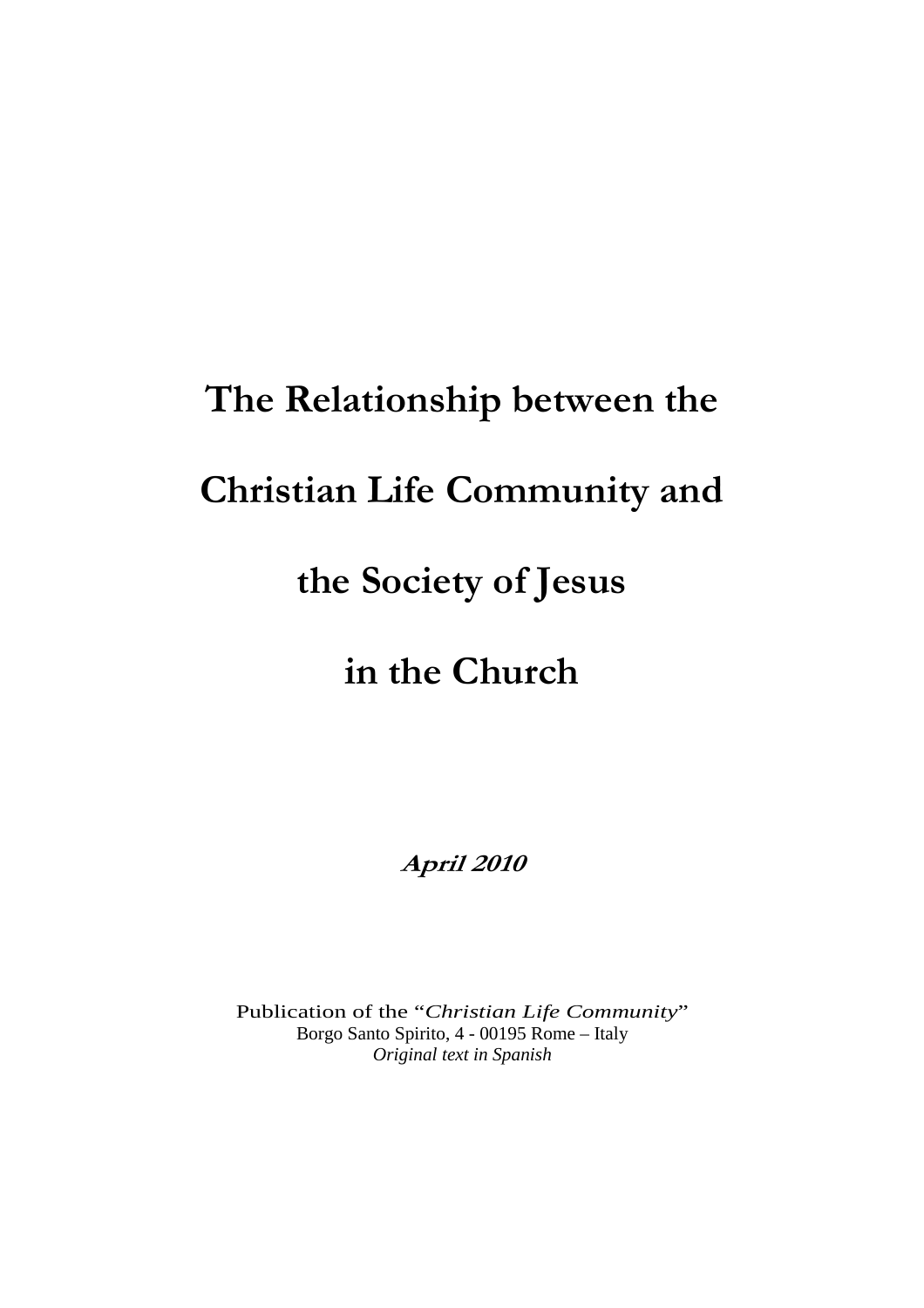# **Index**

| 1. The Christian Life Community in the Church            |  |
|----------------------------------------------------------|--|
|                                                          |  |
|                                                          |  |
|                                                          |  |
|                                                          |  |
|                                                          |  |
|                                                          |  |
| 2. The CLC in its relationship to the Society of Jesus   |  |
|                                                          |  |
| 2.2. A shared, continuous and progressive Discernment25  |  |
|                                                          |  |
|                                                          |  |
| 2.5. A Spiritual and Apostolic Companionship35           |  |
|                                                          |  |
| 2.7 The Fruits of the Process and the Apostolic Life 40  |  |
|                                                          |  |
| 2.9. The CLC and the Mission of the Society of Jesus43   |  |
|                                                          |  |
|                                                          |  |
|                                                          |  |
| Appendix 1 – SJ General's Letters and Talks on the CLC47 |  |
| Appendix 2 - CLC - SJ Collaboration (Nairobi Document)51 |  |
| Appendix 3 – CLC Ecclesiastic Assistant's Handbook54     |  |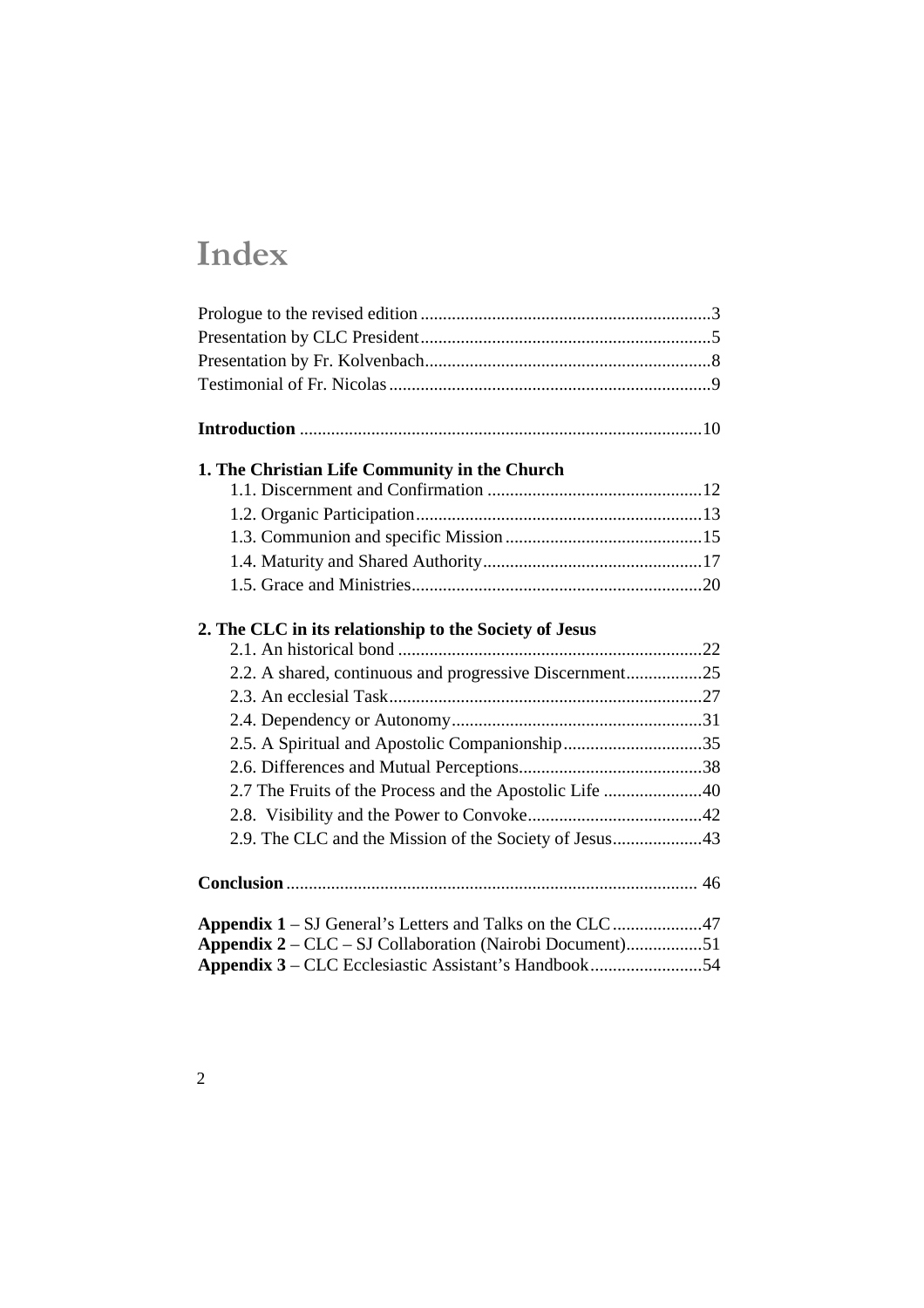### **Prologue to the Revised Edition**

he CLC World Assembly in Nairobi (2003) asked us to "*seek ways to deepen our relationship with the Society of Jesus and increase apostolic collaboration with it*." The Assembly also approved an The CLC World Assembly in Nairobi (2003) asked us to "*seek ways* to deepen our relationship with the Society of Jesus and increase apostolic collaboration with it." The Assembly also approved an appendix titled "Collabora give special relevance to the topic and express some expectations and guidelines about the relationship between these two Ignatian communities. Nairobi acknowledged that "*CLC would not be what it is today without the help and collaboration of the Society of Jesus*" and said "*we wish to maintain and deepen this relationship until it fully matures as a collaboration between two bodies in the service of the apostolic mission of the Church*".

Within this framework, the ExCo elected at Nairobi instructed some of its members to draft a document to locate and document the CLC - Society of Jesus relationship in the context of Church tradition, ministry and theology. It was to be a text that could illuminate the practice, dialogue, issues and problems that often accompany us on our journey. After successive drafts discussed by many Jesuits and CLC members, we arrived at a Working Document in July 2007. This was published and widely disseminated in the World CLC and the Society of Jesus. The Working Paper was prefaced by the Ecclesiastical Assistant Fr. Peter-Hans Kolvenbach, SJ and the World President Daniela Frank, giving the institutional character of text. Thus, it was known to many Jesuit Provincials, read and discussed at regional meetings of Ecclesiastical Assistants, circulated among Jesuit and CLC communities and taken up for discussion in many conversations and meetings. The comments received were mostly positive although some were more critical. Among the latter were some who found the text "*too ecclesiastical*"; others found it very large and impractical, too learned and complex, far removed from the experience of the ordinary CLC layman. There were those who insisted that we needed something more simple and functional, while some asked for more explicit links to other corporate documents such as "*Our Charism*". There were a few who saw a clear Jesuit bias, while others felt that the text provided a very partial account from the viewpoint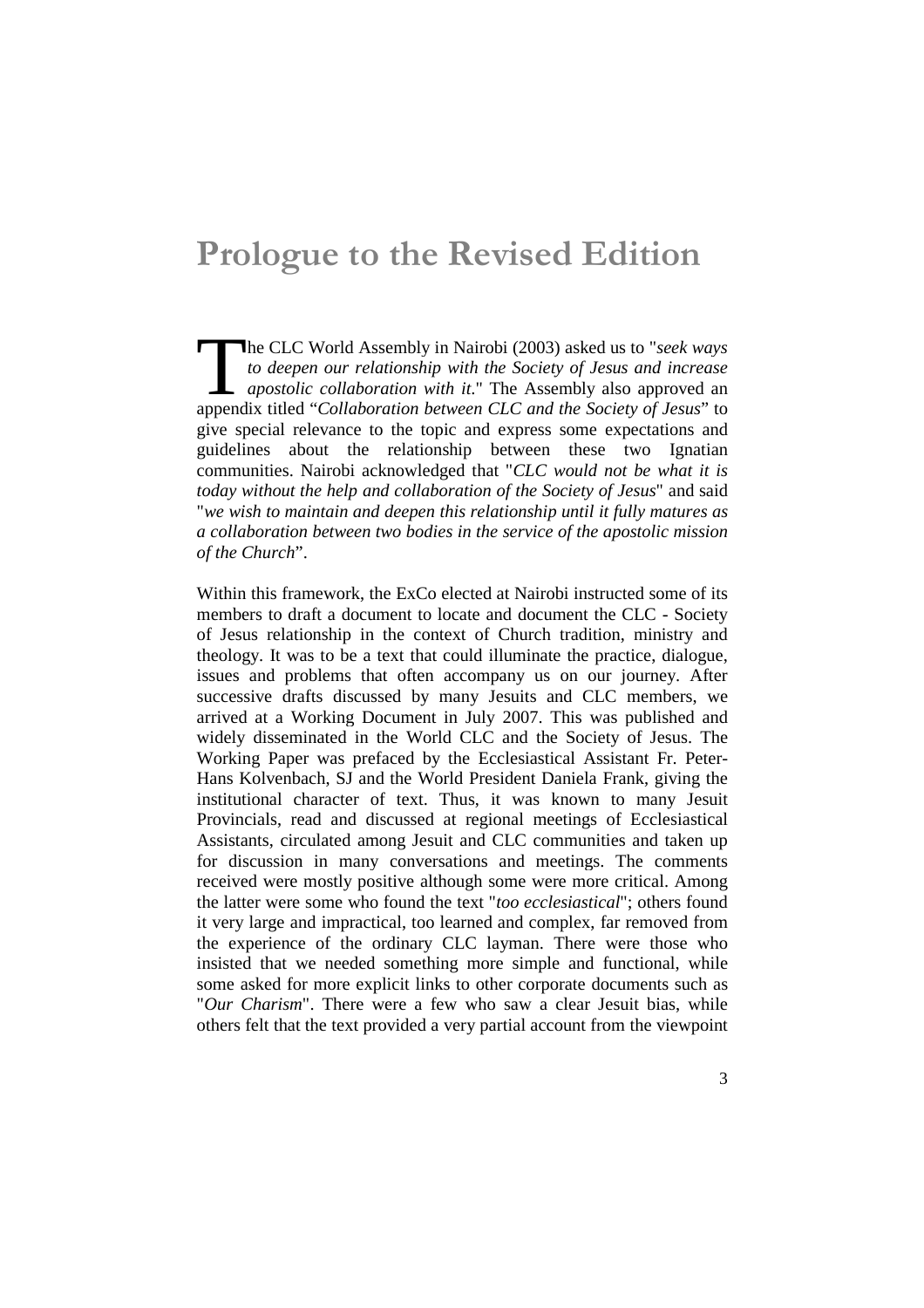of CLC. Overall, the paper aroused interest in many and the feedback was predominately positive.

Evaluating the contributions received, even the critical ones, the World Executive Council (ExCo) decided in February 2008 to officially publish this as a *Progressio* supplement. But the Council said this would be done after considering the inputs from the General Congregation 35, which was taking place in those days, and the forthcoming General Assembly CLC, to be held in August 2008.

Thus today we are delivering this *Progressio* Supplement. The text has not changed significantly with respect to the Working Paper 2007, but we have added quotations and references to those two important events that occurred in 2008. We could certainly further work on this document, but prefer to publish it in order that it may serve many and inspire or provoke further reflections on the important issues discussed here.

One last issue: Nairobi also called for "*a clearer definition of the role of CLC Ecclesiastical Assistant*". This was to be developed through a joint work of CLC and the Society of Jesus, especially with current Ecclesiastical Assistants. This mandate has been upheld in meetings of Assistants across different continents wherein the "*Working Paper*" was the main topic of discussion. An obvious result is the short "*Manual of the Ecclesiastical Assistant*", which was officially distributed in Fatima and is now included at the end of this Supplement. A two-page draft prepared in Lille (September 2004) by the assistants of Europe was reviewed in successive meetings of other regions, and was finally revised and published by the assistants of Latin America in December 2007, giving rise to "*Manual*". The merit of this manual is that it is built by the assistants themselves, using the experience and documents of CLC, including the relationship between CLC and the Society of Jesus.

> *José Reyes, Alberto Brito, SJ*

*Coordinators of Working Group "Relationship between CLC and Society of Jesus"*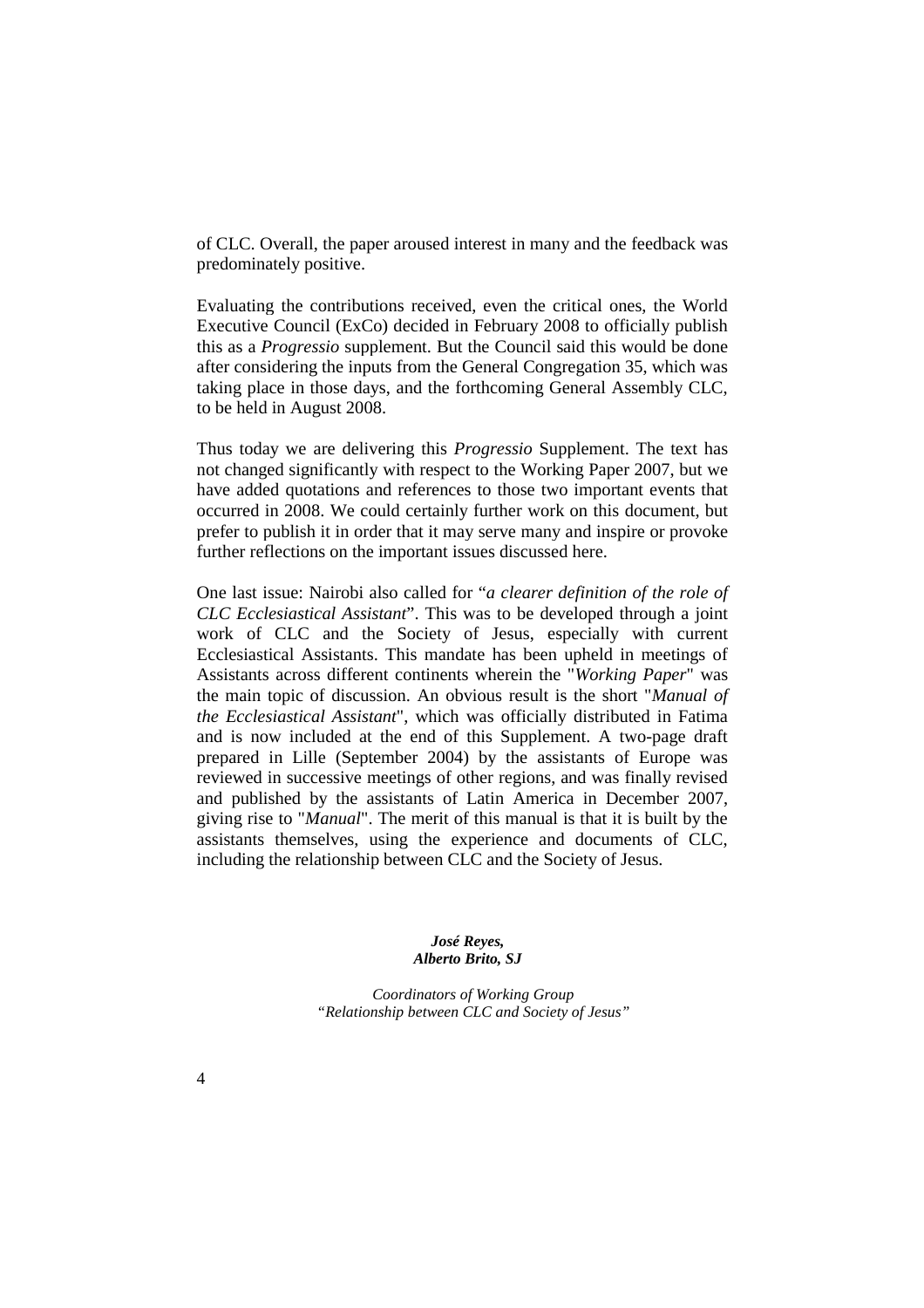# **Presentation of World CLC President**

he Society of Jesus and the Christian Life Community – and before 1967, the Marian Congregations – have walked a long way together. Both bodies are deeply marked by and share the Ignatian The Society of Jesus and the Christian Life Community – and before 1967, the Marian Congregations – have walked a long way together. Both bodies are deeply marked by and share the Ignatian Charism – living it as religious through the centuries and decades, we have experienced a variety of connections and interrelations, questions concerning the role of Jesuits collaborating, guiding and supporting the laity, and efforts to look for ways of fostering the apostolic cooperation between the Society of Jesus and CLC. As CLC, we are very grateful for the gift of the Ignatian spirituality, that Jesuits have generously shared with us following the example of Ignatius of Loyola. Jesuits helped us to rediscover the lay expression of Ignatian spirituality when we moved from the Marian Congregations to CLC. Their support has made possible the establishment and strengthening of communities in several parts of the world. In many ways, our common history has demonstrated very clearly that CLC cannot develop but in the double relationship with the Society of Jesus in the Church.

Following Ignatius of Loyola and his understanding of "*sentire cum ecclesia*" – feeling with the Church, we are convinced that "*union with Christ leads to union with the Church where Christ here and now continues his mission of salvation.*" (*General Principles* #6). Our relationship with Jesus Christ finds its expression also in our belonging to the living structure of the Church and our profound communion with her legitimate pastors, living our apostolic service as part of the body of Christ in the world of today. The Church counts on our commitment and communion – both as individuals and as community, in our daily lives and in our apostolic service.

During our Nairobi World Assembly in 2003 while focusing on CLC as a lay apostolic body that shares responsibility for mission in the Church, we paid special attention to the collaboration of CLC and Jesuits. One dimension of this collaboration is the service Jesuits offer to CLC as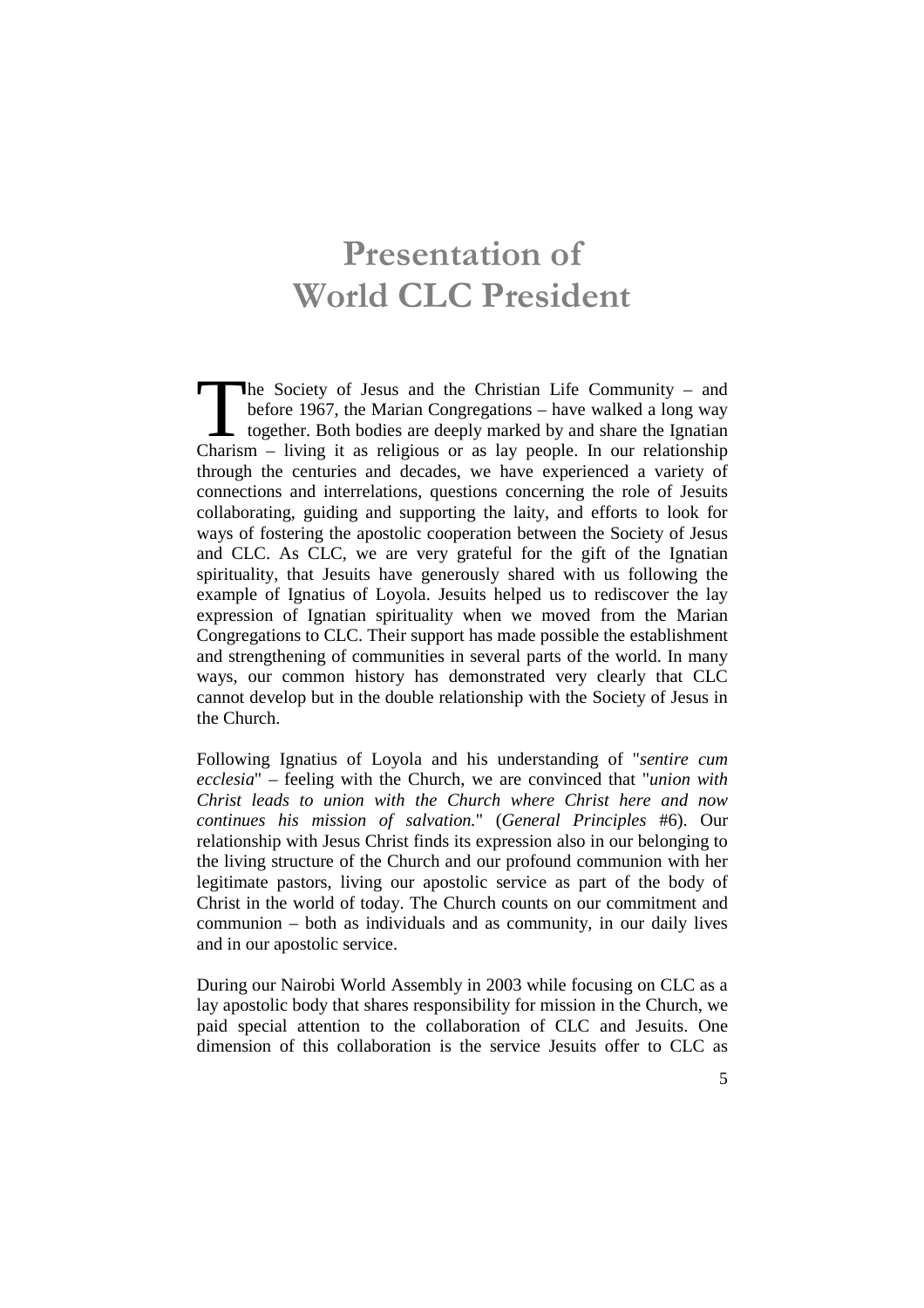Ecclesiastical Assistants, formators, promoters and group guides. Their tasks necessarily differ according to the local situation of CLC – from supporting the initiation of new communities up to collaborating with and accompanying well-formed lay people who assume responsibility for formation and on-going CLC development. The experiences of collaboration of both CLCers and Jesuits have called for a more clear definition of the Ecclesiastical Assistant's role in CLC. This document wants to offer such a clarification, developing this role in the broader context of the bonds of the Society of Jesus and CLC. And although we focus especially on the relationship between CLC and the Jesuits, we don't want to forget that in many parts of our world community, diocesan priests and other qualified persons (see *General Norms* #44) act as Ecclesiastical Assistants, guides and promoters. They are highly appreciated for their important service in and for our communities. We hope that the following reflections will also respond to their concerns and questions.

The desire of CLC to respond to the call of becoming and acting as an apostolic body, as expressed during our Nairobi assembly and confirmed during our world assembly in Fatima 2008, points to the second dimension of the collaboration between the Society of Jesus and CLC in the Church: We ask the Jesuits to explore with us ways of collaboration in the apostolic field, fostering a growing partnership of both apostolic bodies, including joint discernment and common activities - a vision and a desire also expressed by the Society of Jesus during its General Congregation in 2008. As two Ignatian bodies, we have also the chance to give signs of hope, presenting ways of cooperation between lay and religious in communion with the Church.

We invite CLC and Jesuits to use this paper as a basis to reflect on our relationship in its different dimensions - the joys and sorrows, the questions and doubts, the mutual expectations and needs – in the light of our being Church and acting in the Church*.* We encourage both CLC and the Society of Jesus to deepen our dialogue in an atmosphere in which each one can express with great frankness his/her experiences and feelings. And we invite Jesuits and CLCers to search for possible ways of collaboration especially in the apostolic field and take respective initiatives.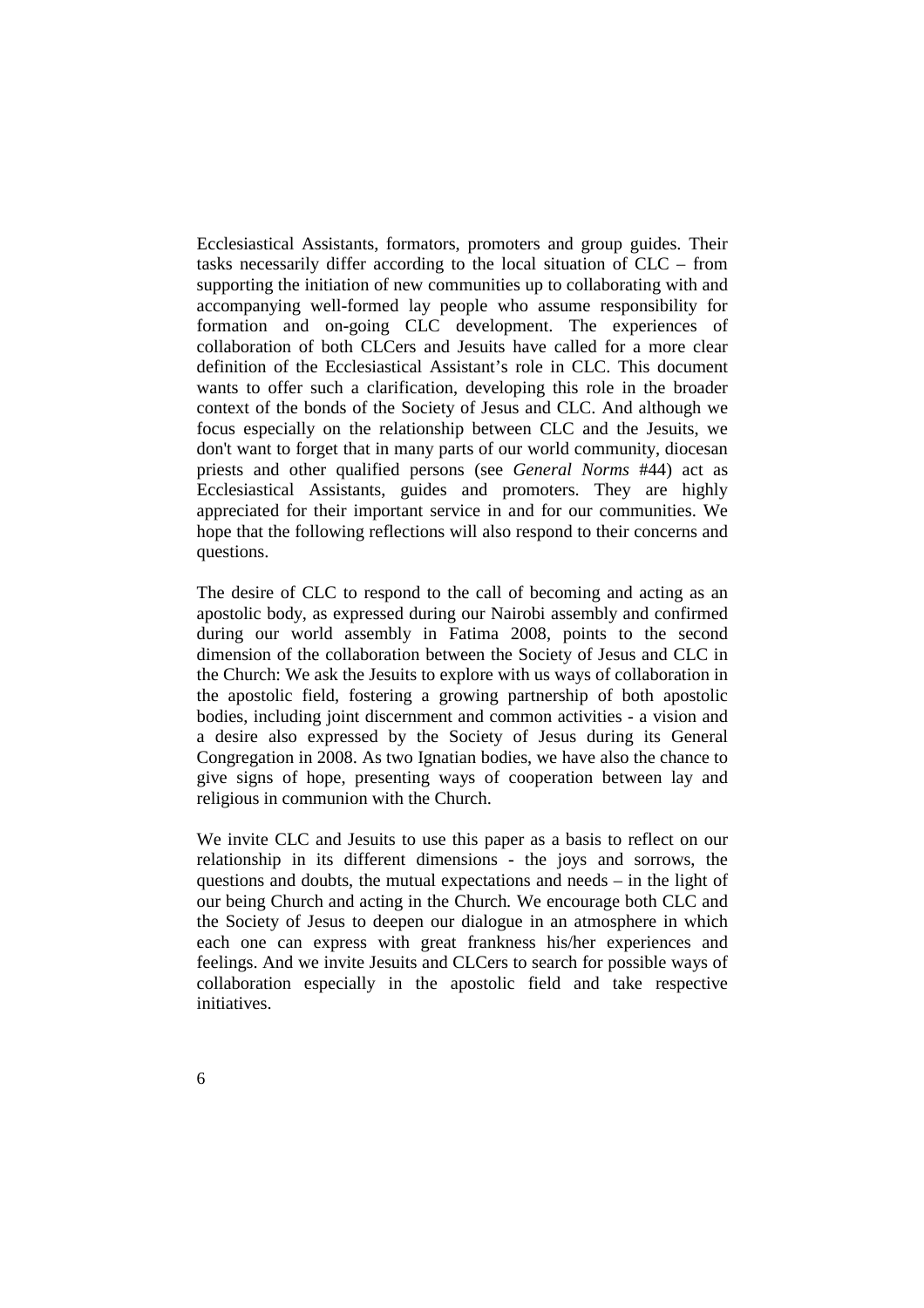Reflecting on our walking together and developing and deepening our collaboration is of course "*a work in progress"*. We are very grateful for your feedback on your experiences on the way. Your comments and reflections which have been incorporated into this present text have helped us to express and clarify the close bonds that exist between our two bodies within our Church. So, let us continue our sharing, our building of relationships and our cooperation, faithful to our common Ignatian charism enriching one another through our diversity.

> *Daniela Frank World CLC President*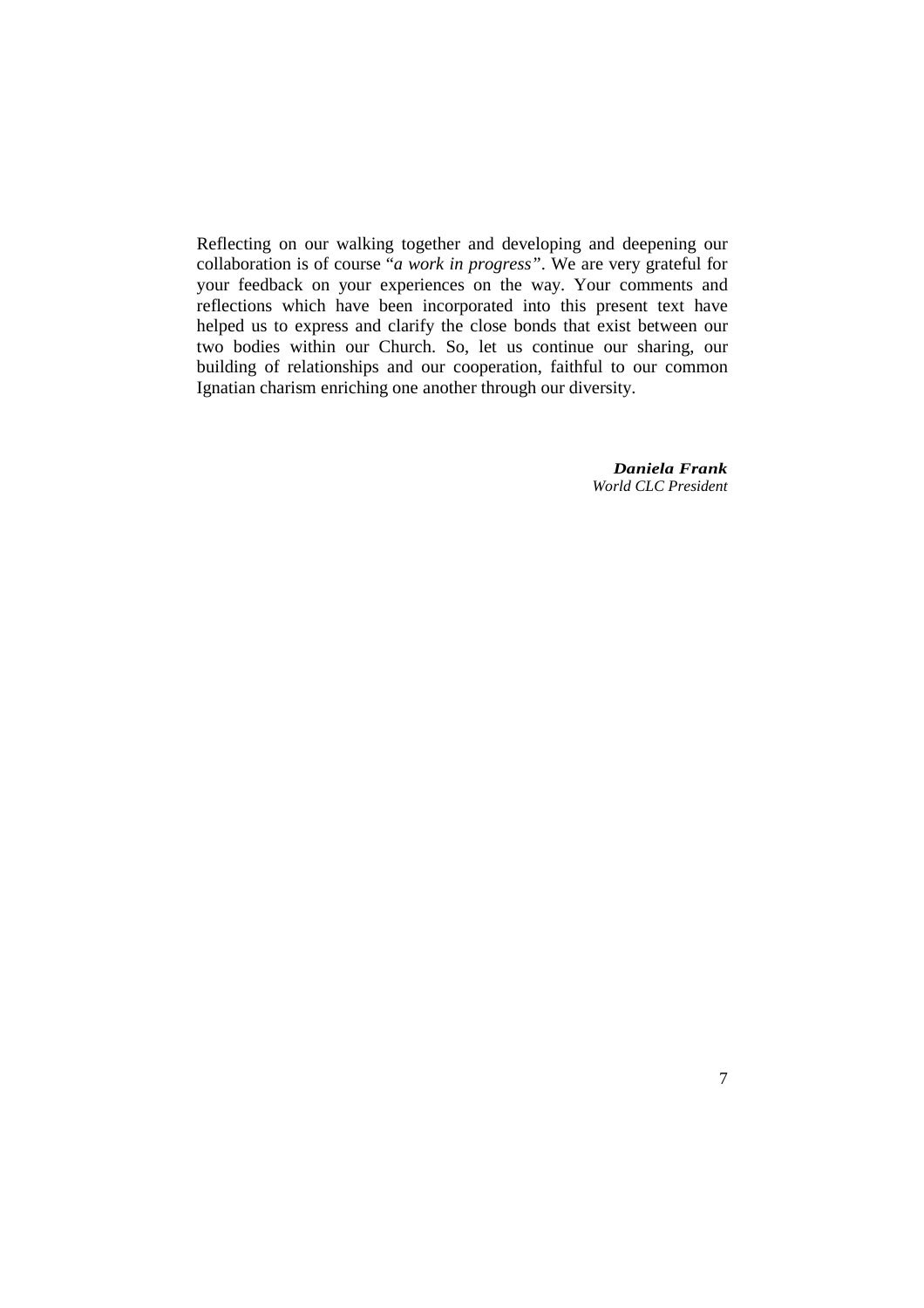# **Presentation Former World CLC Assistant**

he publication of this significant book is the result of many years of work, meetings and reflection on the ecclesiastical assistant's role in the Christian Life Community. The change from the The publication of this significant book is the result of many years of work, meetings and reflection on the ecclesiastical assistant's role in the Christian Life Community. The change from the particular way of Jesuit dir Congregations to that of Jesuit and non-Jesuits accompanying the distinct apostolic body of CLC in its search for a mode of life based on Ignatian spirituality dates back almost forty years.

There are presently about seven hundred Jesuits working in CLC (as ecclesiastical assistants or as guides) at the service of CLC members throughout the world. To discern the extent and limits of the responsibilities of the assistants, it was necessary to consider their concrete experiences, to listen to their testimony and to reflect on what Saint Ignatius teaches us regarding those who give the Spiritual Exercises to others. As a lay pilgrim on the road to God, Ignatius learnt that one cannot advance without accepting to be helped by someone the Lord puts in our path. By participating in the Word of God and by sharing their apostolic experiences in the community, members help each other grow in their Christian life.

The ecclesiastical assistant is a privileged witness in this process of growth, pointing to the Gospel through Ignatian perspectives and promoting the "*genuine attitude*" which we ought to maintain in the Church (Sp Ex 352). There is only one Witness whose word is simultaneously indispensable and delicate because it is the Lord who calls each member of the community by his/her name and it is the Spirit who breathes life into this community in Christ and for Christ. The ecclesiastical assistant is like John the Baptist (Jn 3, 28 ff) who desires that the Lord grow and who is glad when he hears the Lord's voice in CLC.

This book is presented as a help towards attaining this goal. I thank all those who have written this text and those who will use it creatively.

> *Peter-Hans Kolvenbach, SJ Former World CLC Assistant*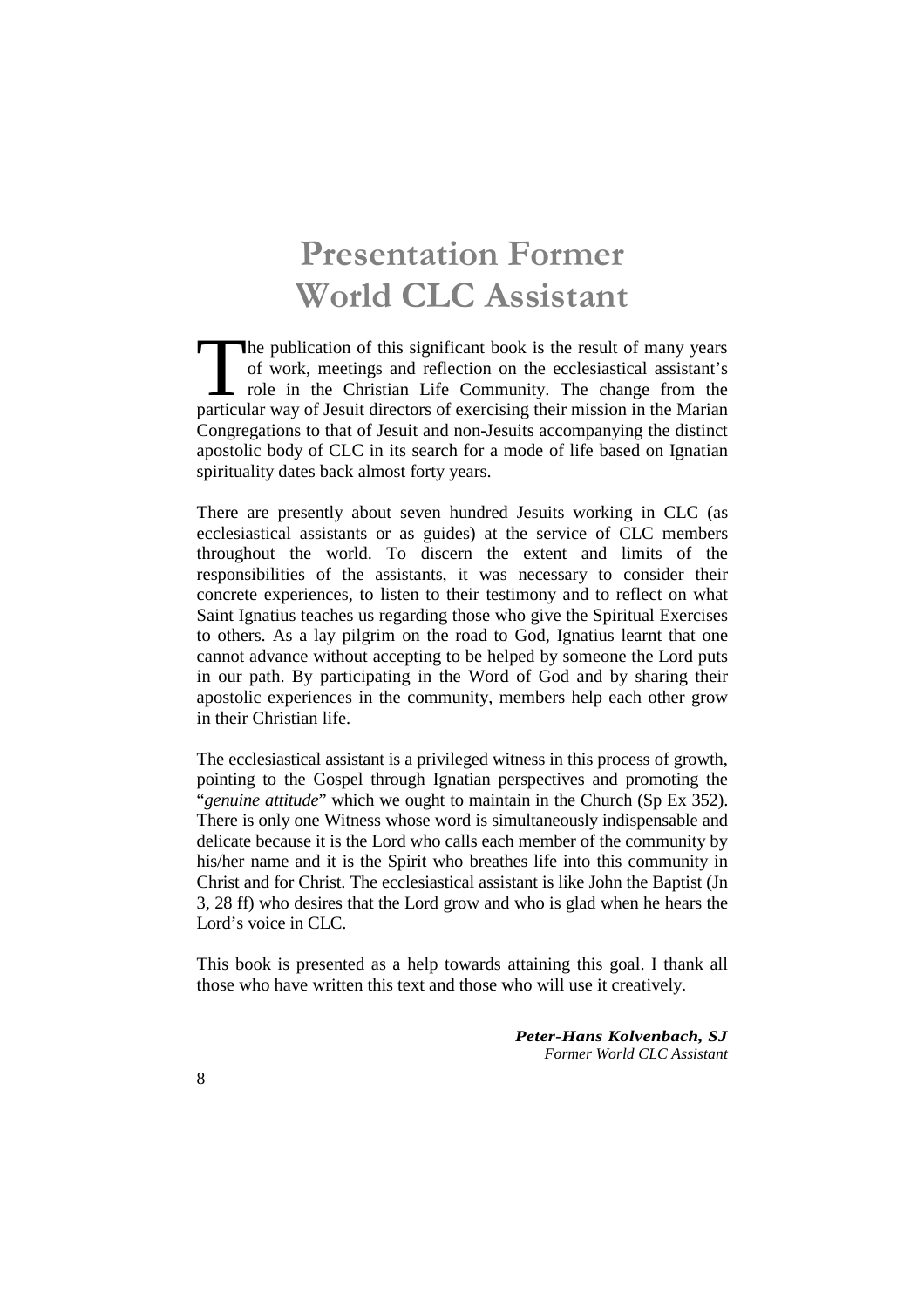# **Testimonial**

ather Kolvenbach ends his presentation to this document with these words: "*I thank ... and those who use it creatively*." He affirms this because he knows that written documents are not effective until ather Kolvenbach ends his presentation to this document with these<br>words: "I thank ... and those who use it creatively." He affirms this<br>because he knows that written documents are not effective until<br>they are interpreted into practice.

Verbs such as interpret, meditate or put into practice, are always more important and more transforming than nouns such as collaboration, support, norms etc. Jesus in his speeches and stories speaks more with verbs (creating stories and parables) and much less with nouns (defining concepts or explaining values).

As we all know, each generation has to rediscover their faith, renew their call and recreate their mission, always attentive to the Spirit who is the true One who acts in all. And this is what makes our shared journey more interesting, challenging and - why not? - also a spiritual adventure of transformation and service.

I hope that the reflections upon which this text is based are further developed, re-creating a deep and prophetic relationship which is already part of our shared history.

> *Adolfo Nicolás, SJ World CLC Assistant*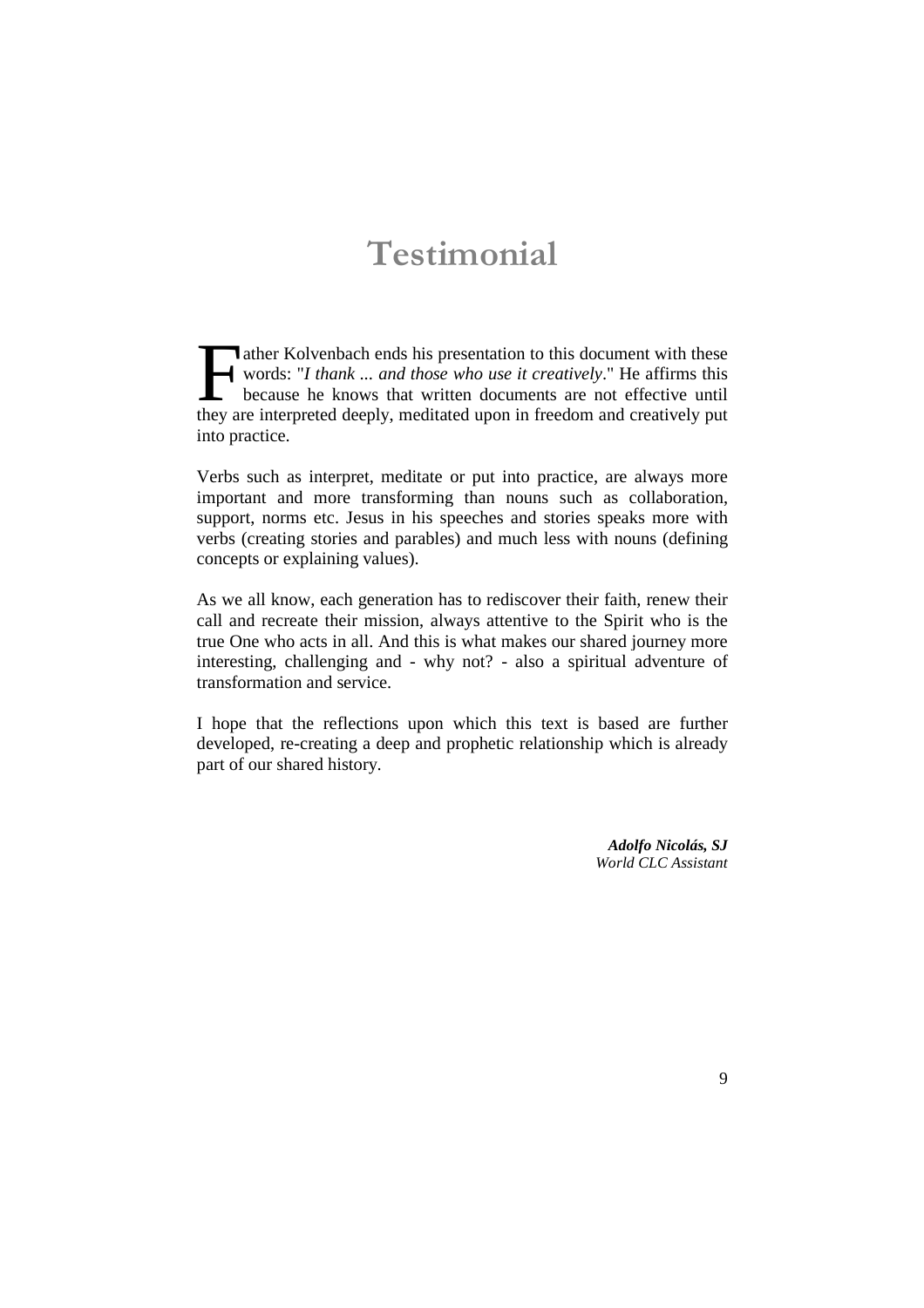## **The Relationship between the Christian Life Community and the Society of Jesus in the Church**

#### **Introduction**

In its present expression and state, the Christian Life Community is the result of a process which has been lived for centuries within the Church and deeply influenced by it. It has also been a process linked closely to the Society of Jesus from the time of Saint Ignatius and it has therefore been very much influenced by that history<sup>1</sup>. We can say that CLC cannot grow or develop in any of the aspects that constitute it if it is not done in the context of this double relationship with the Society of Jesus<sup>2</sup> in the Church.

But what are these constitutive elements of the CLC which should be developed? Synthetically, today we can say of CLC:

- From an *ecclesial* point of view it is a worldwide Ignatian and apostolic community of laypersons who actively participate in the life and mission of the Church. This ecclesial and apostolic orientation is the fundamental characteristic of CLC.
- From a *juridical* point of view, it is an international public association of the Church's faithful approved and recognized by the papacy.
- From a *vocational* point of view, it is a particular way of being in the Church and it represents a style of Christian living by lay people marked by the experience of the Spiritual Exercises.

<sup>1</sup> Since 1967 we can properly speak of CLC which follows on the long tradition of the Marian Congregations going back to 1584 and even before. In some countries and at different times in history there was no relationship with the Society of Jesus. The Marian Congregations maintained relationships with other religious congregations or operated under the authority of the Bishop.

<sup>&</sup>lt;sup>2</sup> Or in some cases with other religious congregations.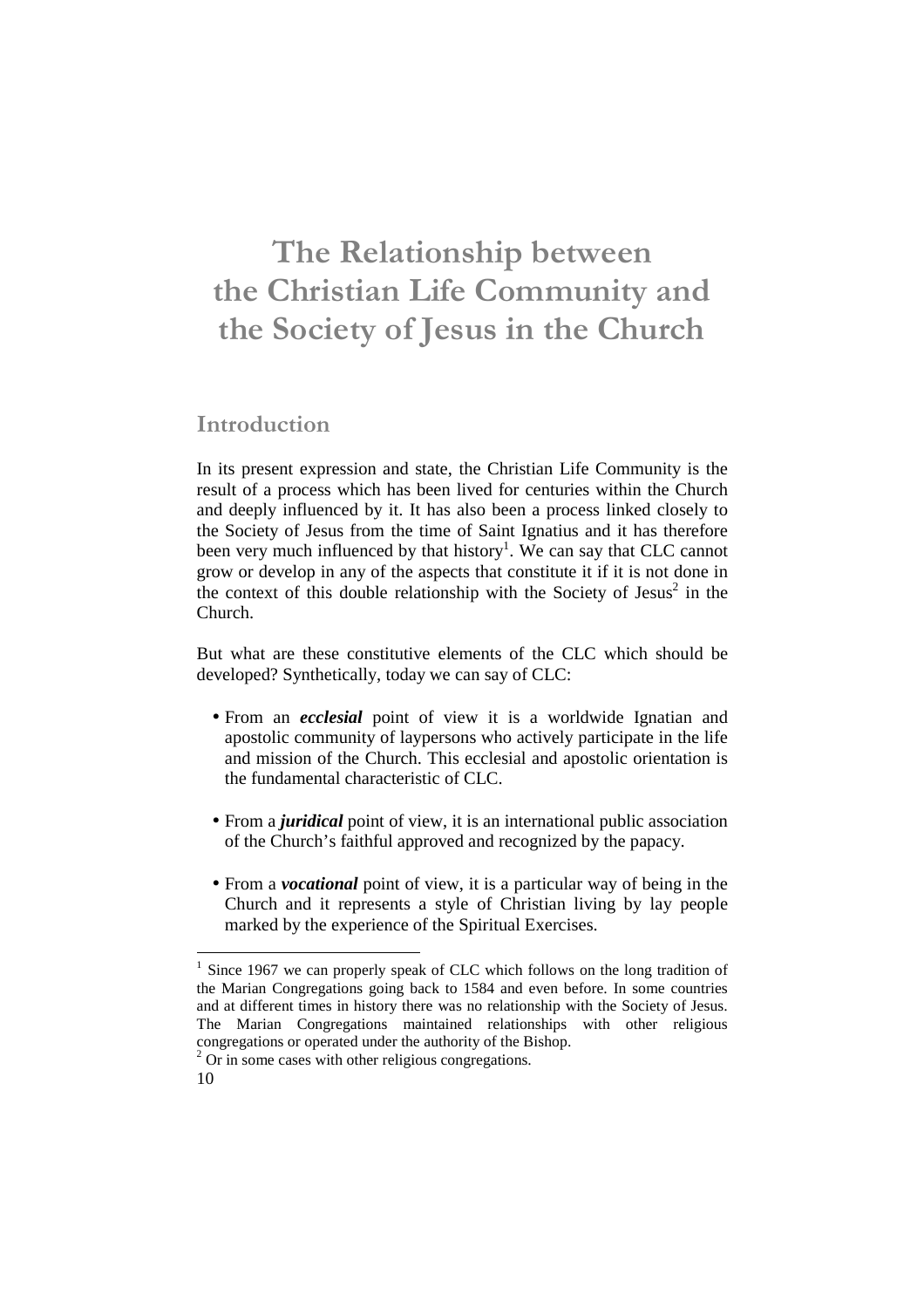• From a *pedagogical* point of view, it represents a continuous process of growth in Christ, which includes support and reciprocal accompaniment as well as sustained and guided formation.

These four constitutive aspects are not static. On the contrary, we are constantly constructing them and they also react with each other, a fact which has many implications. In some moments or circumstances, one of them may stand out in importance, but we should never lose sight of the others. Above all else, we should allow each element to challenge and question the others in order to enrich the process of discernment, the making of decisions, the process of formation, interrelationships, the services we offer, the styles of leadership and accompaniment, etc. The essential goal is always to arrive at being an apostolic body in the Church.

In this context we wish to reflect here on the ministry of the ecclesiastical assistants and the men and women religious who accompany us. Most of them are Jesuits who have received from their superiors the mission to work in CLC.<sup>3</sup> Often, they ask for clarification on their function in the local community. For this reason, in this text on the right-hand side of the pages, we present a brief summary of the functions of the Ecclesiastical Assistants. We hope that this document will be read by the formed community leaders to clarify the work that is done and foster a rich and deep dialogue on the ministry of the Ecclesiastical Assistant and the relationship between the CLC and the Society of Jesus in the Church for the mission. In this dialogue it is important to consider that there is great difference between CLC and the Society of Jesus and also between Jesuits and lay persons. Despite being rooted in a long historical tradition, CLC is a young association which has to find its own way of proceeding, consolidate its lifestyle, find its economic autonomy, its apostolic structures, etc. At the same time, the Society of Jesus is a mature and stable apostolic body. The dialogue will be fruitful if we recognize our respective starting points and what each one is for the other.

<sup>&</sup>lt;sup>3</sup> There are about 700 Jesuits in the world officially involved in CLC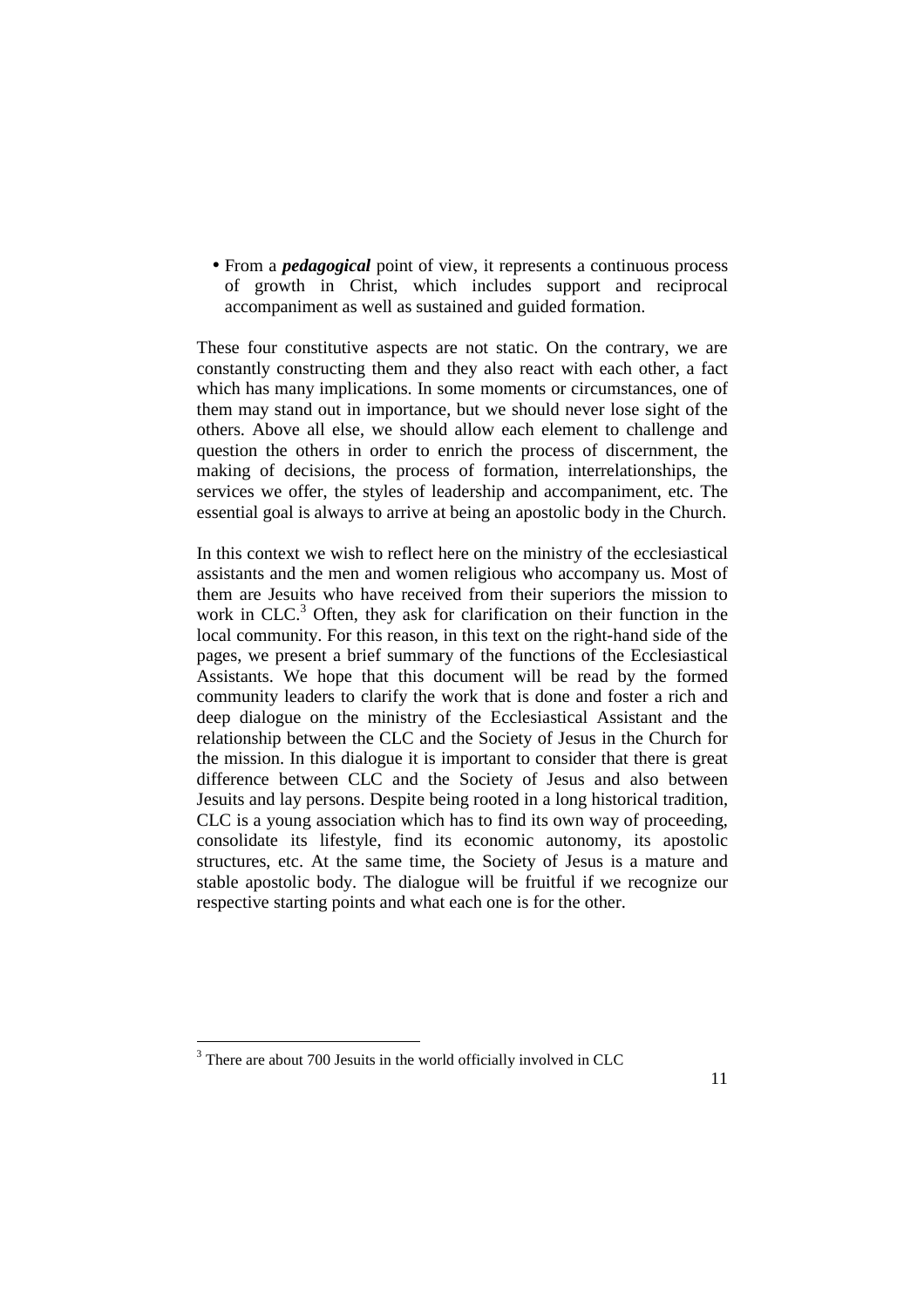## **1. The Christian Life Community in the Church**

In trying to understand CLC in the Church, its relationship with the hierarchy, ordained ministers, other ecclesial communities, etc., we should take into consideration several different aspects.

#### **1.1 Discernment and Confirmation**

The Christian Life Community is a manifestation of the Spirit in the Church. This means, among other things, that CLC does not exist only by the will of a few who decide to associate, but rather because of a special grace of the Spirit which created it so that the Church can grow. In the life of the Church, all Christians receive, discern, and identify the action of the Spirit and because of that we are free to associate and to take initiatives. But a necessary task and duty of the hierarchy is to discern beyond the individual motions and particular circumstances and recognize the more permanent manifestations of the Spirit which weave together a more consistent and unfolding ecclesial design. It can then point to these manifestations as clear possible ways of participating in the life and mission of the Church. For Ignatius, discernment does not end with a reading of one's own motions and the formulation of one's own decisions. It must include the ecclesial confirmation.

First the Marian Congregation, then CLC, have received successive approvals, blessings and confirmations from the hierarchy of the

*Inculcate a sense of Church and of CLC in the Church.*

*Associate and dialogue with the Hierarchy on all levels.*

> *Deepen our understanding of the General*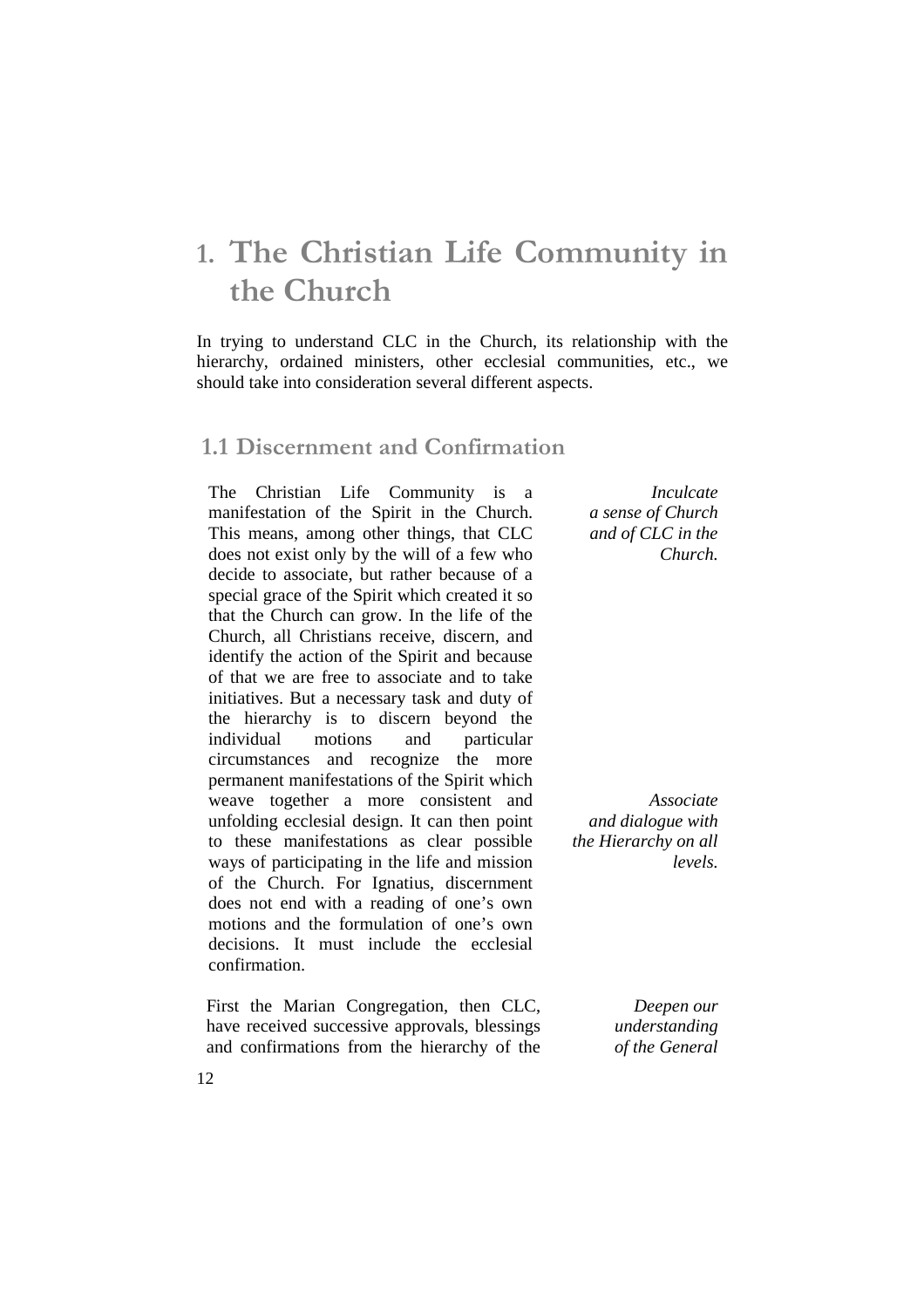universal Church and of local Churches. This began with the founding bull of 1584 right up to the confirmation of the General Principles in 1990, which included the approval of the revised version of the Norms and General Principles. This encourages us and commits all CLC members and all who have received from the Church the mission to serve this association in different ministries.

The Second Vatican Council recognized that "*in the Church there are many apostolic works constituted by the free election of the laity and are governed by their judgment and prudence*." (AA, 24). But it adds: "*All associations of the apostolate deserve to be appreciated; however, those which the hierarchy has praised or recommended (..) should be appreciated by priests, religious, and the laity, and each one in his or her own way should promote them. Among these are included, especially today, international Catholic associations or groups.*" (AA,21).<sup>4</sup>

*Principles and their antecedents as an ecclesial document and actively put them into practice.*

*Make known the teachings of Vatican II regarding apostolic associations of the laity, including the recommendations of the Council to priests and religious concerning the associations.*

#### **1.2 Organic Participation**

<u>.</u>

CLC exists not merely by the will of the members to carry out a common project, or by the will of a charismatic priest in a particular place, time, or circumstance. It exists by the explicit will of the hierarchical Church for the good of the whole Church and

*Help go beyond personalities or partial perspectives.*

<sup>4</sup> From the renewal following the Vatican Council, CLC has participated in the Conference of the "International Catholic Organizations" (ICO) which had a close relationship with the "Pontifical Council for the Laity". In 2008 the ICO was dissolved leading to other reference points according to the present-day diversity of organizations. CLC participates in these changes and is active in the new expressions of the international apostolate.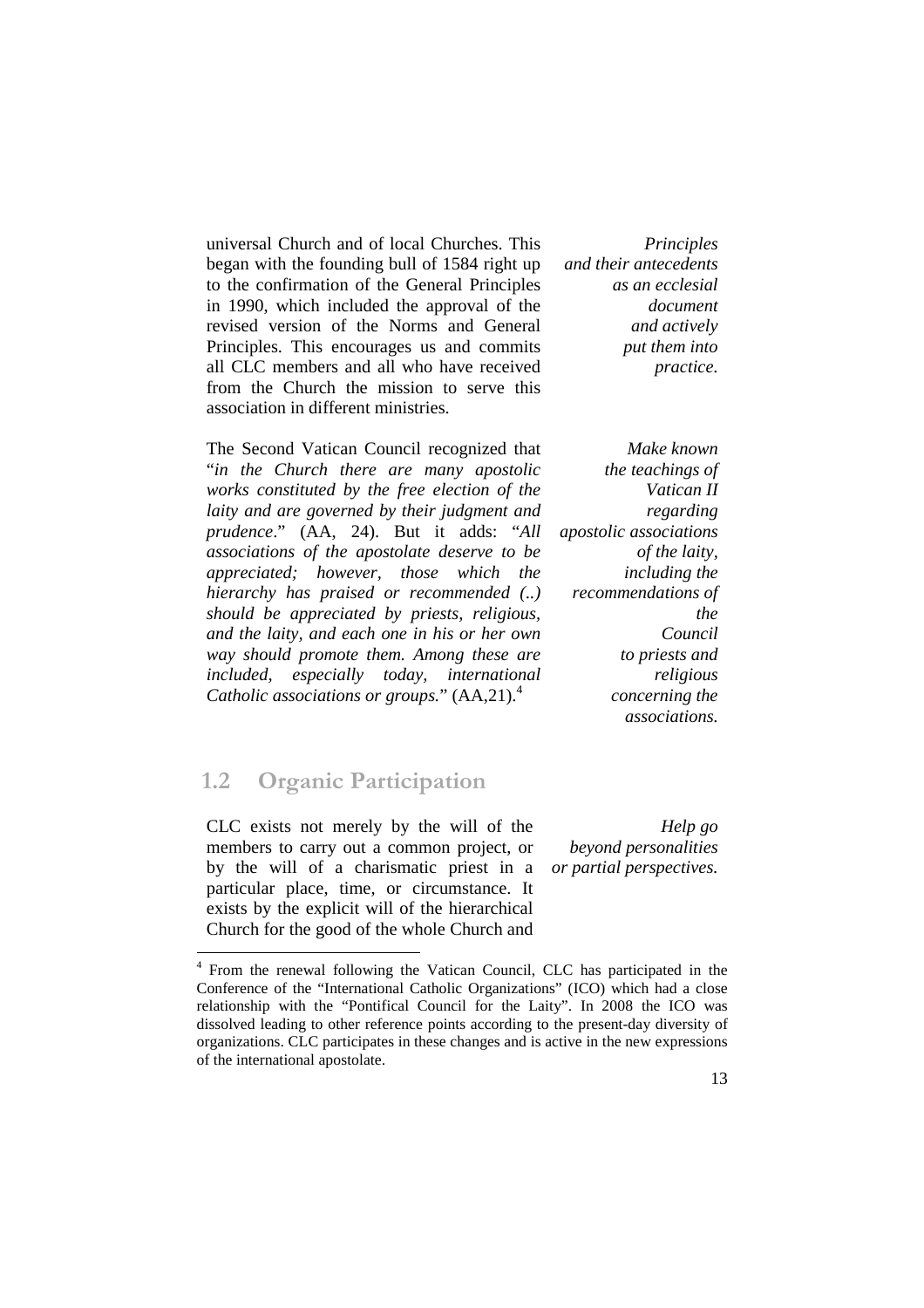its mission. In this sense it is a public - not private - association of the faithful in the Church. It is an international association, a world community. In it, priests and religious have an approved, genuine way of sharing with the laity. This calls them together beyond any particular group or personal charisma to form a part of an ecclesial trend which does not exist merely as a spontaneous creation but also as part of the Church's own program.

All this, which seems so rich and clear, frequently seems so difficult for the laity, priests, and religious to understand. At times we would wish to be less "public" and more "*private*" in the sense that we just explained. At other times we are attracted to something less defined, more "*free*" and generic, a sort of vague spiritual movement organized by talented and charismatic leaders. This could be characterized as a loose affiliation in which people are bound together by personal ties and which represents a stage in their life, as opposed to a vocation within the Church. Some are attracted by the idea of being a founder, rather than a follower or someone committed to the development of others. Some would prefer to "*run their own show*", to have their own "*spiritual children*" (or "*parents*"), to run their own business, directed by them or by those whom they designate. This is not the way of CLC, although we should take care not to be bound by overly rigid structures and ways which prevent us from being open to new stimuli or which inhibit us from receiving new ideas and accepting members of various backgrounds.

*Deepen the significance of being an association of the faithful within the Church.*

*Esteem and promote the public and international dimension of CLC.*

*Foster a long range vision and an enduring organization.*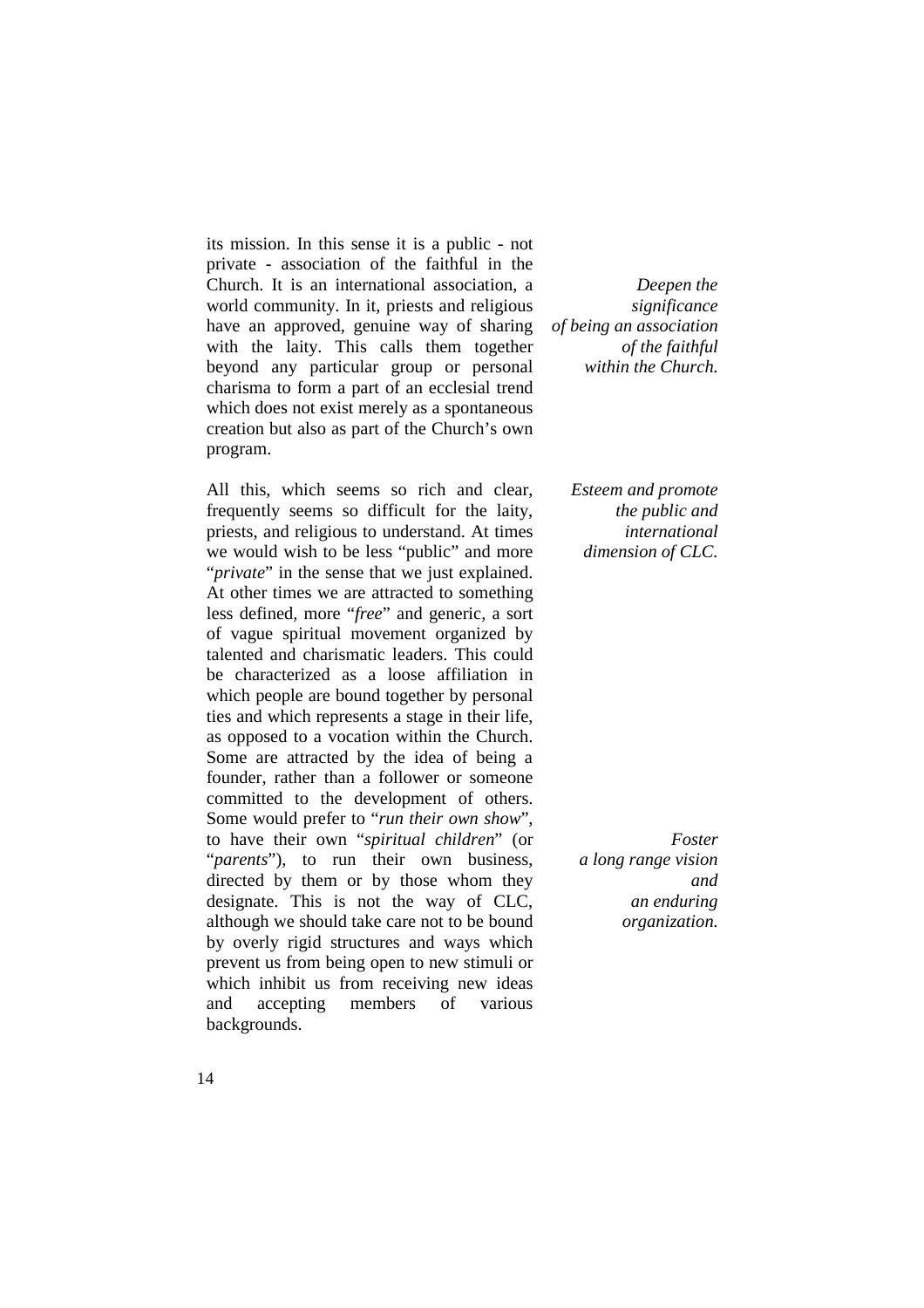CLC must be well inserted in the life of the Church. It must be attuned to the hierarchy and other ecclesial realities, and be very conscious that it represents a legitimate way of being in the Church and of participating in its mission. The competent authorities should recognize this fact and allow CLC to exist and function within their jurisdictions by naming ecclesiastical assistants, and by suggesting ways in which it can participate in diocesan or national Church structures, etc. In each country there are specific ways to fulfil this and we will mention a few of them in this document.

*Ensure that CLC is inserted organically in the Church on different levels.*

#### **1.3 Communion and Specific Mission**

It is clear that CLC is an ecclesial reality and a way of Christian living. Yet, at times we tend to make simplistic distinctions such as, "*it's an affair of the laity*" or "*it's a movement of the laity*." In some sense the entire Church is a movement of the laity. A parish is a movement of the laity. If it is not, then what is its purpose? Pius XII was right when he asked the laity to be aware that not only do they belong to the Church, but they "*are the Church*." We have used the word "*lay*" and "*laity*" perhaps too much because we are attempting to define the relationships between the different ministries in the Church and to compensate for an excess in the opposite direction in the past few centuries. Perhaps we need to redefine better the religious vocation and that of the ordained ministers. Yet, going beyond the question of the overuse of an expression, the deeper truth lies in the fact that ecclesial communion is not grounded in the specific

*Foster an adequate living out, understanding and appreciation of the different vocations and ministries and the relation between them.*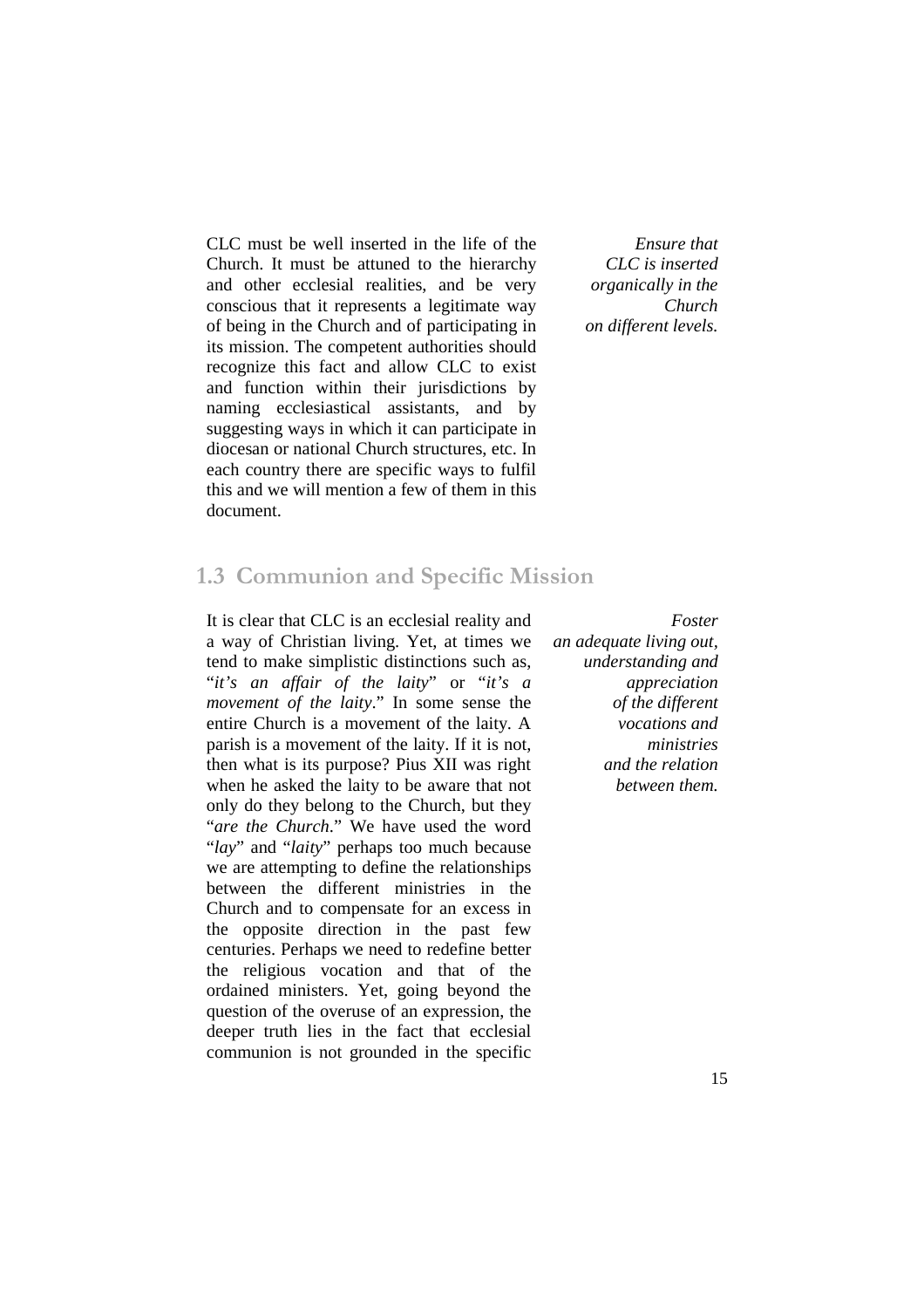mission or characteristics of each particular vocation. It is found in the relations that we are capable of establishing among ourselves and in the benefits which these relations offer to others<sup>5</sup>. We cannot conceive of an association of laypersons without the presence and active and generous ministry of priests and men and women religious because each exists with and for the others and each helps the others to grow. Each vocation challenges the others in the healthy pursuit of a greater fidelity, which is not an individual or specific concern.

In the positive wake of the Second Vatican Council the Christian Life Community should see itself now as an expression of a Church in which all Christians are called to sanctity and to participation in the mission of Jesus. The Council recommended lay associations because they "*meet human and Christian needs, and they are also an expression of the communion and unity of the Church in Christ.*" (AA, 18). It recommends that the "*laity work together as an organic body so that they manifest the communion of the Church and therefore work more efficiently in the apostolate*." (AA, 20c). CLC wishes to be one of these organic bodies<sup>6</sup> in which the laity work in a united way to address human and Christian needs, without falling into the trap of seeking auto-affirmation or to stand out in

*Foster a sense of spiritual and organic communion which leads to a greater and more fruitful collaboration in the mission.*

 5 GC 35 of the Society of Jesus (Decree 6, n. 3) affirms "*with gratitude and affection, that the call we have received is a call shared by us together*" (referring to the 'collaborators in mission').

<sup>&</sup>lt;sup>6</sup> The Nairobi Assembly tried to understand and deepen this idea of the Council insisting on the concept of '*Apostolic Body'*. In the last assembly of Fatima, CLC experienced a confirmation of this and at the same time acknowledged that this is something new and not completely defined. Cf. Fatima document 3.2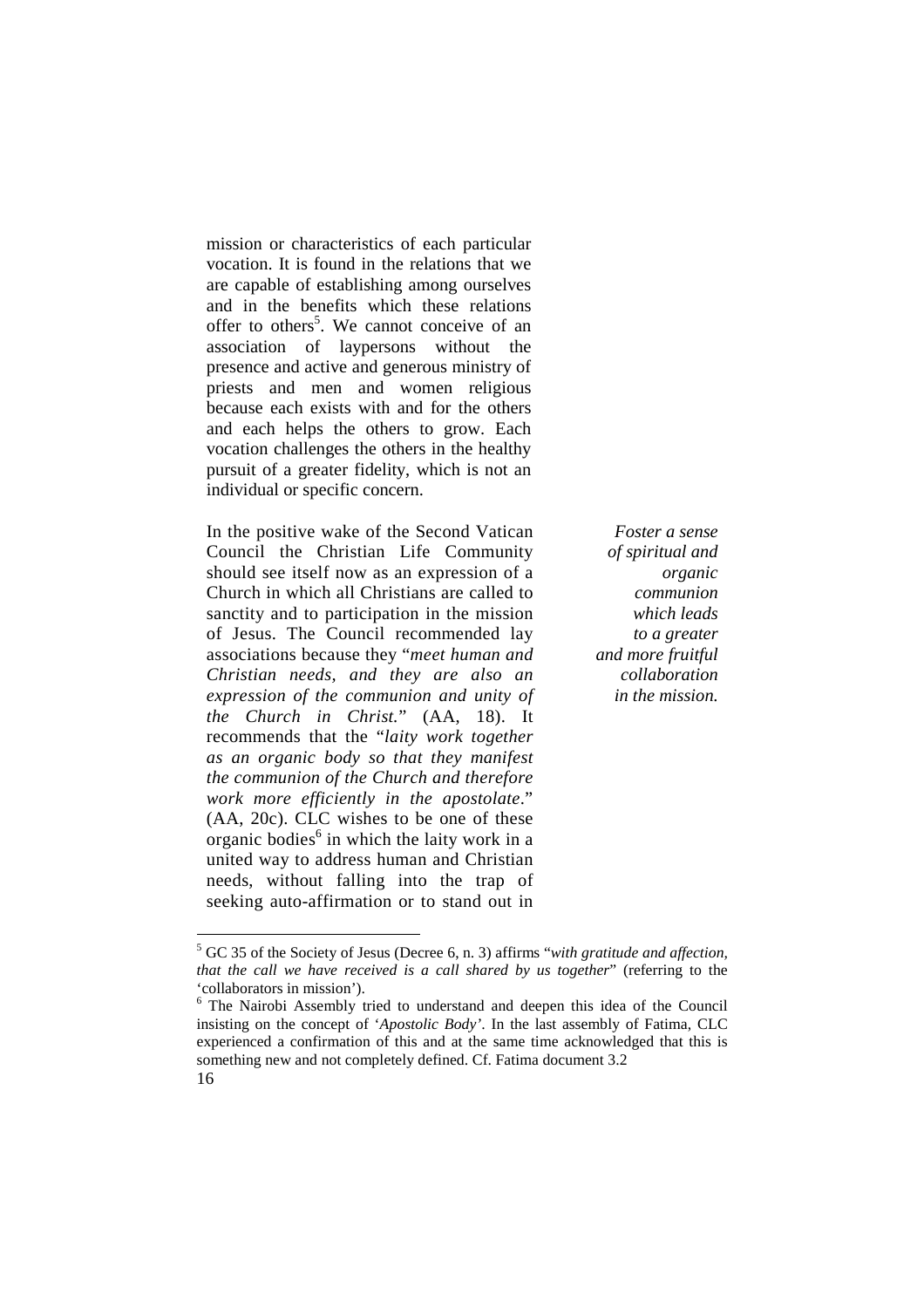opposition. Rather, the laity's main intention is to manifest better the communion of the Church and to strengthen the apostolate. The existence of an association of the faithful with these characteristics allows the Christian laity to experience an organic communion and allows them to come out of the anonymity of those who participate in certain vague and short-lived movements. In fact, this new experience helps them to enter into a more fluid dialogue among themselves and with other associations and with the Hierarchy.

#### **1.4 Maturity and Shared Authority**

In a Christian community in which by baptism we all participate equally in the mission and are equally called to holiness, the old models of the "*states of perfection*," or those which define the apostolate of the laity as the "*long arm*" of the hierarchical apostolate, or as "*collaborators*" of religious congregations, do not help much. The fall into disuse of these concepts is a result of a redefining and an enriching of the relationship between the laity, the hierarchy, and priests and religious present in the association. Many laypeople may be called to collaborate and even receive a mandate from the hierarchy or a religious congregation, but their vocation and mission cannot be perceived as an extension or a functional and efficient asset of the latter. The apostolic collaboration can be extended also to non-Christians or those of good will who adhere to no faith. The issue of collaboration does not exhaust the issue of

*Strengthen the vocation and mission of the laity and their adult and autonomous insertion in the Church.*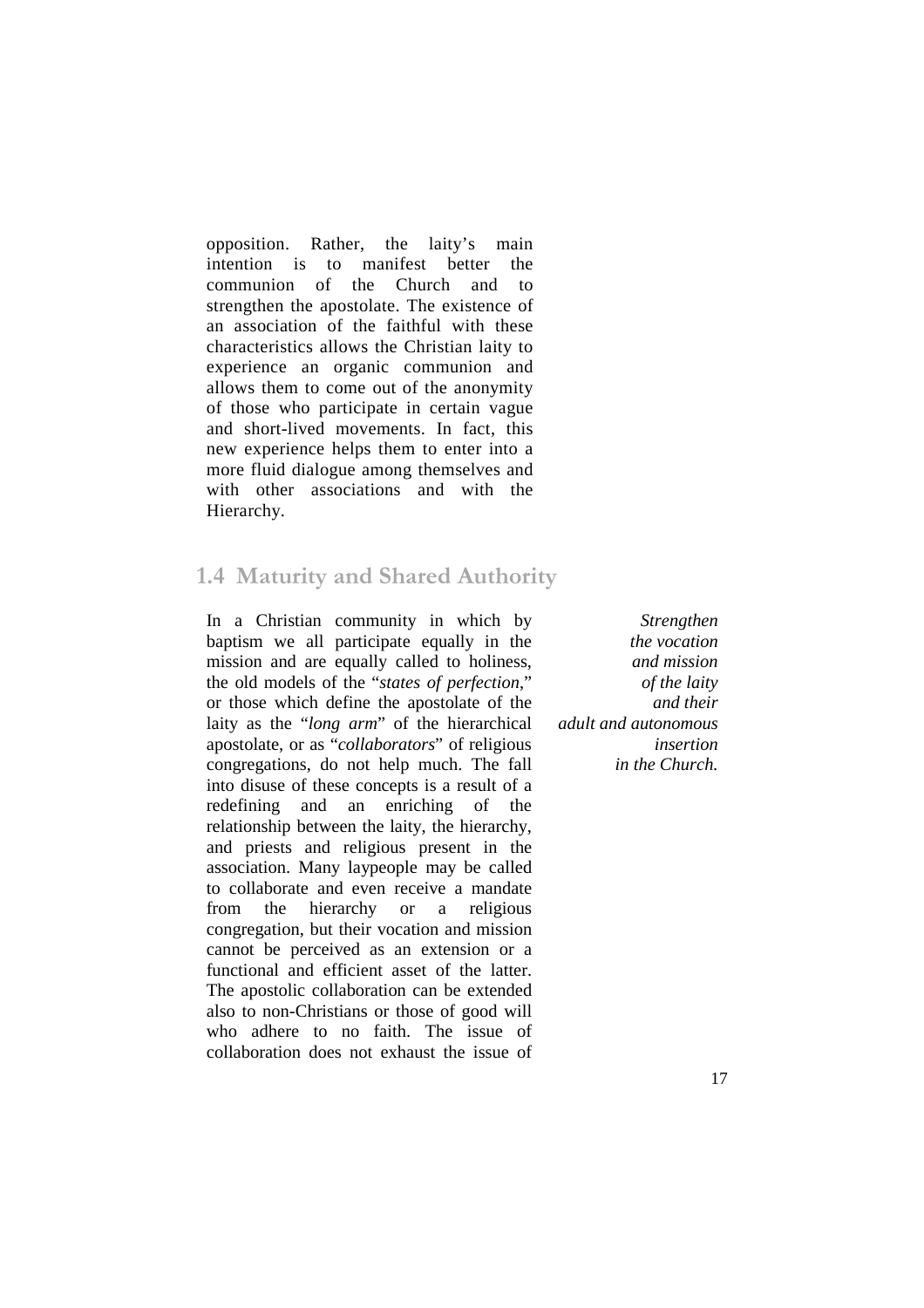laity and the issue of laity does not exhaust the issue of collaboration<sup>7</sup>.

The relation of lay associations with the ordained ministers cannot be defined by the collaboration of lay persons in the works and apostolates of religious congregations but rather in the promotion and development of the lay vocation and apostolate<sup>8</sup>. With respect to the relation of the lay associations with ordained ministers, the Second Vatican Council says: "*Choose carefully adequate and well formed priests to serve as guides for the special forms of lay apostolates. The priests who devote themselves to this ministry, by virtue of the mission they have received from the hierarchy, (…) should work especially hard to nourish the spiritual life and apostolic sense of the Catholic associations entrusted to them. They should aid the apostolic work of the laity with prudent advice and help stimulate their endeavours. Through constant dialogue with the laity they should carefully examine ways to make their apostolic action more fruitful; they should foster a spirit of unity within the association and with other groups.*"(AA, 25) The Council does not ask the ordained ministers to step aside so as to allow for a greater maturity on the part of the laity. Rather, it asks them to become actively

*Foster and promote an active and creative presence of ordained ministers, religious men and women in the association, by participating in the government, in the formation programs, the apostolates, the liturgy, and by accompanying the laity in the growth process.* 

 $7$ In the case of the Society of Jesus, the key perspective of Decree 6 is "while GC 34" recognized the Spirit's movement and opened for us fresh avenues to implement our mission through more profound collaboration with the laity, the current Congregation recognized the more diverse community of those with whom we have been called to share this common mission" (n. 7).

 $8$  GC 34 spoke along these same lines (Decree 13, n. 1): "We seek to respond to this grace by offering ourselves in service to the full realization of this mission of the laity, and we commit ourselves to that end by cooperating with them in their mission".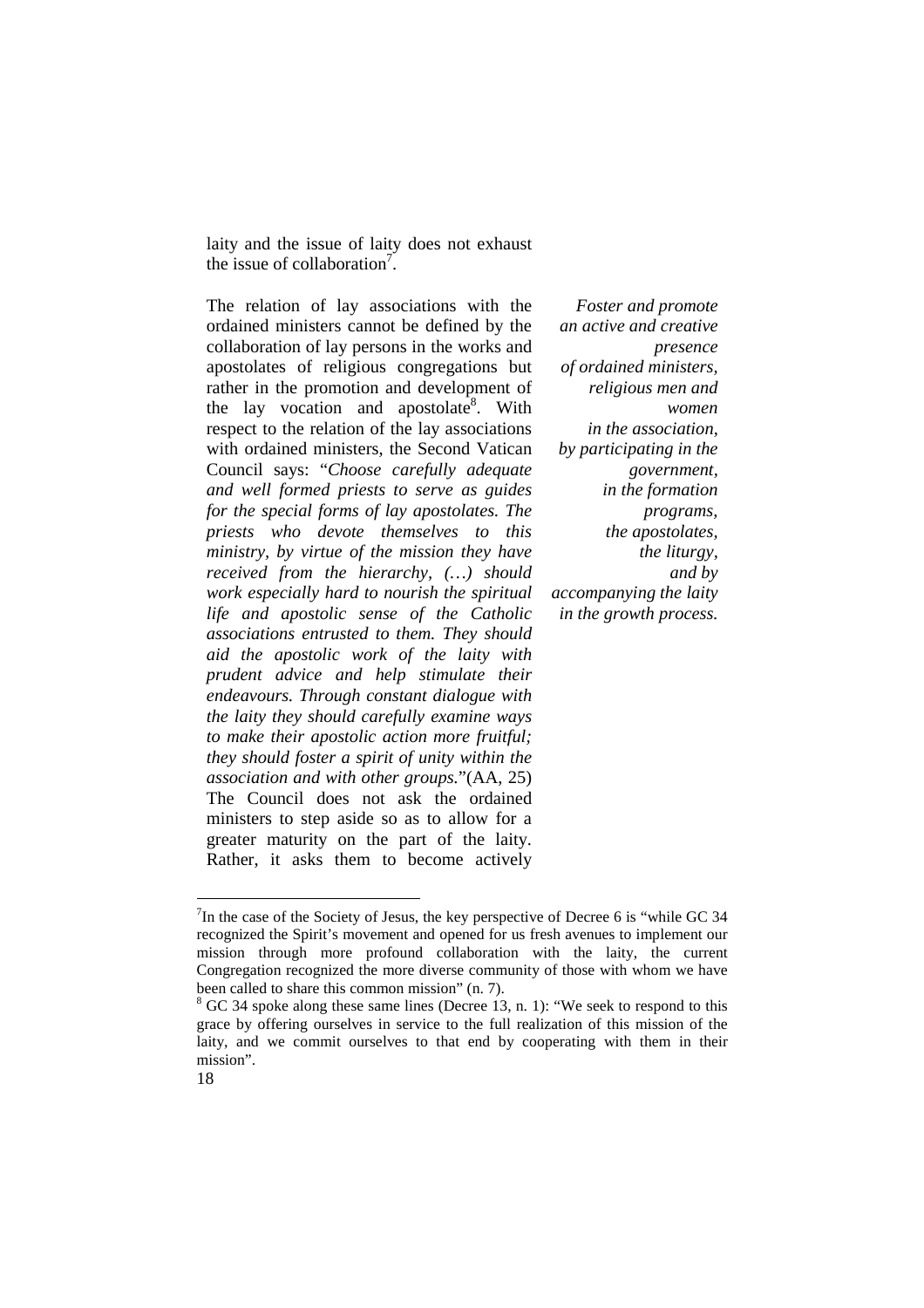involved, to fulfil their role as agents sent by the hierarchy, offering advice, fostering dialogue, encouraging the laity to carry out their apostolic mission, promoting a sense of unity and of commitment within the Church. The Council asks them to focus on the formation and on the apostolate of the laity itself, stimulate their endeavours and help them to discover the best ways to be more apostolically productive.

In this context there is no room for the figure of the priest "*director*"; rather, he now becomes an ecclesiastical assistant, a guide or spiritual companion who accompanies the laity in the different processes that the community or association goes through. The dominant person or vertical authority models associated with the ordained ministry now give way to the model of the community itself which assumes a leading role. This involves shared leadership and responsibilities and a greater autonomy exercised by the laity in the context of a discerning apostolic community which has its own deliberating structures for making decisions. This same model is proposed not only for lay movements and associations, but for other realities in the Church as well. Often, it seems easier and more efficient to return to the model of the "*Director*", which was perhaps justifiable in the past. But in the light of the Council, we have come to understand that the Church best expresses itself through communitarian participation.

The principle of authority does not simply disappear in proportion to which autonomy and participation grow. Rather, authority is shared, as well as the responsibility for

*Develop a style of leadership and accompaniment which reflects the ecclesial community model inspired by the Council.* 

> *Foster an adequate understanding of the place and of the*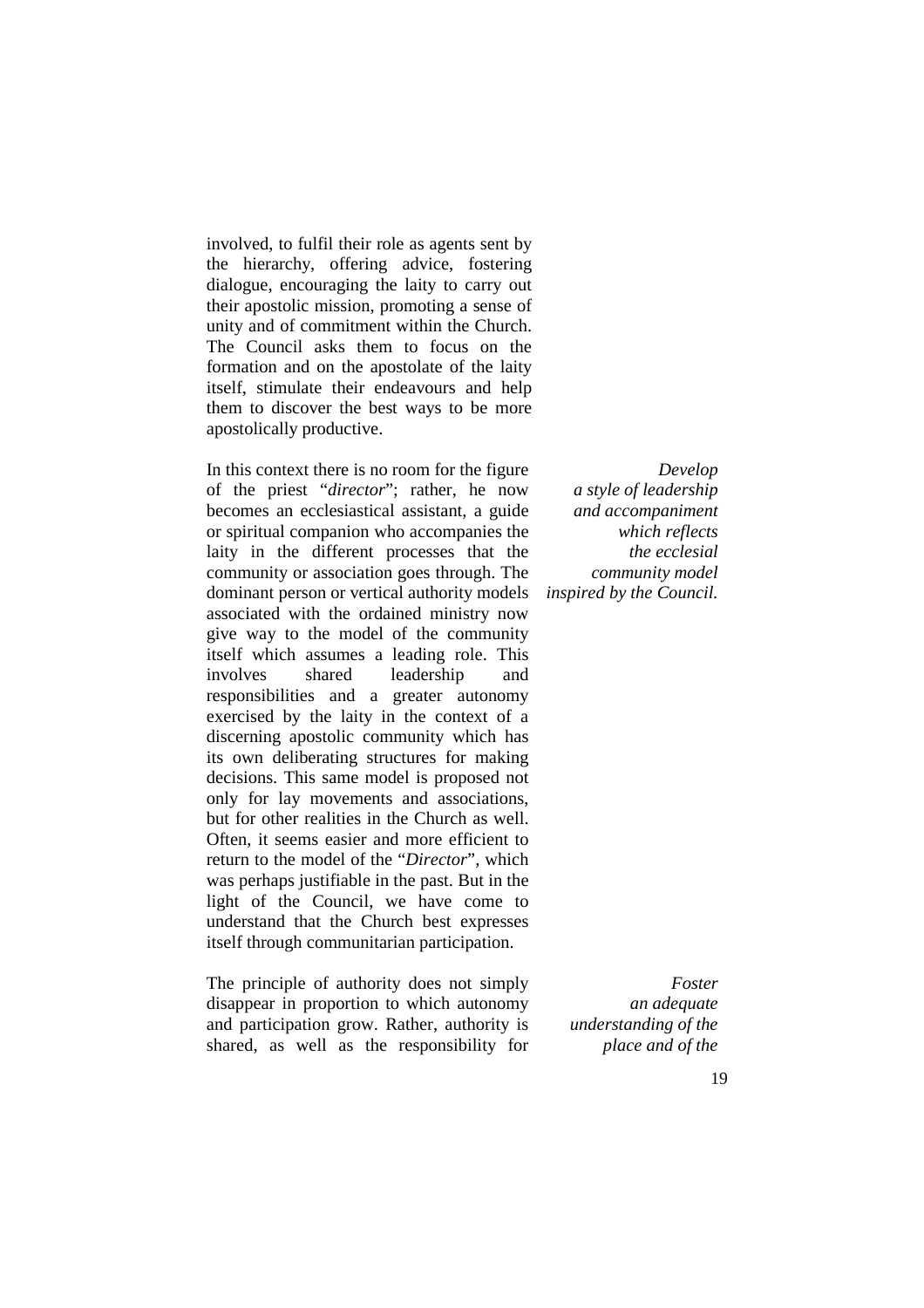looking out for the good of the communities and their works. In CLC we are to help each other - the laity, the religious, and the ordained ministers - and to live and learn this style of ecclesial communion which is dependent, not on authority, although authority is not eliminated, but on genuine collaboration among equals. According to this style, we are to joyfully live the fact that the Church is a hierarchical community and the ecclesial assistants should be conscious that they represent the hierarchy in the association. The laity, too, should recognize, appreciate, and value the hierarchical aspect of the ordained ministry.

#### **1.5. Grace and Ministries**

In the Church we recognize, appreciate, and value the graces associated with the sacraments and the ministry. The image of the good pastor or "*father*" associated with the ordained ministry, and also with men and women religious should be fostered and esteemed in the life of the community. In this way the laity recognizes and appreciates the special grace which priests have, a grace associated with their ministry and the sacrament of Holy Orders, which empowers them to transmit the Church's doctrine and proclaim the Word. We wish to have among us consecrated priests who freely and generously offer these graces to the community. To say this more clearly, we the laity need and desire to have a more active and incisive participation of ecclesiastical assistants in promoting the association and recruiting new members, in providing for the initial and continual formation, in setting up the processes and structures of decision-making based on

*mission of the hierarchy which the ecclesiastical assistants represent.*

*Foster a communitarian style which appreciates, values, and fosters the pastoral and empowering ministry of priests, and men and women religious.*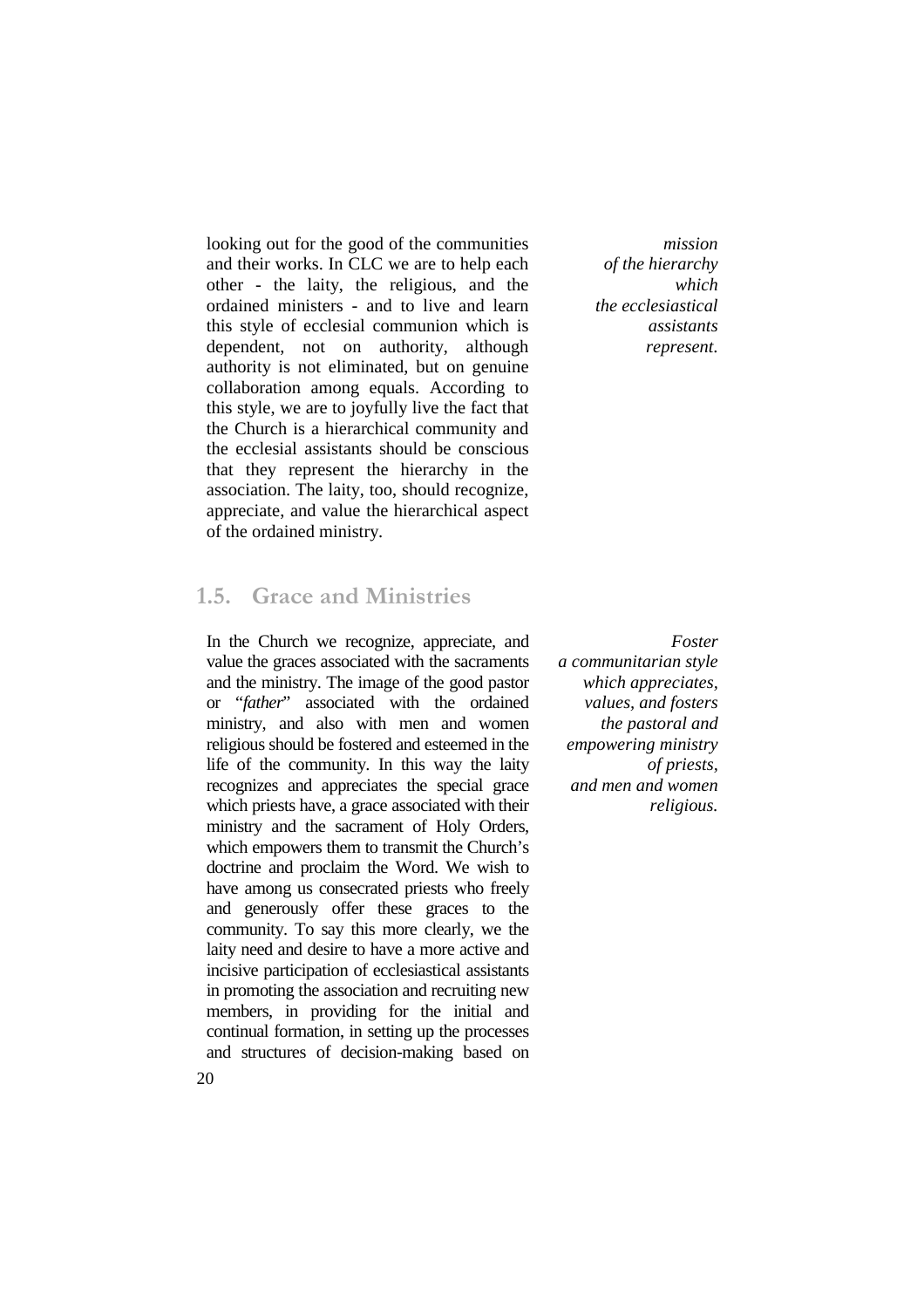discernment, in pastorally accompanying CLC in its crisis, in helping form leaders, in establishing ties with other ecclesial realities and the hierarchy, and encouraging the community's apostolic works, etc.

In CLC for example, we know that many new members come to us and learn about us and our spirituality thanks to the invitation and encouragement of a priest or a religious. Indeed, we wish that the men and women religious who appreciate and accompany us would propose our way to many, invite them, and call them together in fulfilment of their ministry placed at the service of a Christian community. The community appreciates this service and will do whatever is necessary to facilitate the carrying out of that service.

In general, the model of Church which we wish to develop, following the Council, should not inhibit or limit the exercise of any pastoral ministry. We need to get away from older authoritarian and vertical models centered on one person. We know from experience that many ordained ministers and men and women religious have been able to harmonize the new challenges and styles with the grace which is always there and is deeply appreciated by Christians. That this is possible does not depend only on them, but also on the relations, the structures, and the ways of thinking and acting of the community. It will be of great help to the whole community to have an adult and unbiased relationship among lay and religious leaders; the product of joint study, of dialogue, of prayers, and of action which is planned and evaluated.

*Organize and foster the attracting of new members and the forming of new local communities.*

*Evaluate continuously the difficulties which arise in the associative way of life.*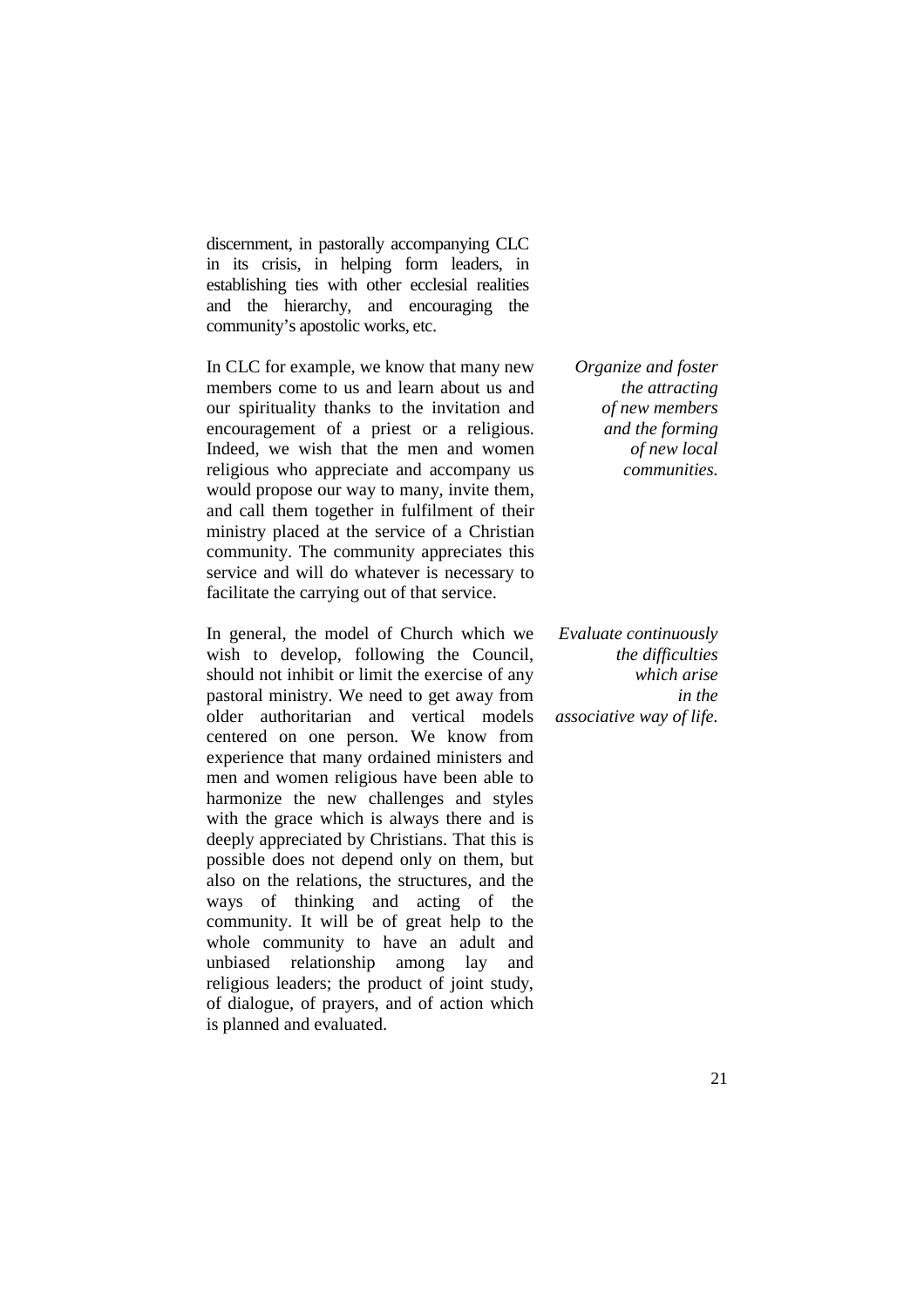## **2. CLC in its relationship to the Society of Jesus**

We will presume as a given, the wider concept of Church which we have presented here and to which all members of the community are committed. Now we will attempt to understand better the relationship between CLC and the Society of Jesus and the role of Jesuits in CLC. By analogy, we can apply this relationship to other religious congregations and individual religious who participate in some way in CLC.

#### **2.1. An Historical Bond**

The CLC-Society of Jesus relationship goes back to the  $16<sup>th</sup>$  Century. Much has been written on that topic and we refer readers to those sources to deepen their knowledge. Of special interest are the comments of the Superior General of the Society of Jesus and ecclesiastical assistant of CLC, Peter-Hans Kolvenbach, from 1986 until the end of his ministry as Ecclesiastical Assistant.<sup>9</sup> Also very pertinent is General Principle number 3, which is given special emphasis in the pontifical decree approving the General Principles,<sup>10</sup> and commented upon in an article to which we refer the reader. $^{11}$ 

The Act of Foundation (1584) was the result of the initiative of a Jesuit (Jean Leunis), who belonged to a particular congregation, or community (The Annunciation), which became the first and prime community. The

<u>.</u>

*To know and value the history of the relationship CLC- Society of Jesus from its sources, written accounts and founding documents.*

<sup>&</sup>lt;sup>9</sup> Annexed are the Letters and Talks of the Generals of the Society of Jesus on CLC. The last and very illuminating message of Fr. Kolvenbach to CLC is a video presentation shown at the World Assembly in Fatima 2008.

<sup>10</sup> See *Progressio*, *Supplement* nº. 36 1991, January, pages 2-4.

<sup>22</sup>  <sup>11</sup> "A History of Grace", in *Progressio, Supplement* nº 38-39, 1992, pages 17-23.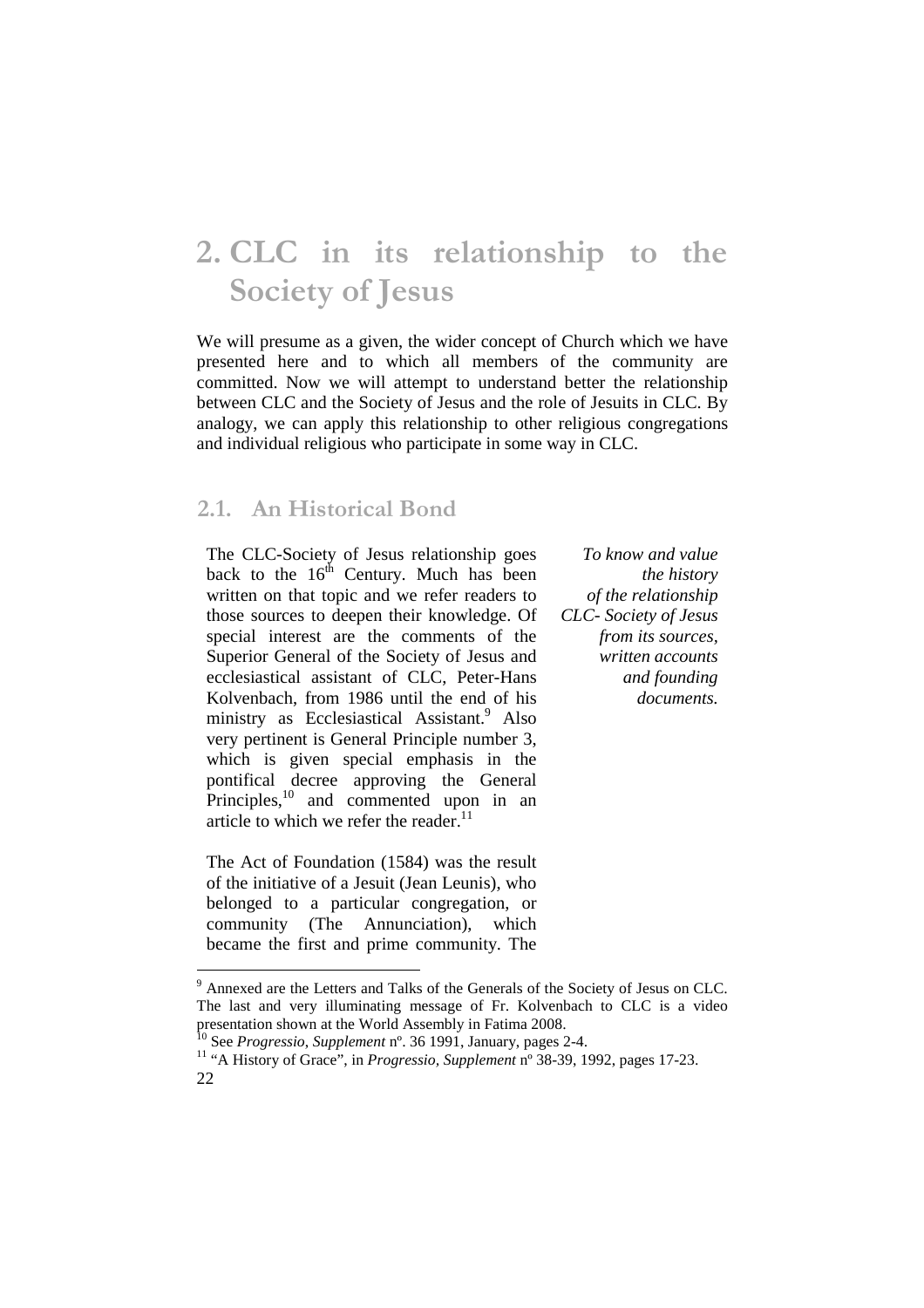Act of Foundation is also based upon the pontifical bull of erection (*Omnipotentis Dei*). The decree of approval and confirmation of 1990 places this founding act in the context of the experience of the groups which existed before the  $act^{12}$ , going back to Ignatius and his companions. It also shows due respect for the history of successive processes and approbations, which reached their culmination in the Apostolic Constitution *Bis Saeculari* of Pius XII (1948, November 27<sup>th</sup>).

*Bis Saeculari* signalled the beginning of a period of refounding, very much directed and oriented by the Society of Jesus, which established a secretariat to serve what were known then as Marian Congregations. The call of the Second Vatican Council to return to the origins, to reappraise the lay vocation within the Church, and to deepen the mission to which we are all called, was heeded by the association. A new emphasis was given to the Spiritual Exercises and the lay style of life which the Exercises propose and promote. The Society of Jesus accompanied this process of discernment which began taking concrete form in certain decisive moments such as the creation of a World Federation (1953), the change of name to CLC and the adoption of new General Principles (1967), the installation of a "*lay*" secretariat commissioned to work closely with the Society of Jesus (1967), etc.<sup>13</sup>. Within this historical context and based on the shared discernment inspired by the Council, the Superior General of the Society of Jesus,

<u>.</u>

*To know the different stages and important moments of this history in order to understand and throw light on the present moment.*

<sup>&</sup>lt;sup>12</sup> See for example the Peter Favre groups, in *Progressio*, 1989, n° 3, pages 11 ff.

<sup>&</sup>lt;sup>13</sup> Louis Paulussen, SJ, has written extensively on the transition from Marian Congregations to the CLC. *Progressio, Supplement* n. 14, June 1979. He was Director of the Jesuit Secretariat of the CCMM and the CLC.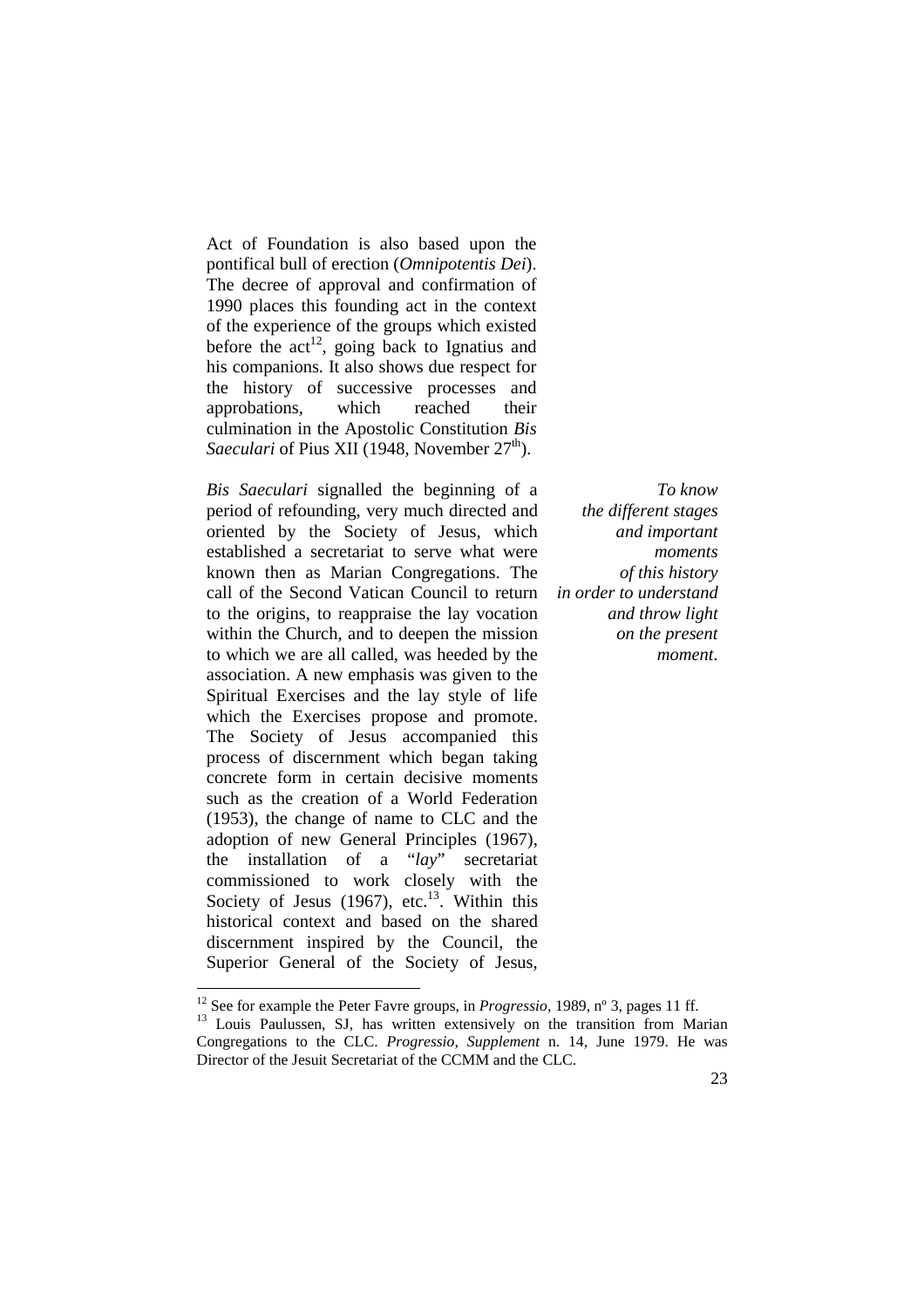Pedro Arrupe, handed over to the laity the responsibility for the running of the renewed association. He asked Jesuits to relinquish their role as directors insofar as possible and at the same time assume the role of guides and sources of inspiration for the community. They were also reminded that their specific role was to represent the Church's hierarchy. The "*common rules*" would no longer be provided by the superior general of the Society; rather they would be worked out by a process of discernment in the association and confirmed by the hierarchical Church. Furthermore, they were now to be called "*General Principles*."

The years of the Council energized us, produced all kinds of signs of renovation, and filled us with enthusiasm for many years afterwards. Today, forty years later, perhaps we are no longer experiencing the enthusiasm of that refoundation, but rather tiredness. The distance of those forty years has dimmed that enthusiasm. Yet, the tensions and opportunities of these days challenge us to look with greater clarity on our mission today. The way of living CLC has changed since 1967. The Exercises were subsequently discovered as a central help and instrument for personal interior development and a good preparation for apostolic work in the community. CLC came to perceive itself as a universal body at the service of humanity and recently as an apostolic community engaged in a common discernment for which we are all responsible. Subsequent world assemblies gradually defined this development.

It is crucial that the Jesuits who accompany CLC keep in mind these centuries' long

*Live the spirit of service of the CLC and its organic forms with a sense of history and in communion with the Church and the Society of Jesus.*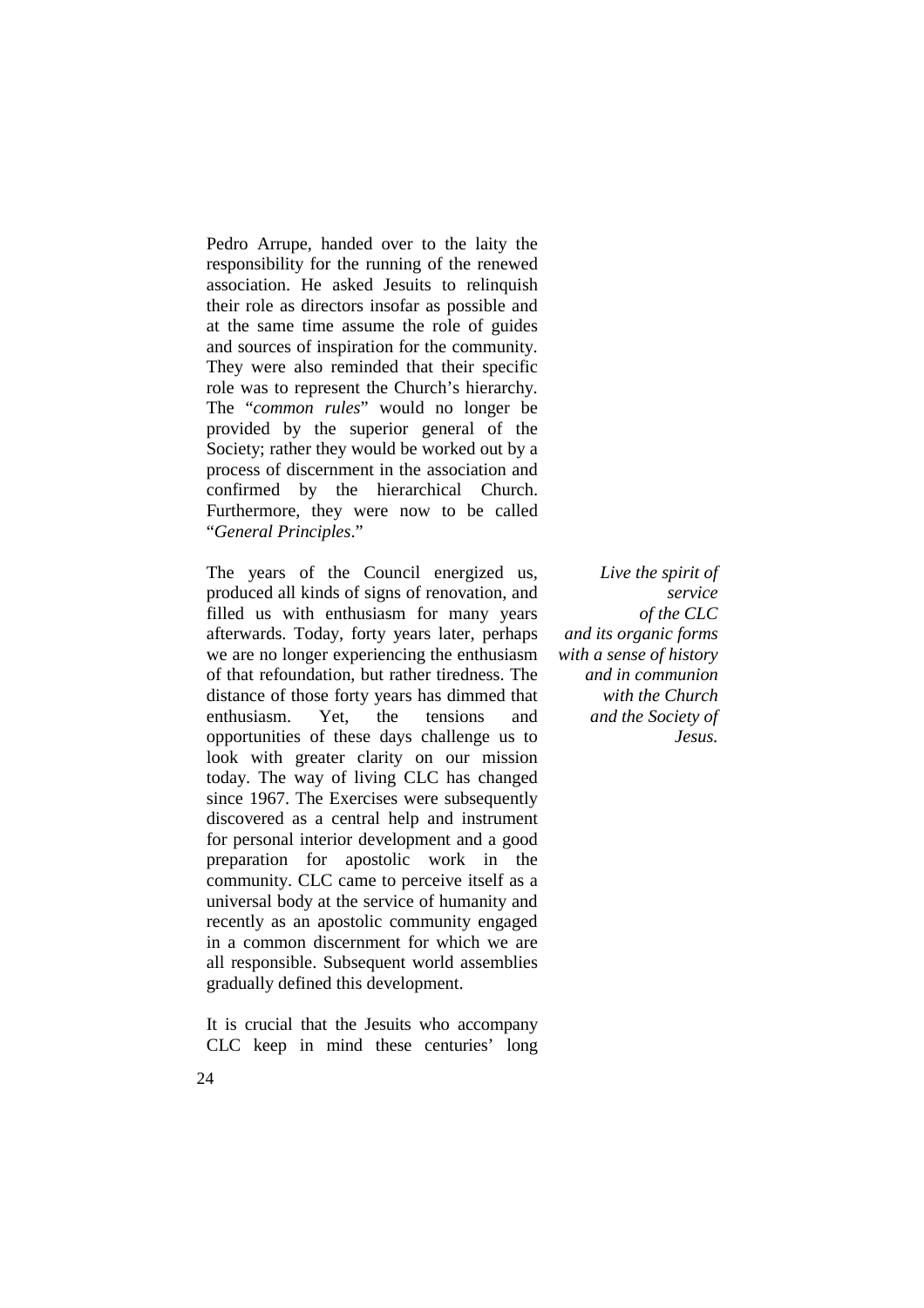history of grace and live their insertion by choosing the best of both tradition and renovation, avoiding a total cleavage with the past<sup>14</sup>. CLC today is the fruit of a long history in which the Society of Jesus has always known how to maintain a proper leadership role, involving accompaniment and an intelligent and generous presence. The members of CLC and its groups have also had to develop this capacity to situate themselves in history, take stock of where they are and renew their vocation for better apostolic fruits.

#### **2.2 A Shared, Continuous, and Progressive Discernment**

The facts of history show that there is a strong bond between CLC and the Society of Jesus. But more important than facts are the processes and the discernments that ultimately arose from them. In the beginning, the task of discernment probably fell more heavily upon the Society of Jesus, the Superior General, local superiors, and the directors of the congregations who intervened decisively in the decision-making. But even in those more clerical-dominated years, there was always a spirit of dialogue and participation in the more simple structures (for example, the prefect of the congregation) or more complex structures (for example, the World Federation created in 1953). It is well and necessary to remember

<u>.</u>

*Participate with liberty of spirit in the processes of the association and its discernments, on all levels, and in the resulting consequences which they produce.*

 $14$  GC 35, Decree 6 n. 28 affirms "We note with gratitude and joy the many autonomous associations with whom we share a spiritual bond, the fruit of which is greater and more effective service to the mission of Christ in the world. Among these, the Christian Life Community has roots that are deep in the charism and history of the Society. We wish to continue to support CLC in its journey towards ever greater apostolic effectiveness and collaboration with the Society".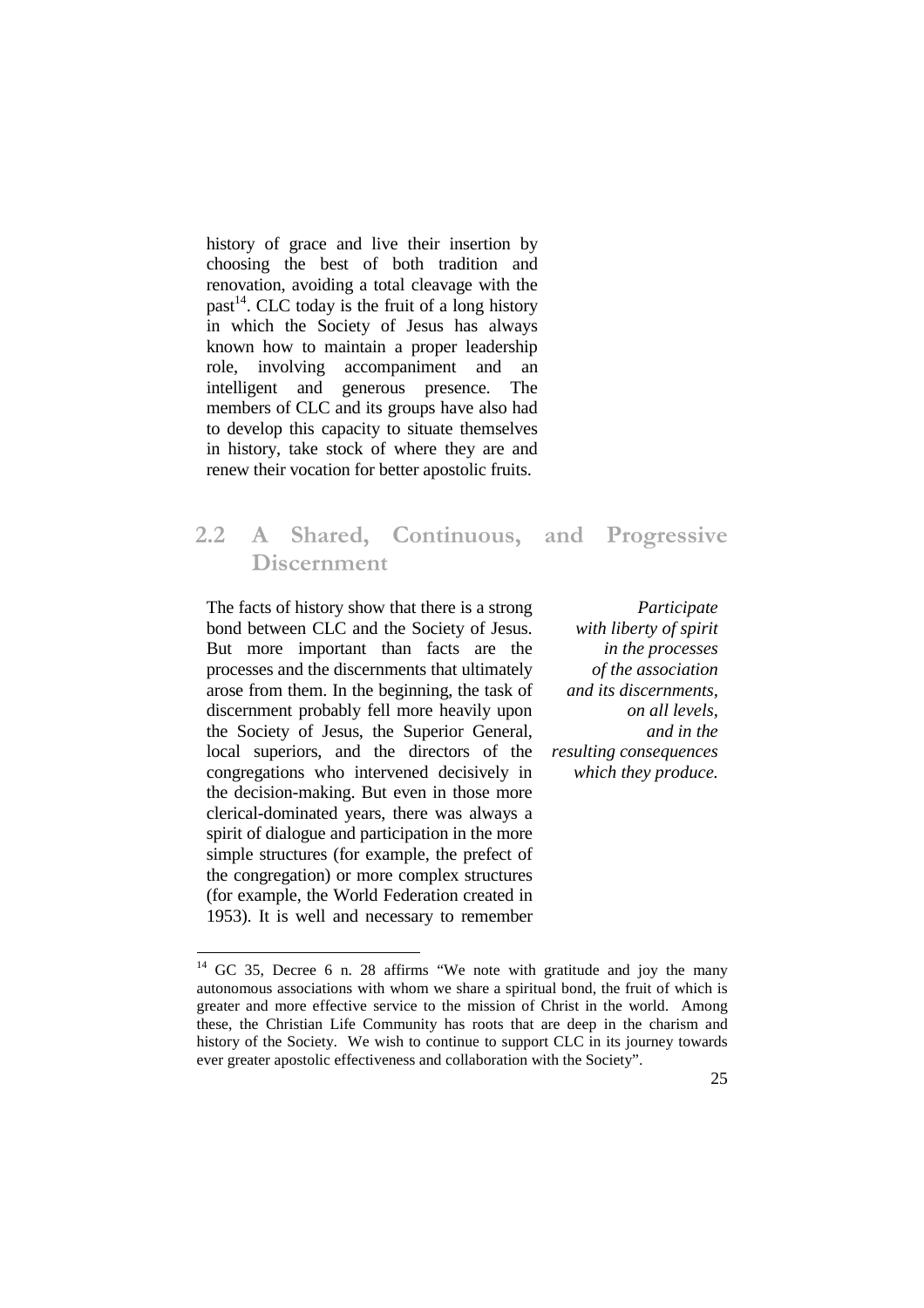and appreciate the fact that we, the laity and Jesuits, walked along this road together leading to the more recent period when we began to speak of "*lay autonomy*." In fact, in all the CLC general assemblies from 1967 to the present, at least a third of the delegates have been Jesuits. They participated with voice and vote<sup>15</sup> by statutory right or because they were commissioned by their superiors and local CLC groups, not by personal decision. This is the way we want it and this is the way it has indeed been expressed in the General Norms of CLC<sup>16</sup>. No less important have been the contributions of the Superior Generals, Arrupe and Kolvenbach, although they no longer handed over the Common Rules or decided for the Community as in former times. Rather, they simply put forth their points of view and provided orientations.

There are still other ways in which the Society has participated and continues to do so in this process of continuous discernment: at the local level it does it through the presence and participation of Jesuits as group guides or assistants in the city or region; at the national level they do it by participating in assemblies, executive councils, and other deliberating bodies of government. At the individual level they accompany lay directors and other members of CLC in a relationship which we all appreciate and esteem very much.

*Devote time and energy to continuous formation, especially that of current and future leaders.*

On this journey we laypeople and Jesuits have been able to pray and discern together as a cell

<u>.</u>

*Learn from one another,*

<sup>&</sup>lt;sup>15</sup> Each national delegation has one vote. The votes of the Jesuits are expressed through their own delegations which normally decide by consensus.

<sup>26</sup>  <sup>16</sup> Norm 15 states that "*the General Assembly is the supreme organ of government*" and adds: "*Each delegation normally consists of three delegates, one of whom should be the ecclesiastical assistant or his or her representative*."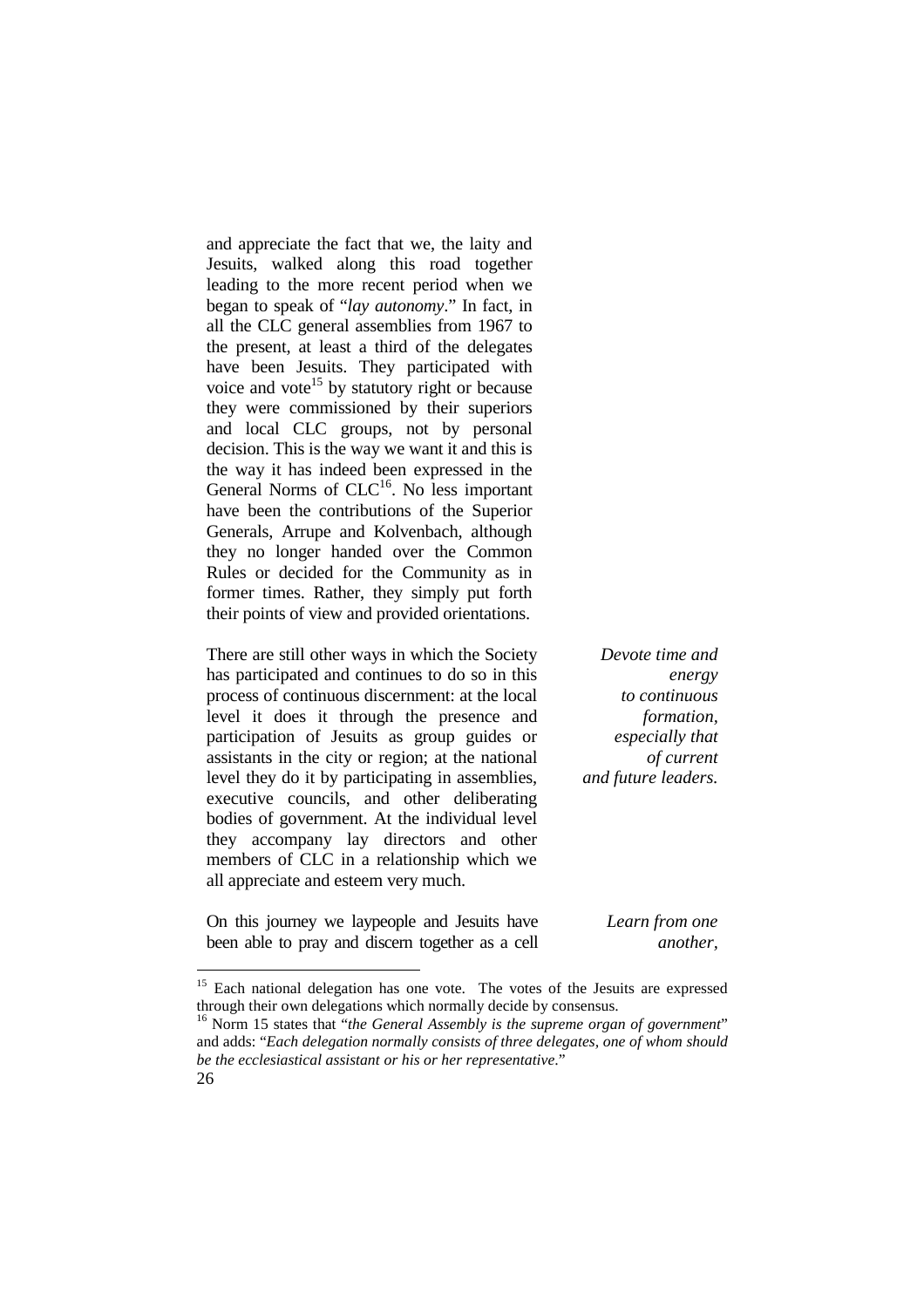within the Church, and undoubtedly we have also made mistakes together. Together also we must face the difficulties that arise during the journey. We have done this together and will continue to do so, always looking for genuine collaboration and mutual help, avoiding exaggerations in any form, promoting a fluid, relevant participation of Jesuits in community decisions and allowing various currents of opinion and individual positions to be heard and presented constructively in a spirit of loyalty. Jesuits participating in CLC have to listen attentively to others who hold critical opinions because they can contribute towards better development.

There are a few negative considerations which dampen this dynamic of shared discernment and apostolic perseverance. For example, lately some countries have not fulfilled the Norm which requests delegations to the World General Assembly to include the ecclesiastical assistant, who is generally a Jesuit. This has happened perhaps because some Jesuit ecclesiastical assistants felt that the Assembly does not have anything to do with the mission they have received from their superiors, the hierarchy, or their community. In these few cases, the provincials or local superiors did not name any ecclesiastical assistants for reasons which were perhaps justified or they did not allow them to set aside the necessary time to prepare their mission well.

#### **2.3. An Ecclesial Task**

We have reflected above on CLC as a public association in communion with the Church and sharing in its mission. This mission is a

*support and appreciate each other mutually.*

*Fulfil the obligations in the statutes and canon law which guarantee the opportune presence of Jesuits in the processes and structures of CLC.*

*Live CLC's service as a mission received from the*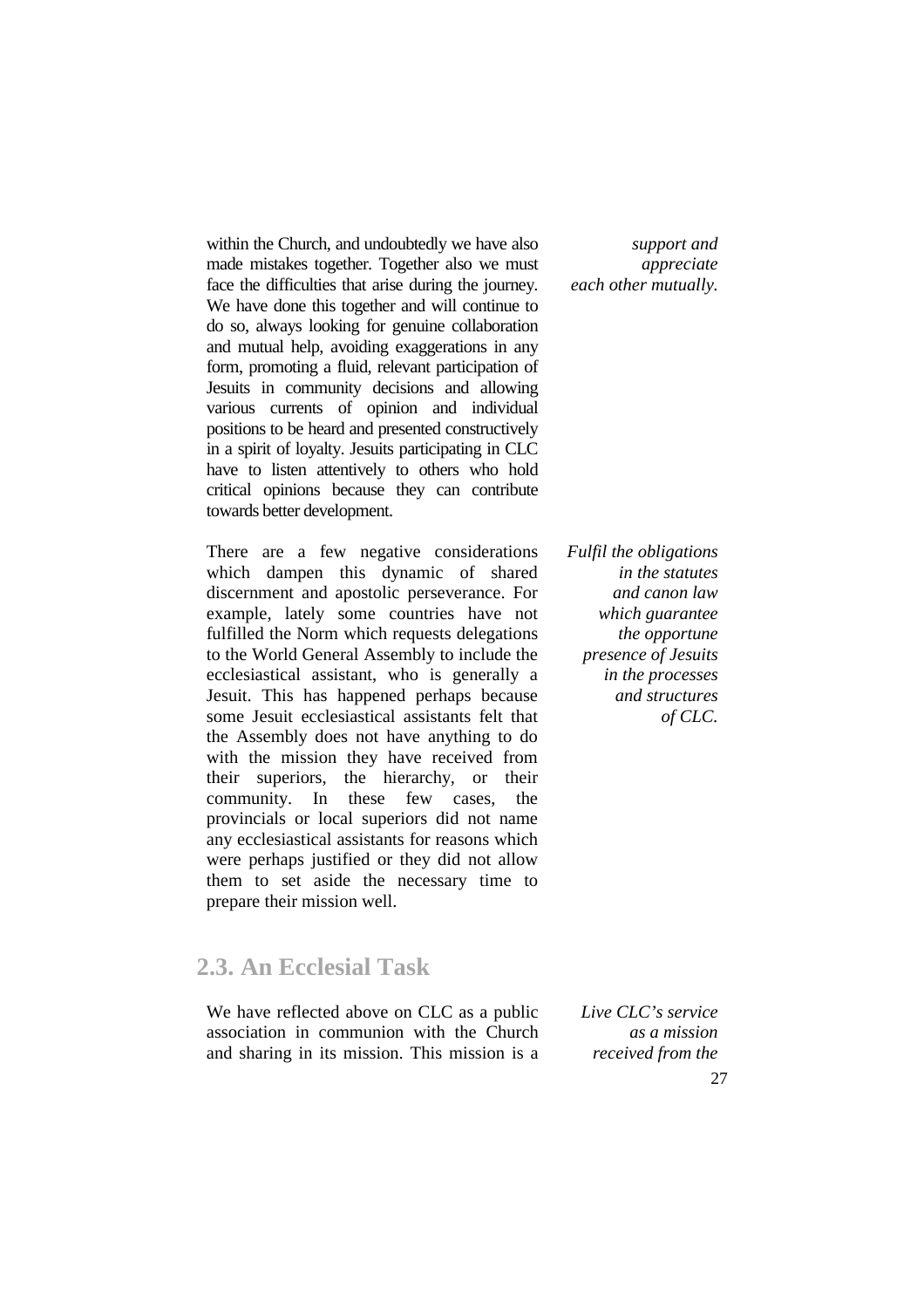gift of the Spirit for the whole Church grounded in and sustained by the discernment and the collective will of its members, the Society of Jesus, and the Church's hierarchy. For centuries this ecclesial reality has always allowed for different organic and canonical expressions connected with the relationship between CLC and the Society of Jesus $<sup>17</sup>$ . It</sup> can be said therefore that the Society, from the act of foundation until now, received a mandate and has been delegated by the hierarchy to promote the Marian Congregations first<sup>18</sup>, and later the CLC. In the past forty years this relationship CLC-Society of Jesus has followed the path laid out by the post-conciliar Church which sees as normal the existence of "*a tension between tradition and progress, between continuity and change*."<sup>19</sup> This relationship involves finding new ways of expression, while at the same time conserving the special bond between CLC and the Society of Jesus as a characteristic which is not only spiritual, but canonical and juridical as well $^{20}$ .

*Church, the religious superiors, and the community itself.*

The Principles and General Norms of 1990 were written after quite a bit of post-conciliar

*Deepen our understanding*

 $17$  Except during the suppression of the Society, during which time the Marian congregations were not suppressed; rather they passed under the tutelage of the diocesan bishops.

<sup>&</sup>lt;sup>18</sup> The Superior General of the Society in fact acted as the ecclesiastical authority: he authorized the creation of the first "Prima Primaria", handed over the "common rules" and established congregations in houses of the Society, etc.

<sup>&</sup>lt;sup>19</sup> Kolvenbach, S.J., Peter-Hans: Speech of the Ecclesiastical Assistant of the World CLC, Nairobi, August 4, 2003. In Progressio, Supplement n. 58. p.80.

<sup>&</sup>lt;sup>20</sup> Regarding this point, the Ecclesiastical Assistants of Latin America wrote a letter to the President of the Conference of Provincials of Latin America on 7 December, 2007: "We suggest that CPAL clarify and inform the provinces to promote the bond between Society of Jesus and CLC within the context of CLC General Principles; understanding that CLC is not a work of the Society but a mission entrusted to the Society by the Holy See".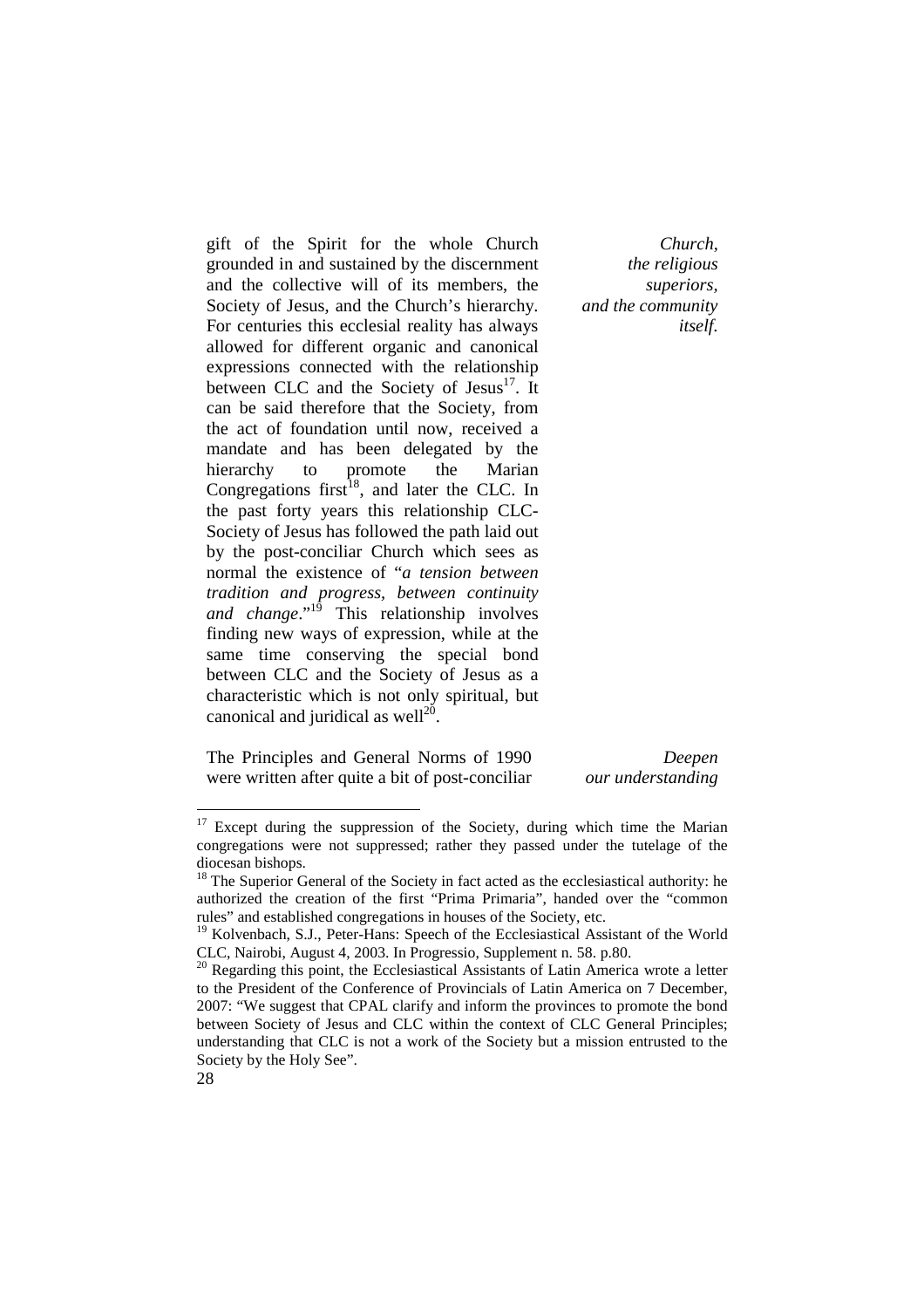experience and after the new Code of Canon Law (CIC) had been promulgated. This also involved being in close dialogue with the authorities of the Society of Jesus and the Holy See, and with on-going advice of experts. They were finally approved by the Pontifical Authority in a decree whose opening remarks clarified the type of bond between the CLC and the Society of Jesus. The present text of the General Principles alternates between statements which very clearly emphasize lay autonomy and authority $^{21}$ , and others which affirm the need for a filial spirit, ecclesial communion, and union with the hierarchy, a close reliance on the Society of Jesus and the desire to walk side by side with the Society in facing future challenges<sup>22</sup>. In this sense, it is necessary to reinterpret phrases which now apply to every one, in part because of the changes which the Society of Jesus has implemented<sup>23</sup> and in

<u>.</u>

*of the canonical meaning of the mandate which we have received, in the context of the General Principles and canon law; interpret how to apply this in concrete ways within the spirit of the law.*

<sup>21</sup> "*The General Assembly is the supreme organ of government of the Christian Life Community*" (*General Norms 15*); "*The Executive Council is responsible for the ordinary governance of the Community*." (*GN 20*) and "*it has a Secretariat to carry out its policies and decisions.*"(*GN 23*). It also states that "*the ecclesiastical authority which officially approves a national, regional or local community is the World Christian Life Community*" (*GN 32*), which in the Church is "*an international association of public right*"(*General Principles 3*).

<sup>&</sup>lt;sup>22</sup> For example "We live this way of Christian life in joyful communion with all those who have preceded us, grateful for their efforts and apostolic accomplishments. In love and prayer we relate to those many men and women of our spiritual tradition who have been proposed to us by the Church as friends and valid intercessors who help us to fulfill our mission" (GP 3). See also GP 6 about the sense of Church and the collaboration within it. About the Ecclesiastical Assistants, usually a Jesuit priest, see GP 14 and GN 42-46. Also GN 14 explicitly expresses the desire to collaborate with the Society of Jesus, and GN 32 explains that the canonical existence of CLC is connected with the consent of the Superior General of the Superior of Jesus, "according to the pontifical documents". Note finally that the relation between CLC and the Society of Jesus (GN 21 b) is confirmed by the Holy See (GN 48).

<sup>&</sup>lt;sup>23</sup> For example, apostolic works are no longer tied to particular geographical places or to "*professed houses*." The older "*houses*" of the Society have changed their nature many times.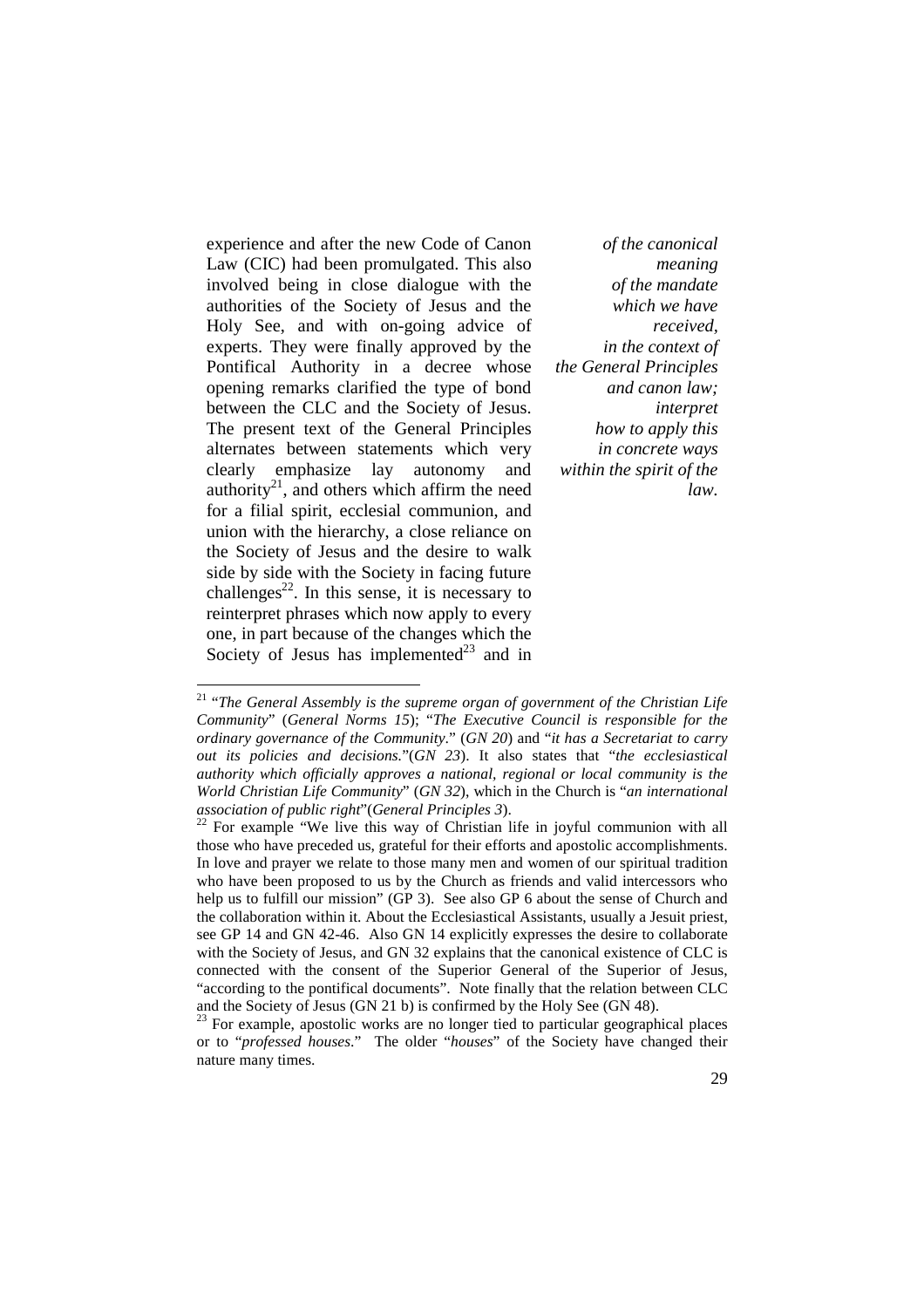part because of the more complex nature of the society in which we live<sup> $24$ </sup>. This is the case of General Norm 32 which, from the moment of pontifical approval, allows the World CLC to approve national communities. This is accomplished with the consent of the appropriate bishops, or in the case of already established communities in places which belong to the Society of Jesus or which have been entrusted to  $it^{25}$ , with the consent of the Superior General or vicar general of the Society of Jesus, who may delegate this authority to a provincial or ecclesiastical assistant<sup>26</sup>.

From what has been said it follows that the General of the Society, by virtue of his position, has a relationship with CLC. It should be clarified that the fact that the General is the World Ecclesiastical Assistant results from a wide discernment approved by the Holy See $^{27}$ . This however this is not a canonical norm or statute. It is reasonable to admit that at any given moment another person could be named as Ecclesiastical

*Appreciate the presence of Jesuits in CLC from an ecclesial perspective and open ourselves to different ways of defining their presence when naming them*

 $24$ <sup>24</sup> The size of cities and the life styles of modern life have transformed geographical places into sociological concepts. "*Where the pavement ends*," for example, is a phrase which identifies the popular educational system "*Fe y Alegría*": but that is clearly a sociological concept and not a literal description.

 $25$  This is clearly a sociological concept as described in the preceding footnote.

 $26$  In this line GC 35 says, "We encourage superiors, especially Major Superiors, to seek ways to support and accompany CLC (...) locally, regionally and nationally" (Decree 6, n.29 c).<br>
<sup>27</sup> E<sub>27</sub>

<sup>27</sup> For various reasons, considering the international character of CLC, it seems better that the Ecclesiastical Assistant be a Jesuit instead of a diocesan Bishop as happened in the past. In addition, since the *Spiritual Exercises* are so basic to the formation of CLC members, the presence of a Jesuit is preferable. Finally, because the responsibility comes to the General directly from the Holy See, he is in a better position to maintain effective contacts.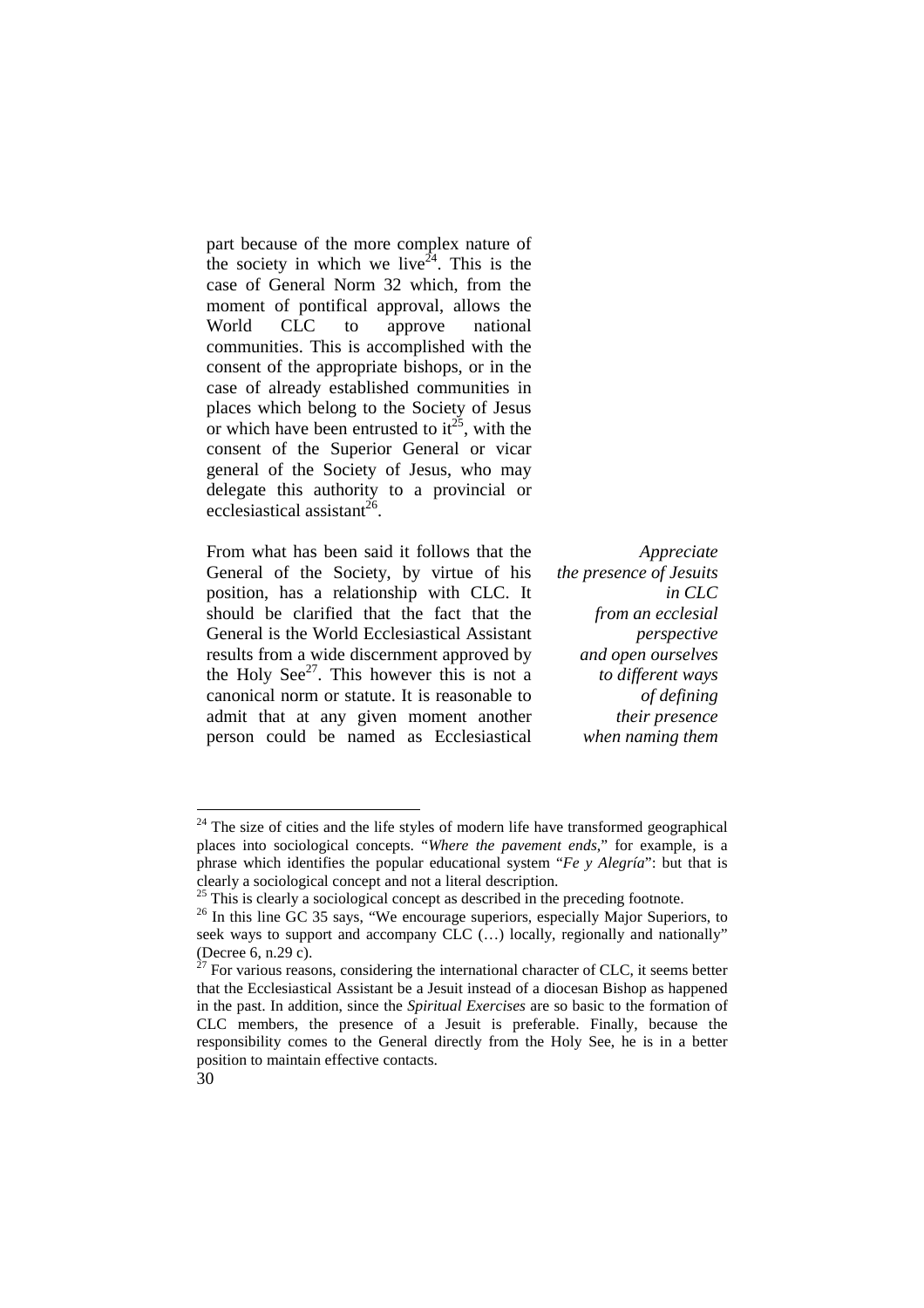Assistant<sup>28</sup>, including a non-Jesuit, without weakening the tie between CLC and the Society of Jesus. This tie manifests itself in many different ways, but, especially through the "*Delegate of the Society of Jesus for CLC*", which is the established canonical and statutory tie between the CLC and the Society; in fact, it fulfils the function of World Vice-Assistant. By virtue of their office, both the Ecclesiastical Assistant and the Vice-Assistant belong to the Executive Council of CLC: the former represents the Holy See and the latter, the Society of Jesus. Both therefore participate in the ordinary government of the association. Analogously, the Jesuit provincials have a relation - at least canonically - with CLC, although they may not be ecclesiastical assistants. Most of all, CLC needs Jesuits who are capable of understanding and integrating all aspects of this relationship, on the international, national and local levels; Jesuits who have a broad understanding of the relations between both Ignatian communities and the Church.

#### **2.4 Dependency or Autonomy**

It would now be well to raise the question which many have asked: whether CLC today is still a "work of the Society" as it was originally and throughout most of its history. We might reply that we have already

<u>.</u>

*Make progress in forging a healthy integration of the CLC and the Society of* 

*and in making agreements for collaboration.* 

 $28$  This possibility came up recently because the resignation of Fr. Kolvenbach as Superior General of the Society of Jesus (2008) doesn't include in itself his resignation as Ecclesiastical Assistant of CLC. This was a separate act. The new Superior General, Fr. Adolfo Nicolas, was appointed by the authority of the Holy See as the new EA, after listening to the views of the CLC Executive Council and of the new Superior General himself. Once again it was the confluence of three wills: the Holy See, the Superior General and CLC community.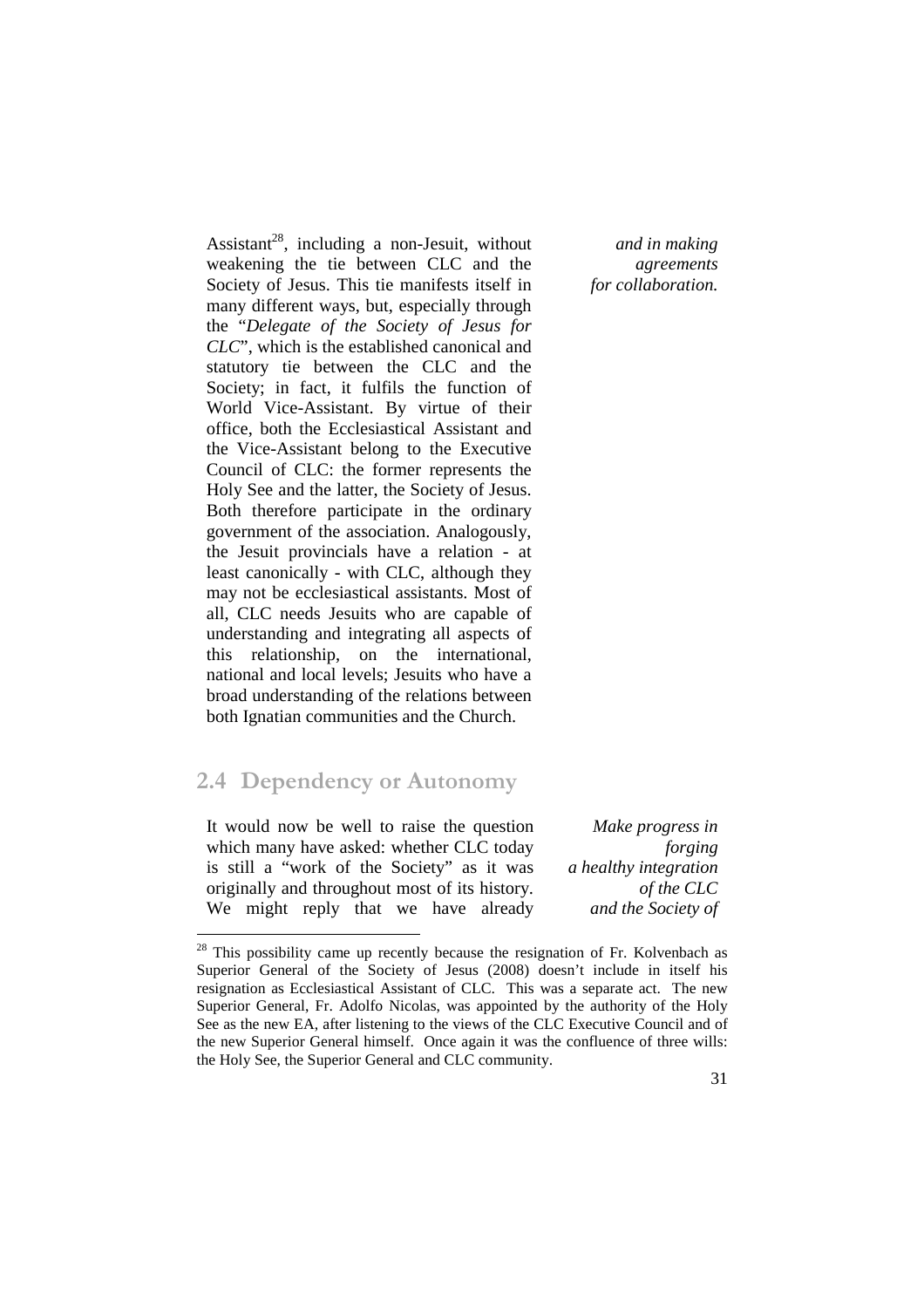answered this question in the light of the reflections just made. But it is good to reflect more on this topic because it determines to a large extent the attitude of many Jesuits and laypeople toward CLC.

Perhaps we have to start by underlining the autonomy of CLC and other lay associations as mentioned in GC  $35^{29}$ . In fact we understand "*work of the Society*" as a reality in which the Society accepts final responsibility for the orientation, governance, and maintenance of the work. Given this definition, practically no one today would say offhand that CLC is a work of the Society, except perhaps in the initial stages. But one would also not answer lightly that CLC is "*not*" a work of the Society because the Society participates actively in the government and orientation of the association and has about 700 Jesuits working with CLC. This is the way Fr. Arrupe understood it after the Council as seen in the instruction he gave to the Jesuits at the time $30$ . This is also how the Holy See understood it when it approved the General Principles and General Norms. It is also the understanding of CLC itself which assumes its own autonomy within the framework of apostolic collaboration and spiritual affiliation with the Society of Jesus.

The answer to the question which introduces this section requires nuances and considerations like the ones we have been making throughout this document. We have

<u>.</u>

*Participate in the life and government of the community,*

*Jesus, and in strengthening mutual ties.*

<sup>29</sup> Decree 6: "*We note (…) many autonomous associations with whom we share a spiritual bond (…) among these the CLC*" (n.28). Also "*we encourage the Superiors (…) to seek ways to support and accompany CLC and other Ignatian inspired autonomous associations*" (n.29 c)

<sup>32</sup>   $30$  Fr. Arrupe's letter to the Major Superiors, 1973, June  $21<sup>st</sup>$ .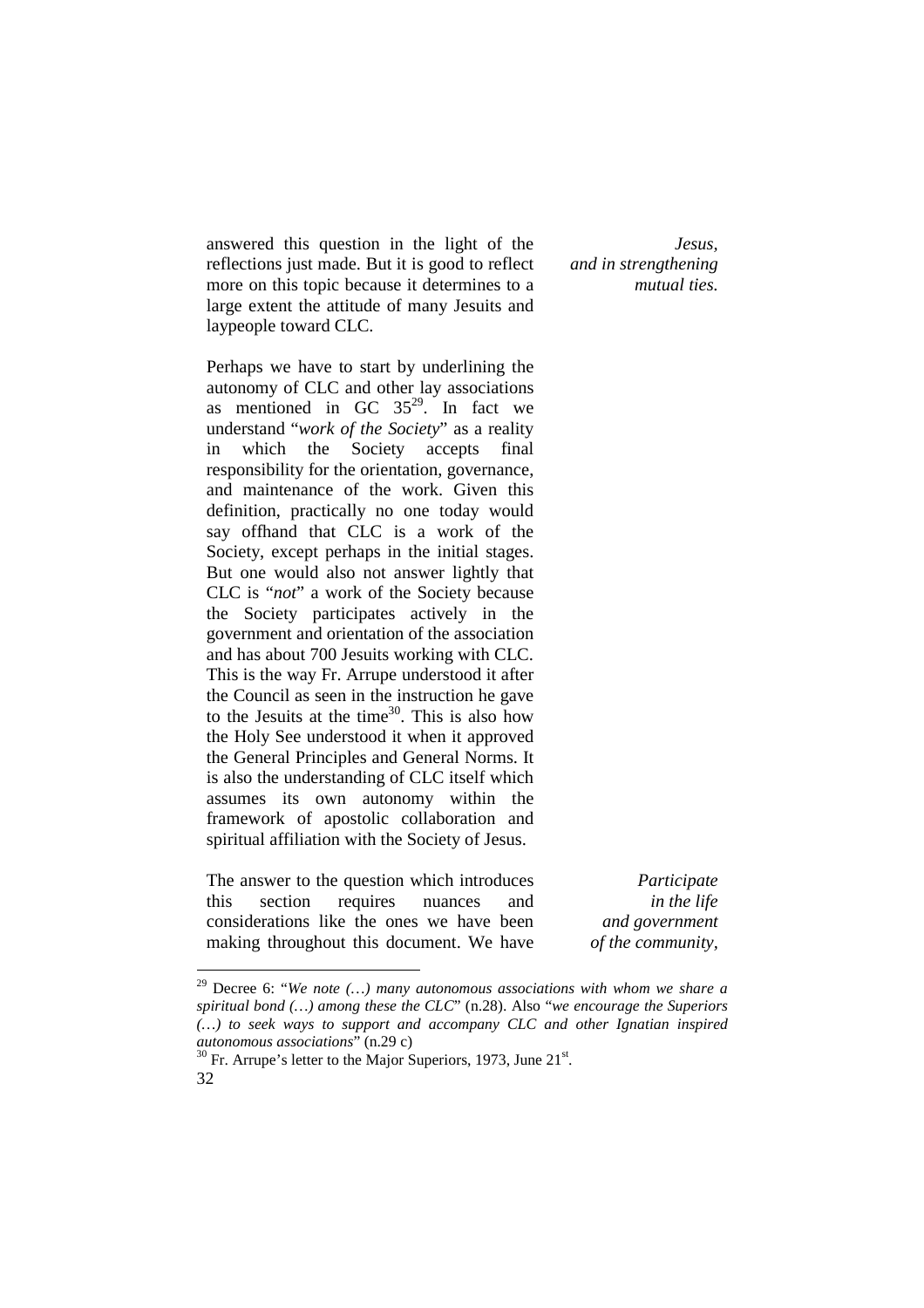clearly seen that CLC does not exist nor can it exist only by the will of its members. It exists by the will of the authority of the Church, which in many cases is represented by the Society of Jesus in its administrative structures and pastoral animation. We know also that both the Society and CLC are interested in developing a relationship of mutual esteem and of collaboration in the formation of its members in the apostolate. In the beginning the Society of Jesus acted as founder, then as promoter and many times as final authority and support. Nevertheless, the Society has always sought to adapt itself to the particular circumstances of time, places, and persons. CLC for its part recognizes several stages in its growth, which consequently determine different needs and possibilities in its relationship with the Society. In none of the stages have we contemplated prescinding from its relationship with the Society, although CLC is aware of the fact that a healthy autonomy can very well represent the fruit of a process of growth. Therefore, a simple and outright negative answer to the initial question would not be the most exact from an historical, spiritual, juridical, formational or ecclesial point of view.

Furthermore, a negative answer could also discourage laypeople and Jesuits from being interested in cultivating the desired relationship as laid out in the General Principles and which was repeatedly underlined in the successive General Assemblies of CLC and the General Congregations of the Society of Jesus. The relation between Jesuits and the laity could come to adopt the style of a sort of

*taking into account the level of maturity achieved and with an eye toward fostering growth.*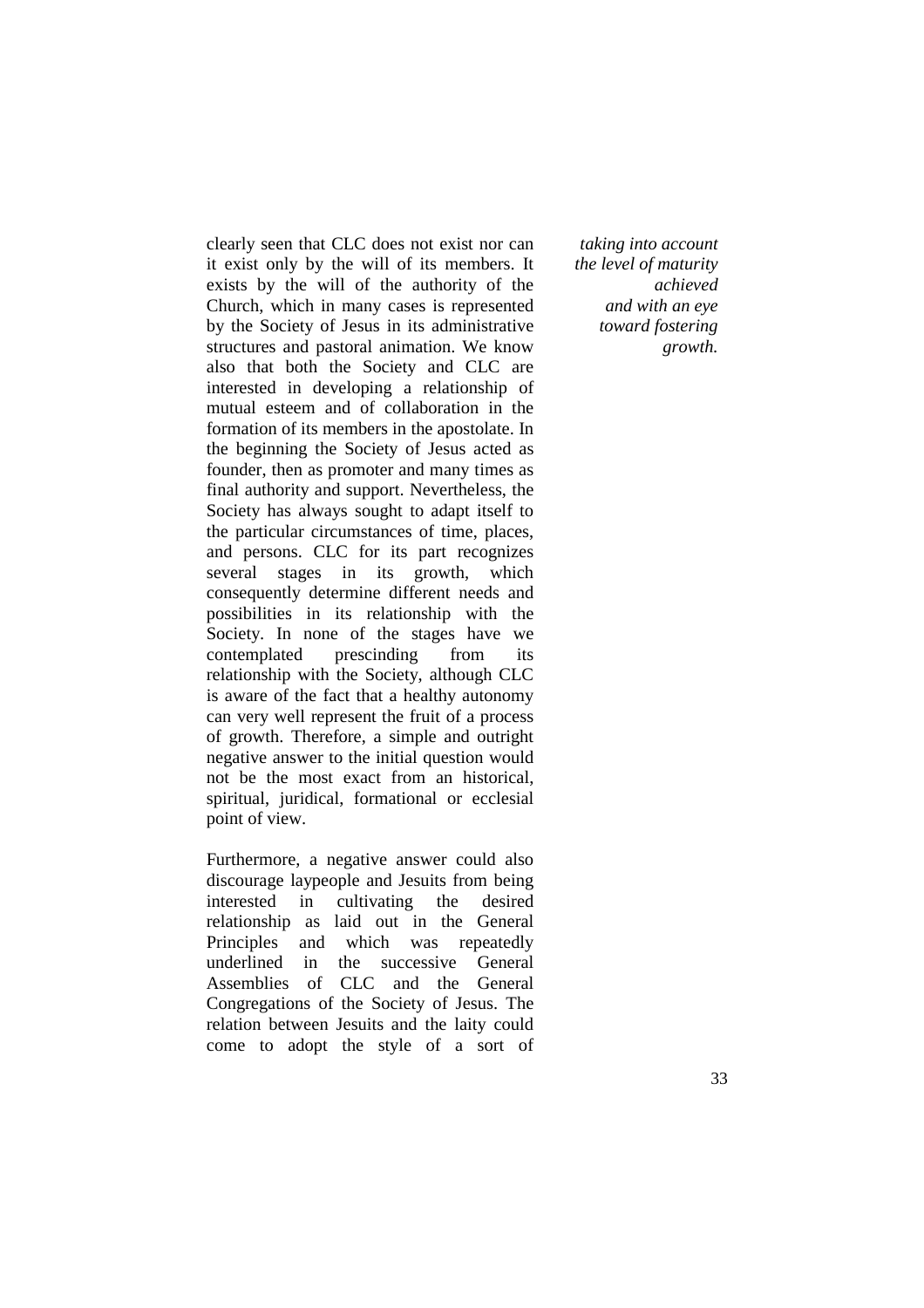"*confraternity*," that is, a "*spontaneous creation of the laity in which the rules or interior pact of the group is decided by the laypeople themselves, who would invite a priest to accompany them.*" <sup>31</sup> This model is possible, but it is not the one most in line with the desires and orientations of CLC, or those of the Society of Jesus in relationship to CLC, or those of the Church.

Given all this, it would seem more exact and encouraging to affirm that the  $34<sup>th</sup>$  General Congregation included CLC when it tells Jesuits that whenever we speak of "*our apostolates*," we must understand the "*our*" to mean an authentic Ignatian collaboration with lay people in which each acts according to his own vocation. The laity will quite properly assume a role of greater responsibility and leadership in these works."<sup>32</sup> In this way, the end of the process of growth will not be marked by the withdrawal of the Jesuits involved in the work which has now reached maturity. Rather, the ideal is on-going development with its attendant difficulties of a genuine spiritual and apostolic collaboration in which each needs the others, not only for reasons of apostolic efficacy, but also for the growth of one's own vocation and for the greater credibility of the Church before society.

According to GC 35, CLC can be considered an "*Ignatian work*" because its dynamic of life and paradigm of formation flow from the Spiritual Exercises of St. Ignatius and it is associated with the Society of Jesus through

*Find a pedagogical and organizational equilibrium between "being Father" and "allowing for growth," or between "being sons and daughters" and "being adult sons and daughters or companions."*

<sup>&</sup>lt;sup>31</sup> Fr. Kolvenbach, S.J., Peter-Hans, "Speech of the Ecclesiastical Assistant of the World CLC", Nairobi, August 4, 2003. In *Progressio*, *Supplement* nº 58, p. 83. <sup>32</sup> GC 34, Decree 13, n. 20.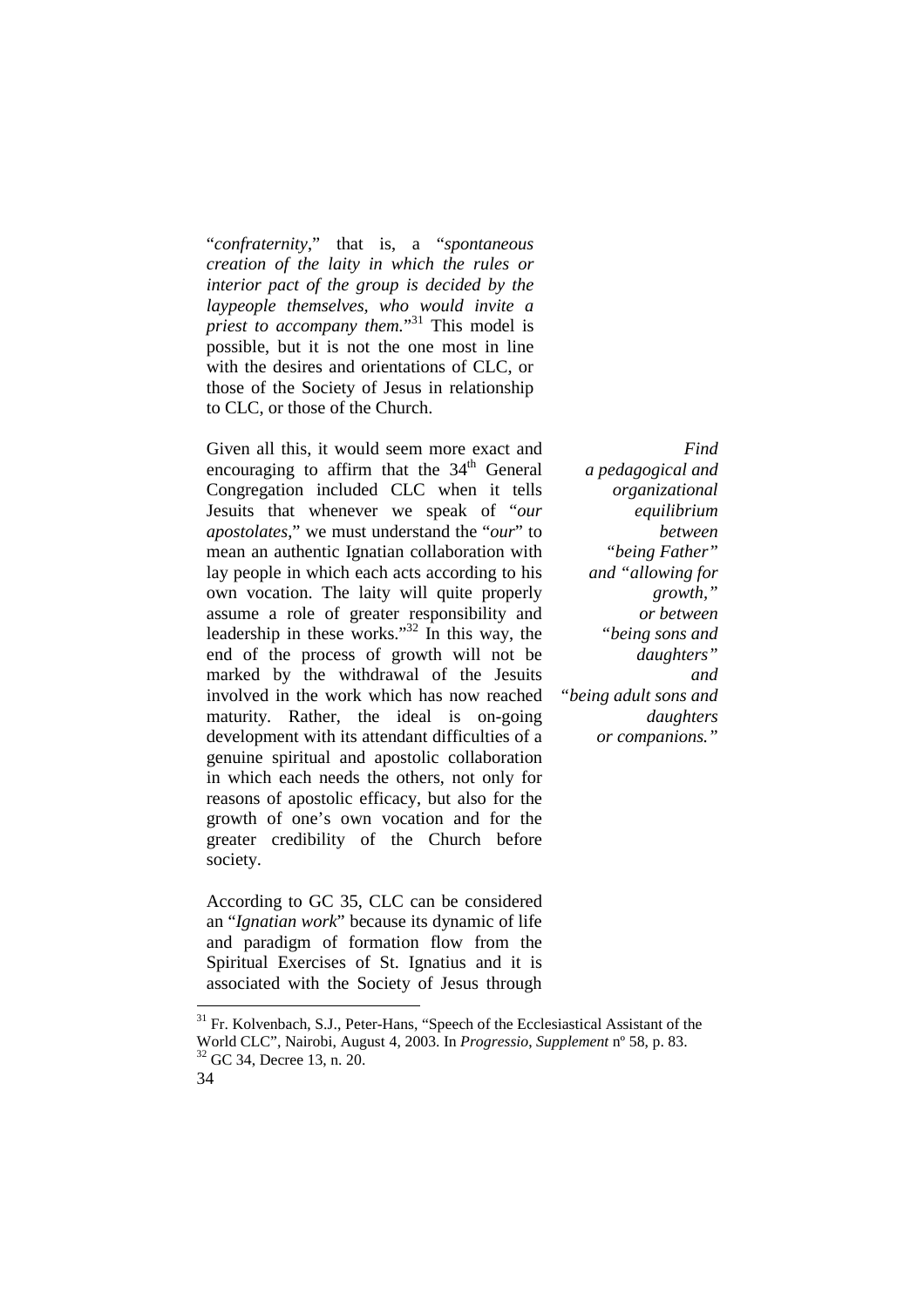networks and other structures<sup>33</sup>. Furthermore, CLC "*has a clear and definitive relationship with the Society of Jesus*", and "*its mission accords with that of the Society by a commitment to a faith that does justice through interreligious dialogue and a creative*  engagement with culture<sup>34</sup>. GC 35 as a follow up of the relationship between the Society and other Jesuit works not directed by Jesuits recommends "*that the Major Superiors engage and support those entrusted with leadership, Jesuits or others*" and practice with them "*regular dialogue, conducted in a spirit of trust and with respect for appropriate subsidiarity*" and to "*promote discernment, accountability, and a clearer sense of collaboration for mission*" <sup>35</sup>. Along these lines is to be understood the explicit recommendation of GC 35 to the Major Superiors to "*support and accompany CLC (…) at the local, regional and national level*" 36 .

#### **2.5. A Spiritual and Apostolic Companionship**

Beyond these necessary canonical considerations, CLC wishes to devote itself body and soul to fully developing and living out its charism, and to that end it needs the Society of Jesus and the Jesuits. At the same time it recognizes the contributions of other religious congregations and that of the diocesan clergy. CLC is grounded in the Spiritual Exercises of Saint Ignatius which suppose an intense and continuous encounter

*Foster the practice of the Spiritual Exercises and the on-going formational and apostolic processes which emanate from them.*

 $33$  Cfr GC 35, Decree 6, n. 9.

<sup>34</sup> Cfr GC 35, Decree 6, n.10.

<sup>35</sup> Cfr GC 35, Decree 6, n.12.

<sup>36</sup> Cfr GC 35, Decree 6, n.29 c.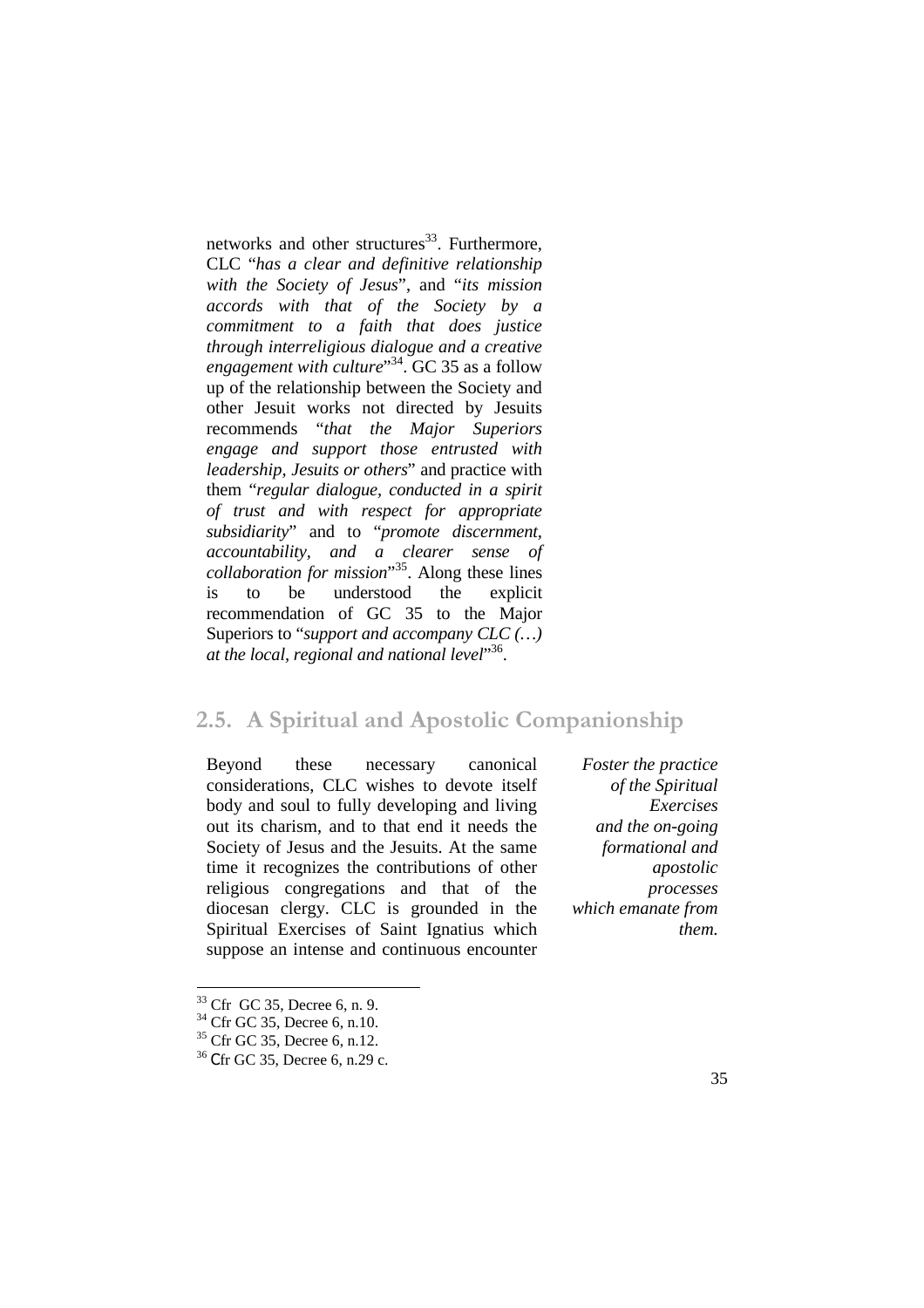with the Lord and which give rise to a lay style of apostolic life which is nourished by the on-going living dynamics of the community.

CLC is conscious however of the distance between what it is and what it wants to be and of how slow and difficult the process of genuine apostolic growth can be. The orientations of the world assemblies reflect this tension between looking beyond, discerning, and receiving the call of the Lord with generosity, and working with patience and perseverance and in the acceptance of our limitations and the reality of sin. CLC is not essentially characterized by the spectacular or by quick results, though we can be grateful for a success when it comes. Nor is it distinctive of CLC to greatly influence only one stage in life. Rather, we aim to influence the entire life by placing upon a member a seal of belonging and by demanding a commitment beyond what he or she normally does: in this they must be always willing to do things and to start new initiatives. For this, we need generous Jesuit companions who are patient, persistent, realistic, set on fire by the Spiritual Exercises, and who are willing to call others together, to accompany them, and to help them become apostolically fruitful.

The General Assembly of the Christian Life Community (Nairobi, Kenya, July, 2003) treated the theme of the relationship with the Society of Jesus and prepared a document which was annexed to the final "Recommendations"<sup>37</sup>. It recognized three *To accompany with a sense of the process, of the time and with respect for persons in the forming of an apostolic community in the Church.*

*To know, disseminate and apply the recommendations of the World Assembly at Nairobi concerning the* 

<sup>37</sup> "Collaboration between the CLC and the Society of Jesus," in *Progressio*, *Supp,* n 58/2003, p. 101.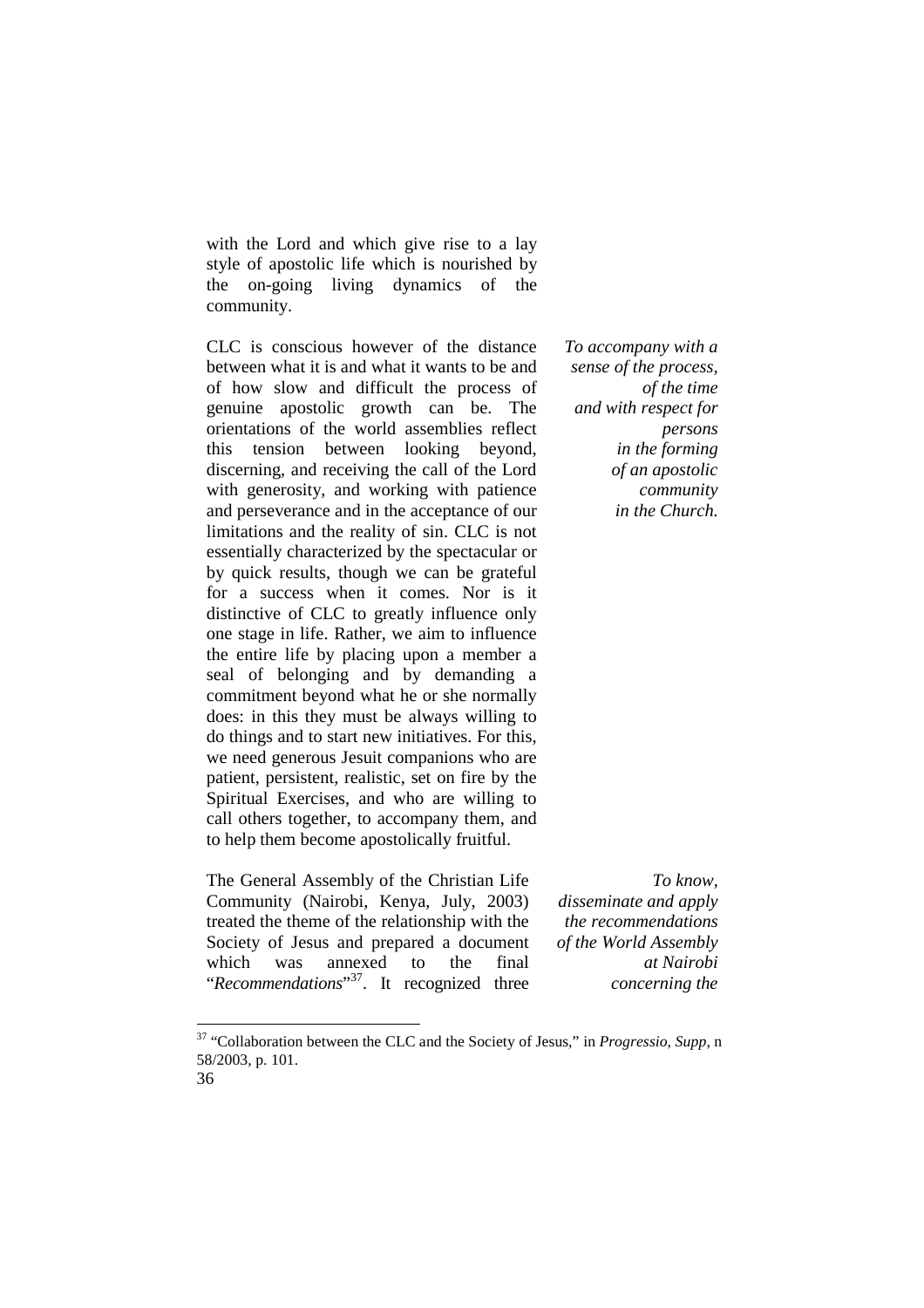stages in this process of growth and proposed several ways of collaboration for each stage. For the initial stage, it attributes to the Jesuits the role of "*catalyzers in the formation of the new community*". They will have an important role in conducting the Spiritual Exercises, in forming lay leaders, in guiding the groups and the community, etc. For the final stage, when CLC has attained sufficient maturity and produced well-formed lay leaders who can assume a greater responsibility in the formation and development of CLC, the General Assembly does not say that Jesuits are no longer needed. On the contrary, it asks, in addition to continuing the collaboration of the first stages - because the CLC, like the Society, is always beginning anew with new members - that Jesuits explore other ways of collaboration. This could be as companions in the work of formation, sharing apostolic endeavours, establishing institutional relations, fostering the growth of both apostolic bodies, discerning together to widen the fields of common apostolic mission, contributing within the Church toward a more adequate understanding of the lay vocation, supporting the vocation discernments of the young, etc. This collaboration is not merely functional. Rather, it expresses a deep ecclesial significance and hence cannot be abandoned when certain operational objectives have been fulfilled.

But there are other things related to this *Deepen the relationship* theme which deserve attention. For example, there is the summary of the replies which 143 Jesuits gave in response to questions which Father Peter-Hans Kolvenbach asked

*relationship between the CLC and the Society of Jesus, always respecting the stages which were described.*

*by referring to other texts and through frequent*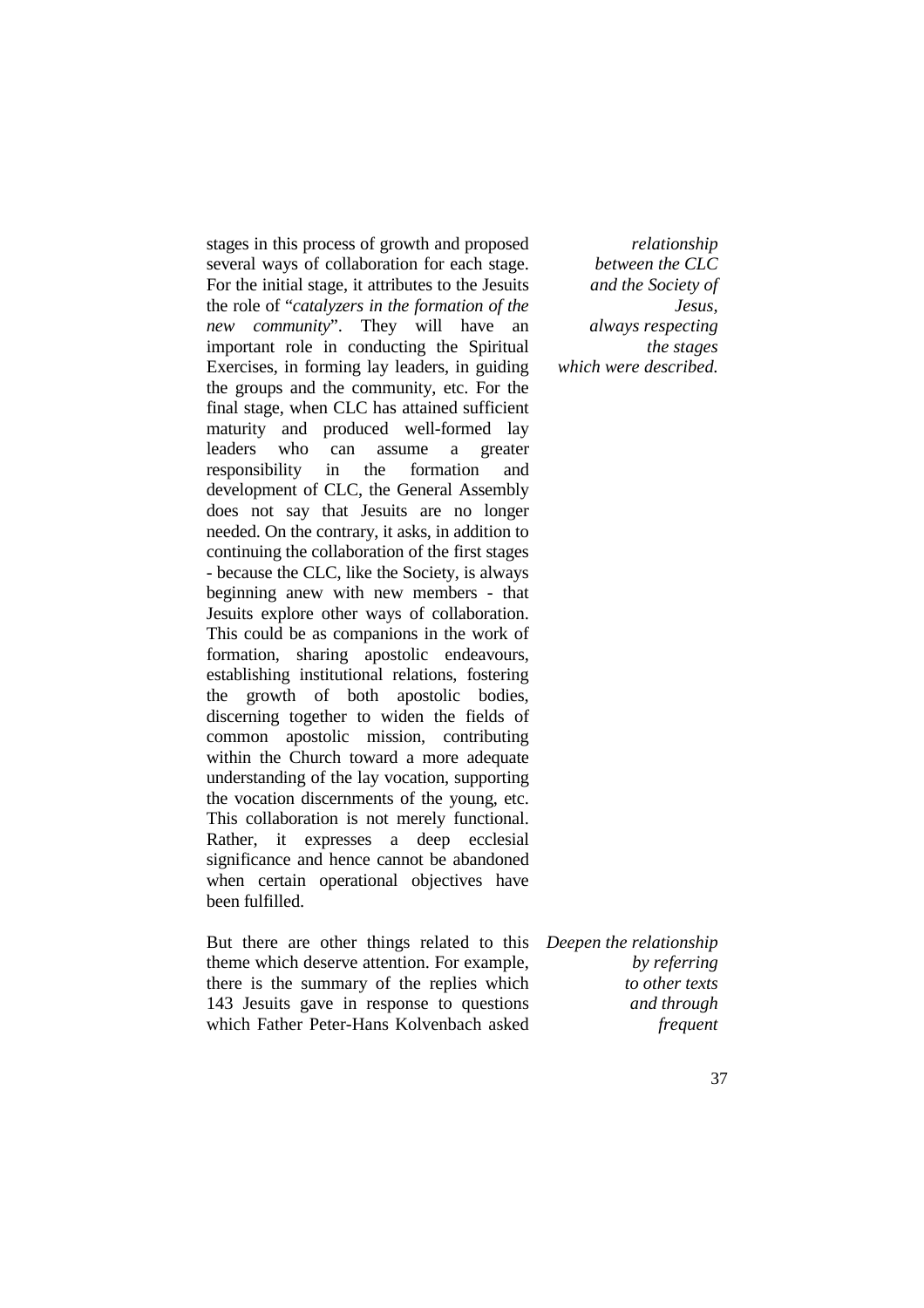them in a letter<sup>38</sup>, while serving in his double role as superior general of the Society of Jesus and Ecclesiastical Assistant to the World Christian Life Community. The report read by Father Fernando Salas, the Vice-Ecclesiastical Assistant of the World Christian Life Community<sup>39</sup>, as well as the allocution which Father Kolvenbach himself delivered to the World Assembly, should also be read with great attention<sup>40</sup>. Naturally, these documents contain both questions and answers, and since they are written from experience, they also reflect the state of the relationship between these two Ignatian communities.

*communication among the ecclesiastical assistants, and each one with the CLC Secretariat in Rome.*

#### **2.6. Differences and Mutual Perceptions**

It is important in a long term relationship to remember not only the objective components - facts, norms, documents, actions, etc. - but also to openly recognize and face those components which are more psychological and unconscious. They determine our way of relating and of proceeding. At times these show up in informal conversations or explode into conflicts in some of our meetings. In order to deepen and sustain the healthy relationship in which we are interested, it is important to consider the different aspects which cut through the relationship. We do this with a deep love for both communities. At the same time, we need to be uninhibited about asking questions or revealing sentiments which surface along the way and which we

*Strengthen the underlying substratum of positive affection and the atmosphere of dialogue between CLC and the Society of Jesus.*

<sup>38</sup> "Report about Jesuit Assistants in CLC," *ibidem*, p. 76.

<sup>39</sup> "Report of the Vice-Assistant of the World CLC," *ibidem*, p. 35.

<sup>38</sup>  <sup>40</sup> Speech of the Ecclesiastical Assistant of the World CLC, Nairobi, *ibidem*, p. 80.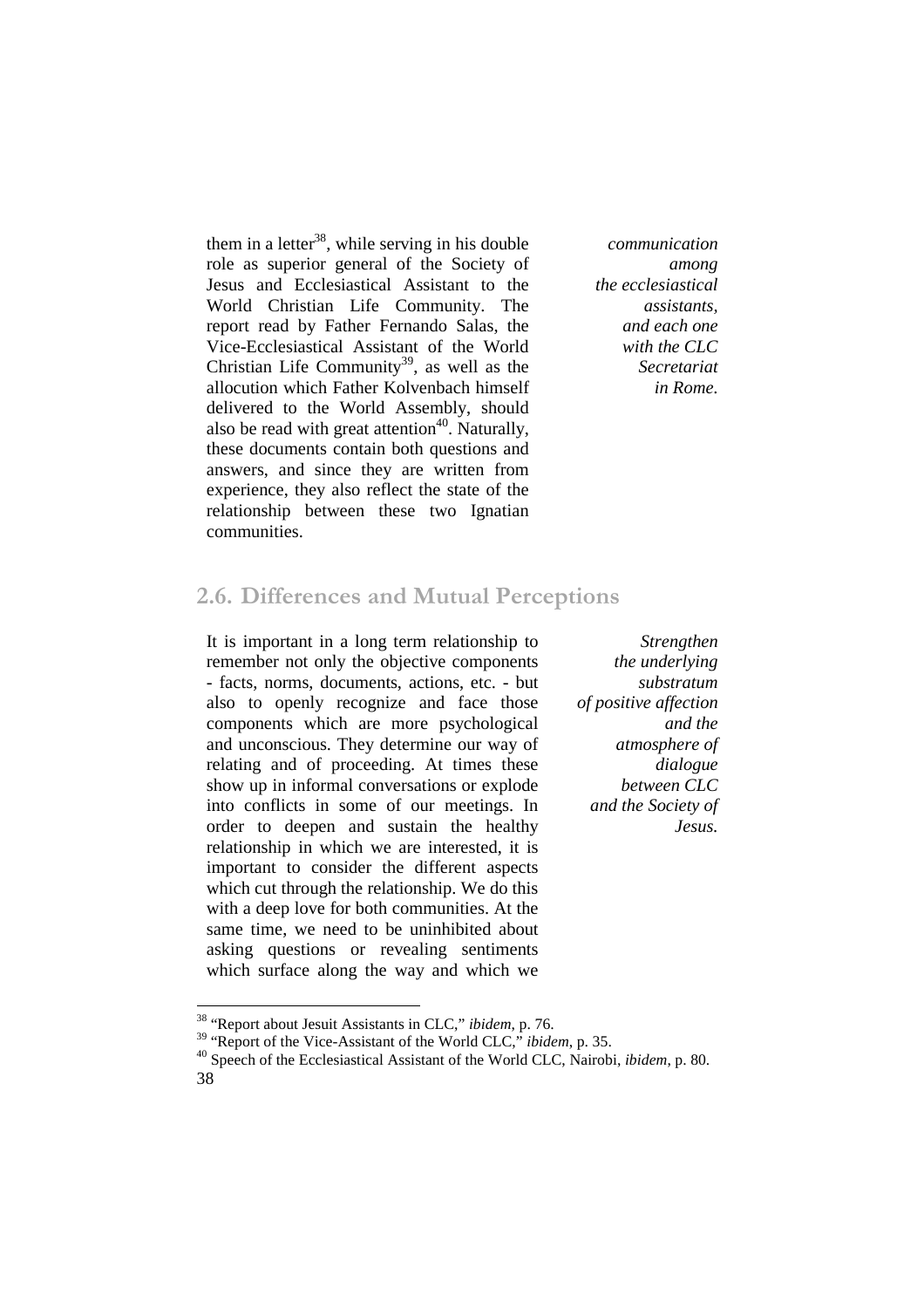experience at times as contradictory, conflicting or simply strange. There is a need to facilitate an atmosphere in which one can express and take into account the weariness and the disappointments, the unsatisfied expectations, the difficulties posed by relationships and the organization. Criticisms, from within and without, should reach those responsible for the community. Serious and permanent reflection on the difficulties should be carried on at all levels and adequate planning should be made for all actions and programs.

In this it is well to keep in mind that a major difference marks the relationship between CLC and the Society and in some cases between the Jesuits and the lay members themselves in the association. While not idealizing it, and well aware of its faults, we can say that the Society of Jesus is truly an apostolic body, with its history, its constitutions, its general congregations, its financial resources, its works, its structures, etc. Each Jesuit receives a mission from his superiors and his apostolic life marks his being as a Jesuit and manifests itself in community life. On the other hand, while recognizing the wealth which it possesses, we should accept the fact that CLC has the seeds of all this but still needs to find ways to operate, to consolidate its style of life, to establish economic autonomy and consolidate its apostolic structures, etc. Although CLC has taken great steps towards maturity even to the point of presenting itself in Nairobi as an Apostolic Body, many delegates experienced a healthy humility which usually accompanies great decisions. The option to define itself as an Apostolic Body was meant to be a grace-

*Channel criticisms toward the competent deliberative organs.*

*Recognize the differences between the laity and the Jesuits and learn to work with them, each giving the best of themselves.*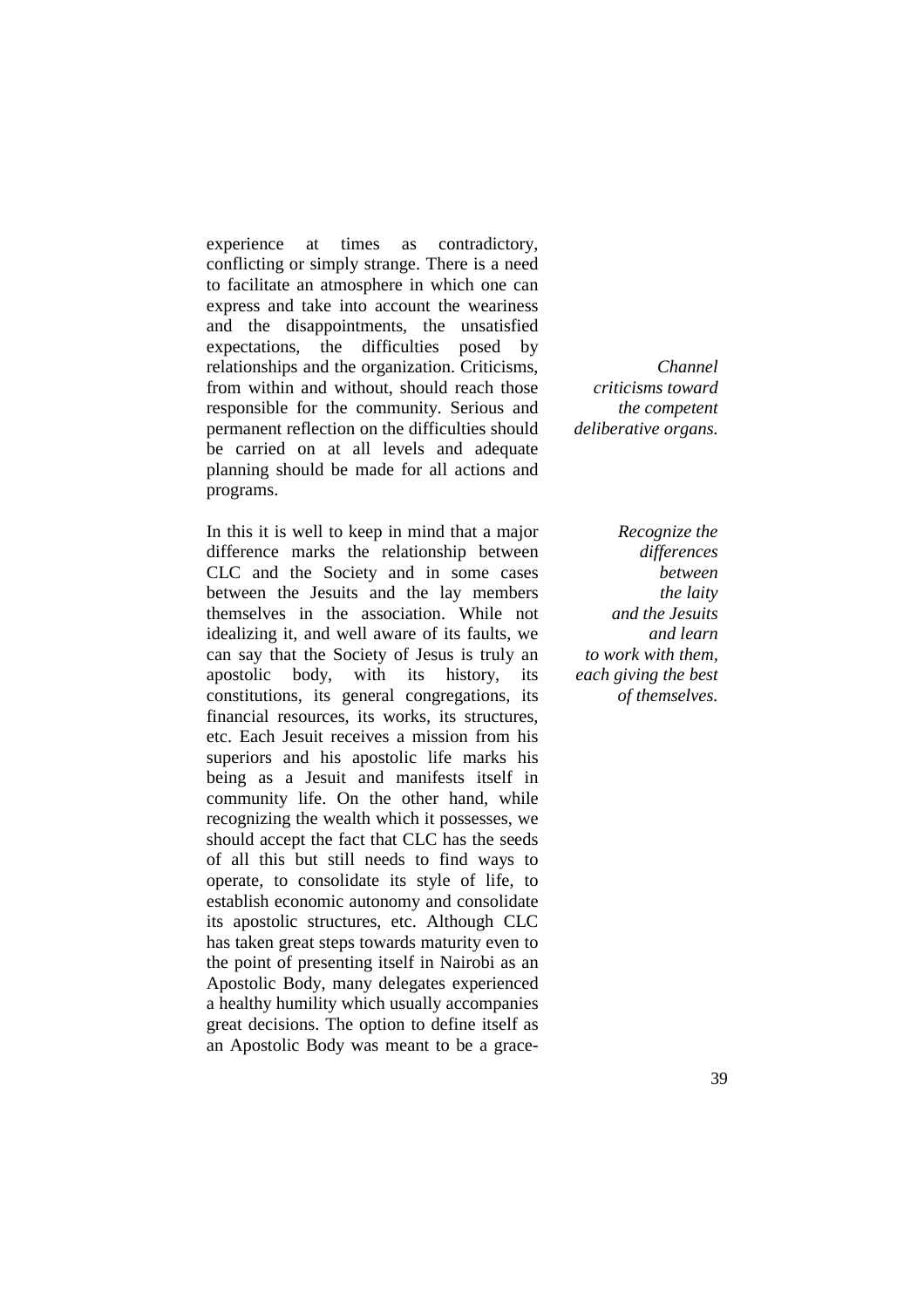filled, humble, and hope-filled option which looks to the future, free of arrogance. This means that in its relation to the Society of Jesus, which clearly is an Apostolic Body, CLC does not presume to put itself on the same level, but rather to recognize its need and be grateful for the accompaniment and help of the Jesuits while offering to collaborate in mission according to its capacity. This is the key to understanding several references in the documents we have cited on collaboration between CLC and the Society.

Dialogue and relating are not easy between persons and communities with evident differences. We all must learn with much humility and patience to walk with greater determination along the road which opens up before us.

#### **2.7. The Fruits of the Process and the Apostolic Life**

There is no doubt that the majority of CLC members, in the dynamics of the following of Christ which spring from the Spiritual Exercises and which are cultivated in community, strive to live their Christian life in their families, in their work or profession, in their particular way of participating in society and in the civil or religious institutions to which they belong. Furthermore, many give of their time and apostolic energies to works of service in the Church or outside it, tied to the Society of Jesus or not. In this sense, CLC is a community of apostles, a reality which

*Encourage, challenge and strengthen the apostolic life of the individual members.*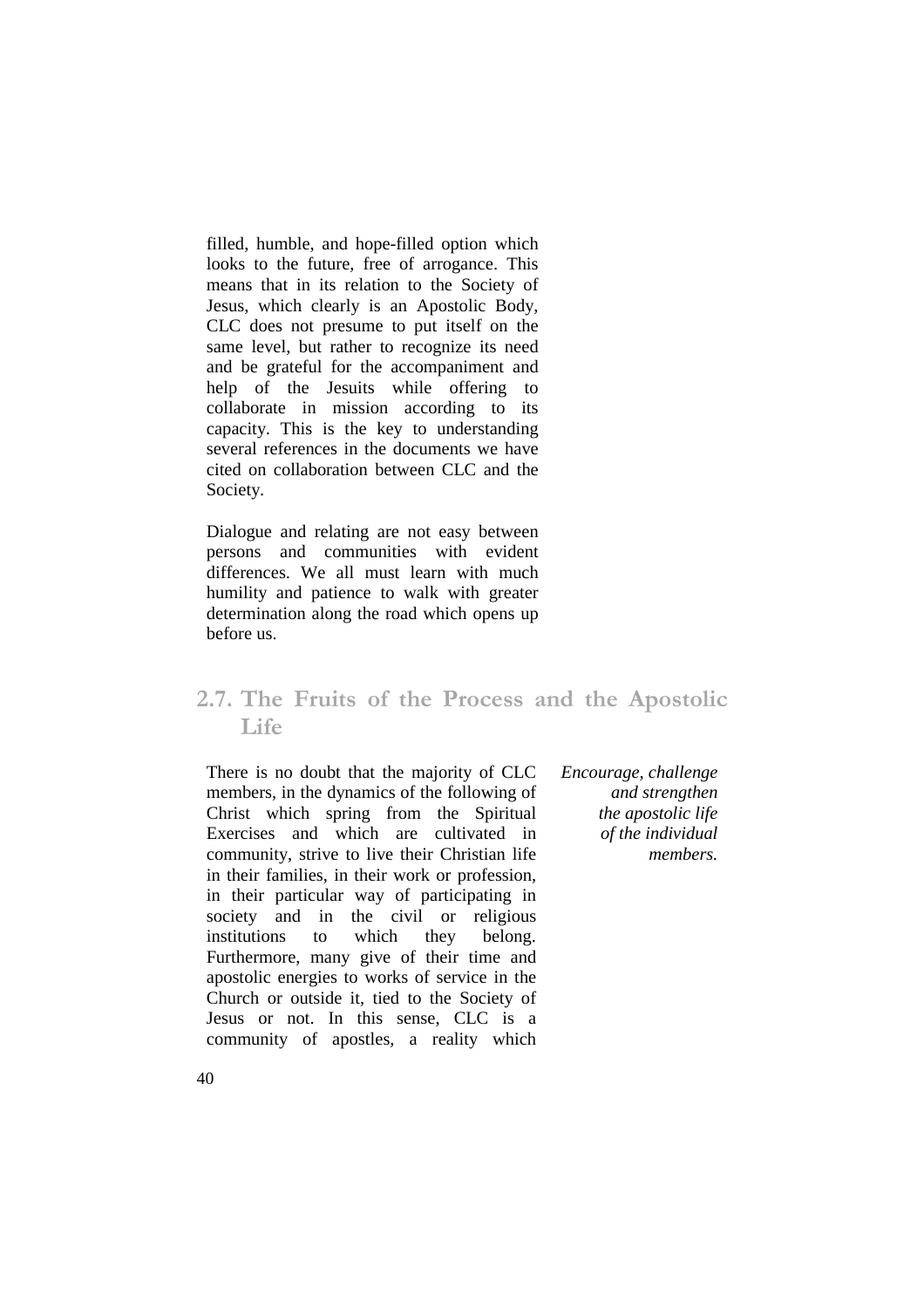should be valued and encouraged. Interventions should be made whenever this dimension fades or when some members of CLC cease to follow a simple and apostolic life style in the following of Christ.

CLC does not wish to be the total sum of groups of persons who come together to pray, in some cases for years, without changing their individual lives, without generating significant actions and without developing a prophetic dimension on their individual and communitarian lifestyles $41$ . A genuine process leads to apostolic fertility which has to do with the capacity to plan and take the initiative. Making decisions which commit the members to take steps leading to growth and to carry out concrete actions puts into practice the apostolic orientations of the community such as the priorities laid out in the Assembly in Itaicí in 1998. Coresponsibility in the mission is an invitation to not separate the apostolic life of individual persons from their belonging to CLC. That is what CLC put into words recently when it stated that we wish to go from being "*a community of apostles" to being "an apostolic community*."

Furthermore, we wish that the apostolic life in CLC be built on something more than the indispensable generosity and initiative of its members. It must also incorporate a sense of discerned mission or mandate with supporting structures and a continuous

<u>.</u>

*Encourage and strengthen the association's apostolic life based on the worldwide orientations and the General Principles and Norms.*

*Deepen the call to be a prophetic community with its individual and communitarian implications*

*Promote an adequate understanding of mission and the necessary conditions for it*

<sup>&</sup>lt;sup>41</sup> Cfr Speech of the Ecclesiastical Assistant, Fr. Adolfo Nicolas, to the CLC World Assembly (Fatima, August 2008) and the final document of this Assembly in which the community accepts and assumes the given orientation as one of the principal graces of the Assembly (Final document  $2.7 - 2.10$ ). See also the Itaici World Assembly (1998), where the call to be prophetic comes when discerning mission.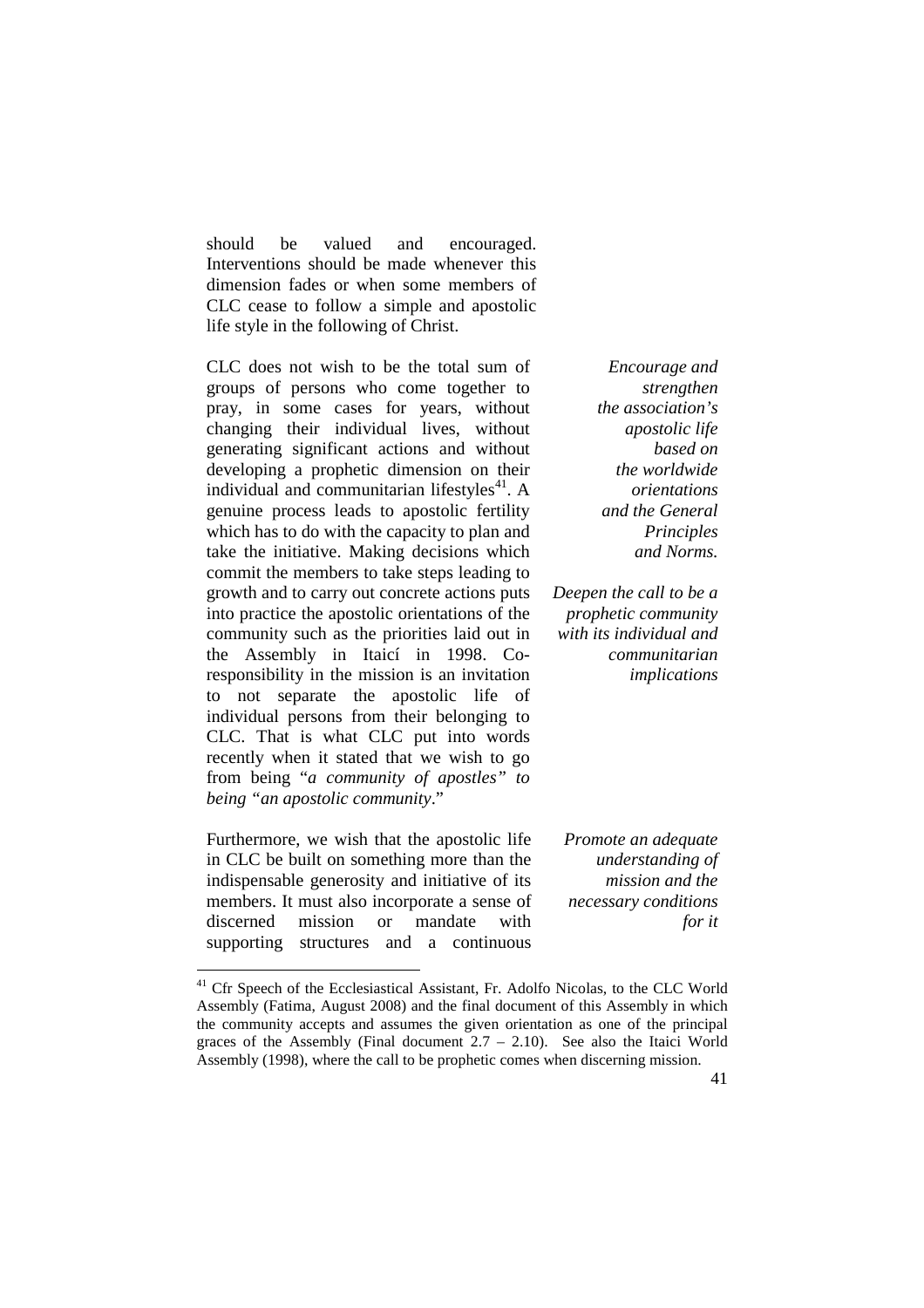evaluation<sup>42</sup>. It is maintained by solid and ongoing formation based on the Spiritual Exercises<sup>43</sup>, a personal commitment<sup>44</sup> which is deep and lasting and by a leadership able to propose, orient and facilitate these processes<sup>45</sup>. In this way a really important possibility for cooperating with the Society of Jesus opens up, including the possibility of joint discernment, shared tasks, apostolic agreements, the presence of CLC members in the apostolic works of the Society and vice versa, etc.

*Foster apostolic collaboration with the Society of Jesus and with the local Church in multiple ways.*

#### **2.8 Visibility and the Power to Convoke**

Closely related to all that we have covered, and taking into consideration the state of the world today, CLC seems to play a very small role with little power to influence matters and with little visibility in the Church and in society. In fact, it seems rather timid and retiring. In an age ruled to a great extent by the laws of marketing, which demand that one prove the comparative advantages of one's product over others, or that one compete to gain a higher rating or preference in surveys, CLC frequently does not shine. This is especially so if it is compared to a few new ecclesial associations or to the best experiences of its own history, or to the Church's power to call forth multitudes by which it makes itself present in the world. There is some truth in this. The evil spirit can conduce us to blame each other, to regress to

<u>.</u>

*To understand and seek a balance, with a sense of discernment and process, in the tensions between quality and quantity, between immediate and long term effects, between visibility and depth, etc.*

<sup>&</sup>lt;sup>42</sup> Cfr Fatima final document, n.  $3.2 - 3.3$  a

<sup>43</sup> Cfr Fatima final document, n. 3.8, 3.9

<sup>&</sup>lt;sup>44</sup> Cfr Fatima final document, n. 3.6, 3.7

<sup>42</sup>  <sup>45</sup> Cfr Fatima final document, n. 3.10, 3.11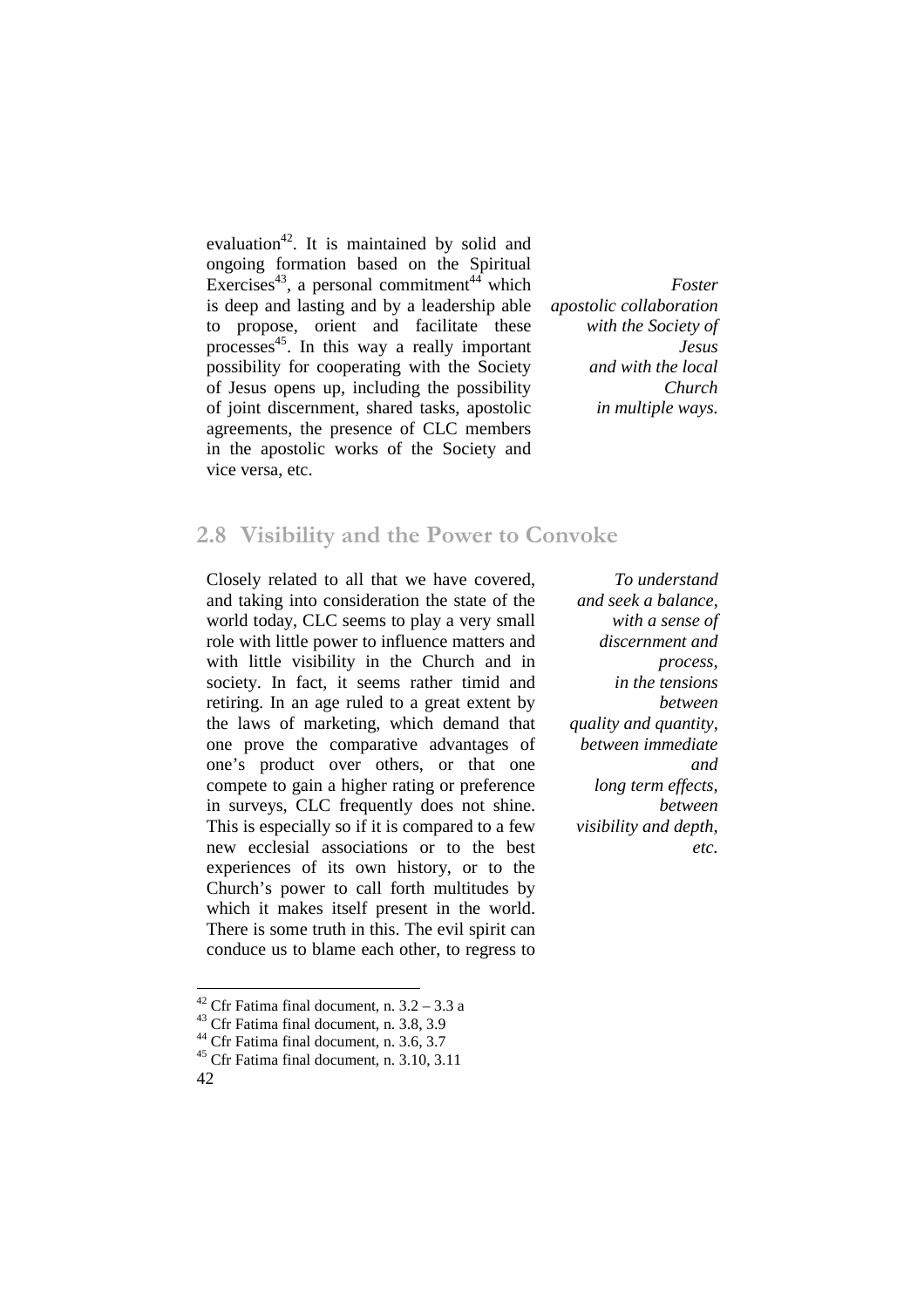nostalgic dreaming which leads to nothing, to become envious, to show off, to look for spectacular settings, to put forth individual figures and foster a cult of personality. But the evil spirit can also lead us to disdain this concern while looking to the prevalent anti-Christian social models, thus abdicating our call to attract others and falling into a hopeless and empty fatalism. This problem involves a real evangelical component which we should face and understand; this is an ecclesial responsibility which challenges us.

The current number of CLC members and their capacity to attract others is uneven from one country to the next. In some regions, CLC is decreasing and disappearing, while in others it is just beginning or in the process of developing. This has much to do with the relation with the Society of Jesus. In this line, one great task is to foster the great wealth of the charism of CLC and its message by putting into practice at the same time General Norm 6, which calls for diversification in order to expand. The Norm is part of our mandate: "*All that which has been said should be understood and practiced taking into account ages, cultures, and other specific characteristics. With this objective in mind, the national communities should develop diversified formation programs which take into account groups or sections and the possible exceptional circumstances in which some individual members may be living*" (GN 6). If this is not done, it is a failure that we must face  $46$ .

*Widen the call to belong and discretely diversify programs and ways to welcome different types of members.*

 $46$  Cfr Fatima final document, n. 3.1 b, 3.5 d.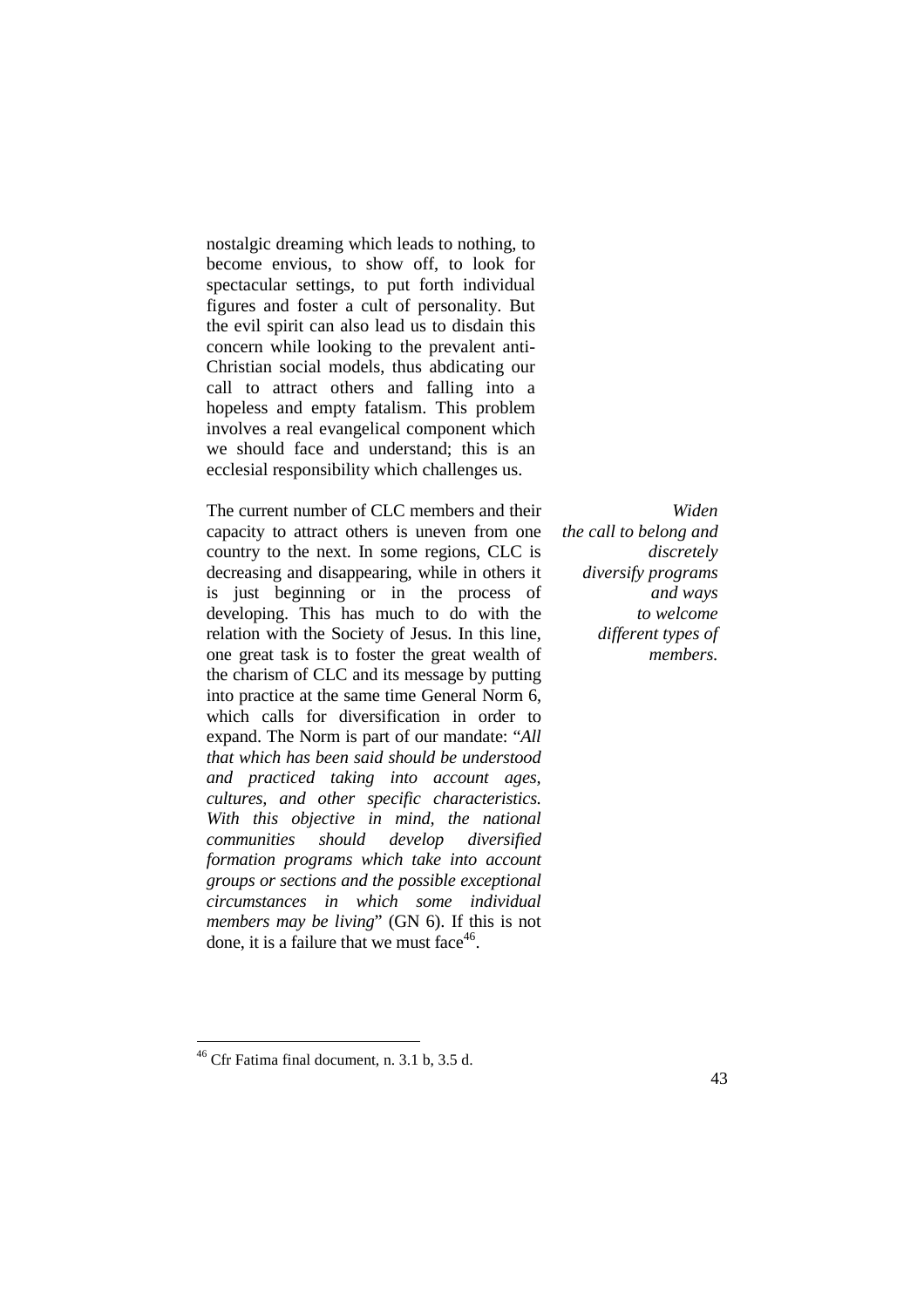#### **2.9. CLC and the Mission of the Society of Jesus**

General Congregation 34 of the Society of Jesus gave great importance to the theme of "*Collaboration with the Laity in Mission*" (Decree 13). The theme is rich and complex and goes beyond the limits of CLC because it refers to all the laity who are capable of participating in this diverse relationship of collaboration. This theme involves theoretical components (theological, ecclesial) and practical ones (ways of doing things, organizational methods, etc.). On the one hand, the aim is to recognize, value, and strengthen the mission of the laity in the Church, opening them up to a more mature ecclesial communion and to a more constructive reciprocal relationship between themselves and the religious. In this sense, the laity are called upon to be protagonists in their participation in the Church's mission, while the Society is called upon to help them fulfil this $47$ .

On the other hand, the Society of Jesus also seeks a collaboration with the laity in the mission and works of the Society<sup>48</sup>. GC 35 defines this perspective better calling them "*our collaborators in mission*" <sup>49</sup>, and reaffirming what had been said by GC 34

*Deepen the different components in the apostolic relationship between the laity and the Society of Jesus.*

*Study and implement the orientations of GC 34 and GC 35 of the Society of Jesus*

 $47$  Cfr Decree 13, n. 1: "The Society of Jesus recognizes as a grace of our time and a hope of the future that the laity are taking an active, conscious, and responsible role in the mission of the Church (…) We wish to respond to this grace by placing ourselves at the service of the full realization of the mission of the laity and we commit ourselves to carry this out by cooperating with them in the mission."

<sup>&</sup>lt;sup>48</sup> Cfr Decree 13, n. 2: "In some parts of the world the works of the Society depend primarily on the laity for the fulfilling of its mission. We foresee an expansion of lay apostolic participation in the works of the Society in the next few years and we commit ourselves to support this expansion."

 $49$  GC 35, Decree 6, n.3.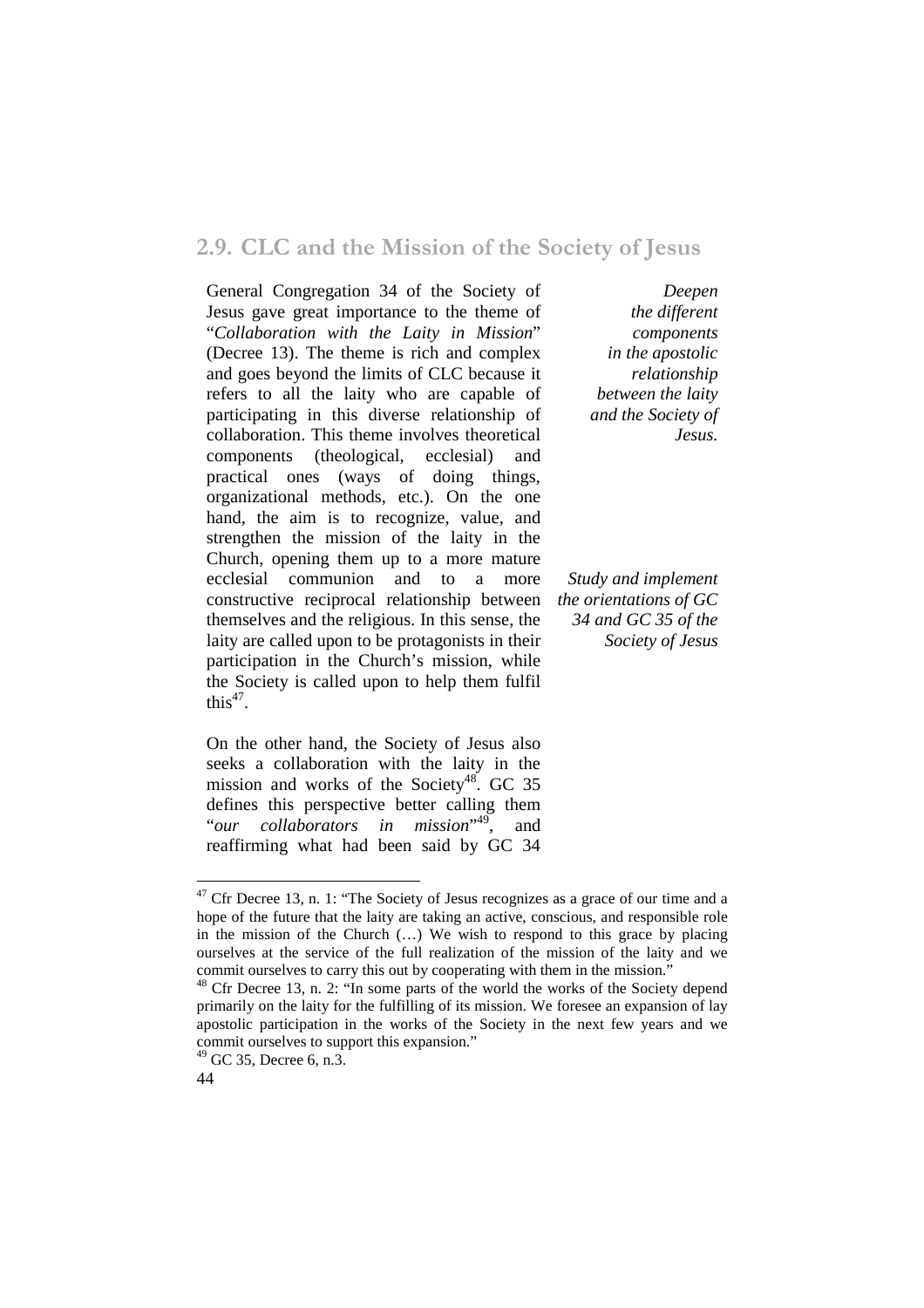about laity in general. These collaborators of the Society include Christian laity, some of them CLC, as well as members of other religions and agnostics. Within this large picture, GC 35 defines better what a Jesuit work is and how non-Jesuits can assume leadership roles in them. This is the same logic assumed by CLC and developed in this document. CLC cannot define itself in function of the mission or the works of the Society of Jesus, but it can receive clear orientations on how to contribute to them by means of some concrete ways of collaboration. This is one of the major desires of CLC and hopefully many of its members would be made available to collaborate in works of the Society<sup>50</sup>.

In this perspective, after due discernment and keeping in mind what we have said about diversification of members, a section could be established in CLC at the national and/or world level, to develop a closer collaboration with the mission and the works of the Society of Jesus, according to the spirit and text of General Norms 6, 7 and 10. In this process the characteristics of individual persons should be respected as well as the necessities of CLC. This requires that some of the more wellformed members remain at the service of the association as directors and/or in charge of formation, alternating with apostolic commitments outside of the association.

 $50$  Cfr Fatima final document, n. 2.11, 2.12, 3.13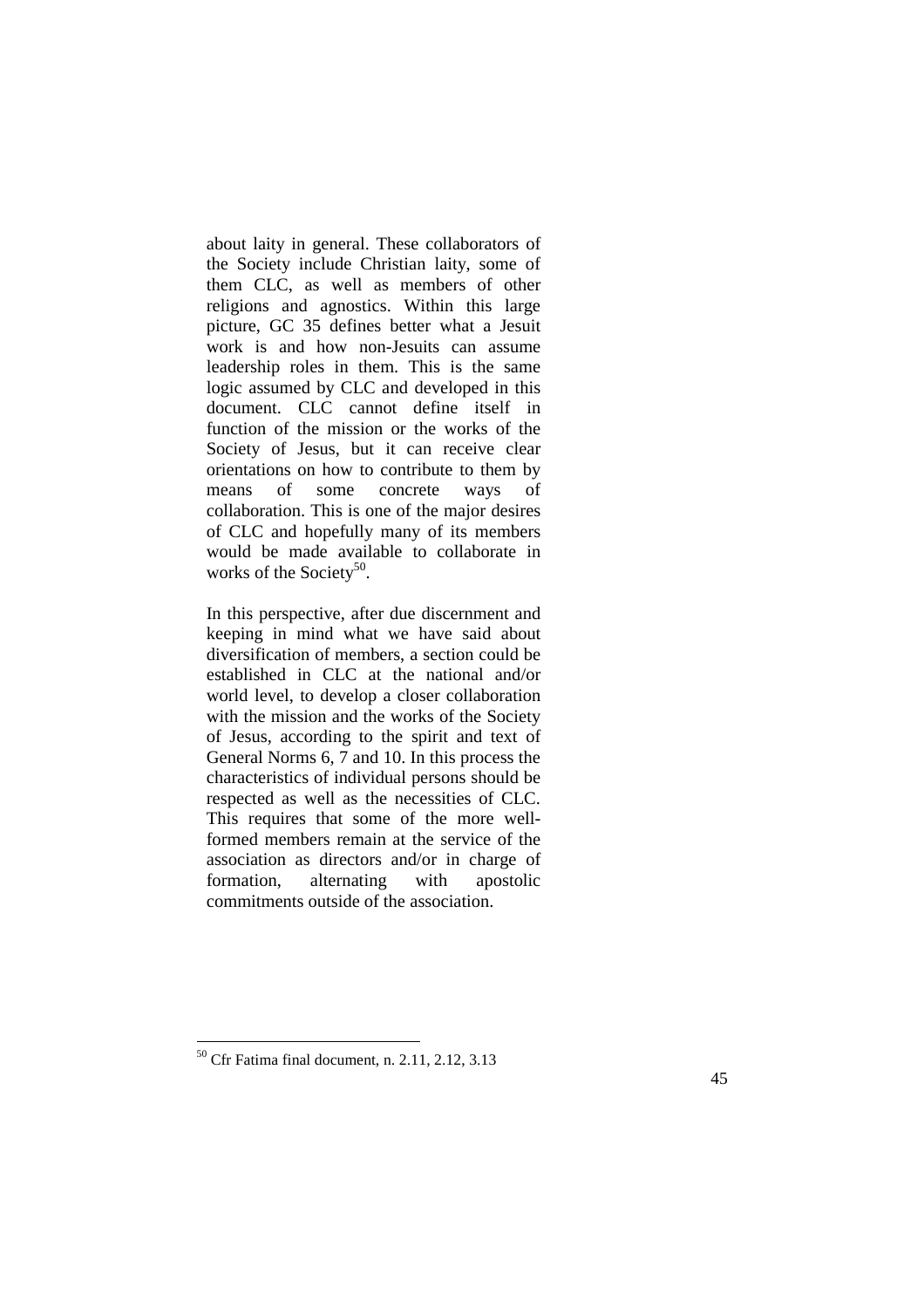### **Conclusion**

LC desires to be an apostolic body at the service of the Church's mission with a special link to the Society of Jesus. This wish is rooted in its history and original charism and needs a generous LC desires to be an apostolic body at the service of the Church's mission with a special link to the Society of Jesus. This wish is rooted in its history and original charism and needs a generous creative participation of rich with examples of growth and fruitful experiences. Nevertheless, a permanent renewal of the motivations, methods and relationships is necessary. There must also be a continued dialogue between CLC members and individual Jesuits. This dialogue must also be maintained at the institutional level between CLC and the Society of Jesus for a better contribution to the good of the Church. The present document wishes to foster this dialogue, putting forward important elements to be studied and evaluated. Ecclesiastical Assistants are encouraged to use this document to guide their own work in the community and also to help the community engage in a healthy self-appraisal.

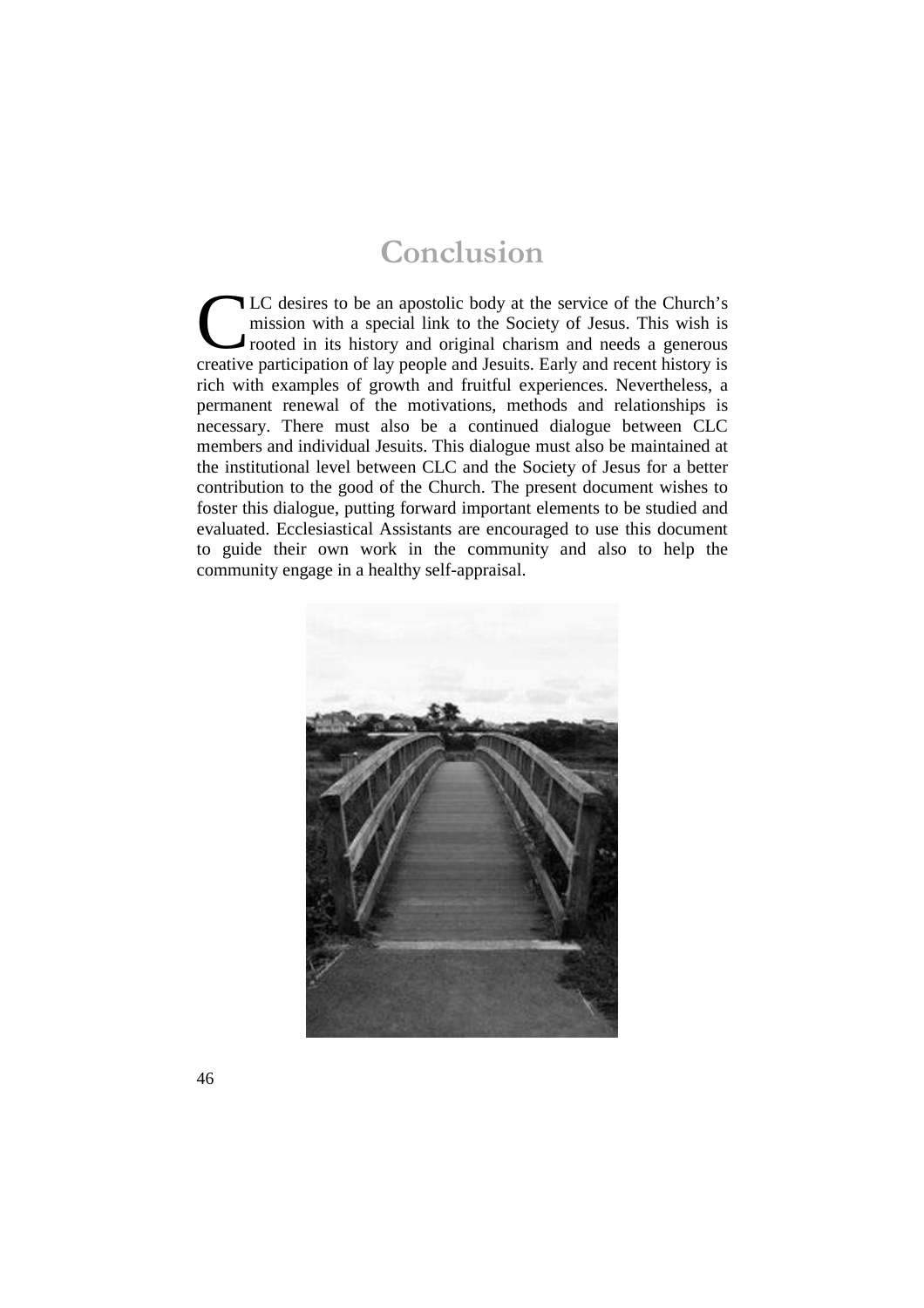### **Appendix 1**

**Letters and Talks by the Superior Generals of the Society of Jesus on CLC and the relationship with lay persons**

**Published in** *Progressio* **and** *Acta Romana Societatis Iesu* **(ARSI)**

- 1968 March, 25th "*Sancta Sedes approbat Principia Generalia et Statuta Communitatum vitae Christianae*" (only French text), in *ARSI*, Vol. XV, Fasc. II (1968), pp. 191-203.
- 1968 Aug, 15th Fr. Arrupe's Letter *De Congregationibus Marinanis seu Communitatibus Vitae Christianae* (only Latin text), in *ARSI*, Vol. XV, Fasc. II (1968), pp. 321-327.
- 1973 June, 21st Fr. Arrupe's Letter *Normae quaedam collaborandi cum Communitatibus Vitae Christianae* (only French text), in *ARSI*, Vol. XVI, Fasc. I (1973), pp. 71-72.
- 1974 "*Father Arrupe speaks to CLC Leaders*", in *Progressio*, 1974, nº 2, pp. 3-5.
- 1974 Fr. Arrupe "*Simplicity of Life and Poverty*", in *Progressio*, 1974, nº 6, pp. 4-8.
- 1977 "*Padre Arrupe meets with the Executive Council*", in *Progressio*, 1977, nº 2, pp. 5-9.
- 1978 July,  $17<sup>th</sup>$  Answer of Fr. General about the temporal goods of CLC (only the Spanish text), in *ARSI*, Vol. XVII, Fasc. II (1979), p. 627.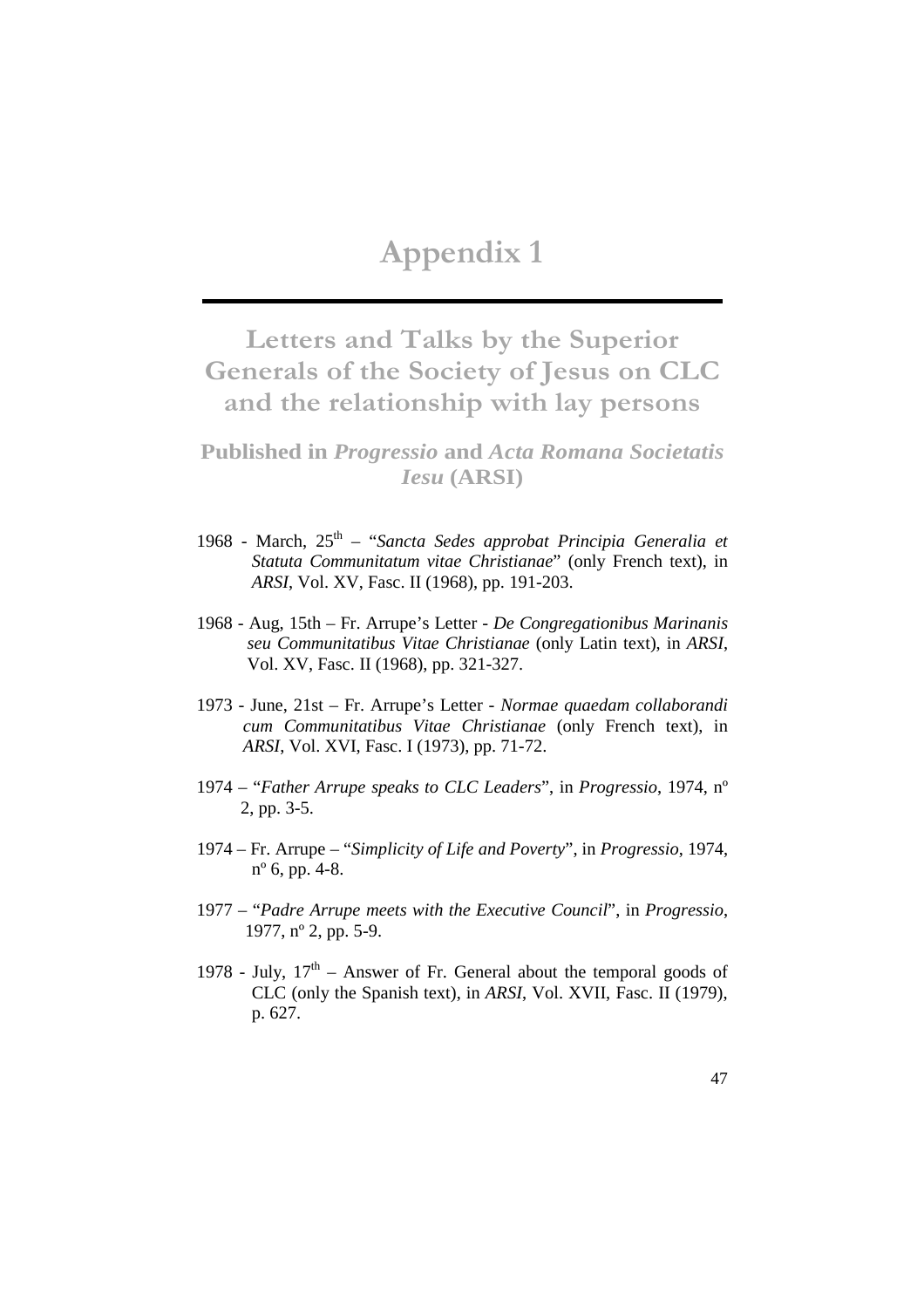- 1980 Fr. Arrupe "*Life's prospects for the young people of today*", in Supplement nº 16, *Progressio*, 1980, pp. 9-31.
- 1984 Fr. Kolvenbach's answer to the Postulates about the collaboration of lay people, in *ARSI*, Vol. XIX, Fasc. I (1984), pp. 39-40 (Fr), p. 48 (Sp), pp. 56-57 (Eng).
- 1984, Nov,  $26^{th}$  Fr. General as CLC Ecclesiastic Assistant, on the 400<sup>°</sup> Anniversary of "*Omnipotentis Dei*", in *ARSI*, Vol. XIX, Fasc. I (1984), pp. 116-120 (Eng, Sp, Fr).
- 1985 The first Letter of Fr. Kolvenbach to CLC, after being nominated Ecclesiastical Assistant, in *Progressio*, 1985, nº 3, pp. 2-3.
- 1986, August,  $24<sup>th</sup> Fr$ . General's Talk to the Lovola World Assembly (1986) - in *ARSI*, Vol. XIX, Fasc. III (1986), pp. 649-657 (Fr), pp. 657-664 (Sp), pp. 665-671 (Eng).
- 1990 "*The journey of Saint Ignatius and the Charism of CLC*" (Talk by Fr. Kolvenbach to the Assembly of Guadalajara), in *Progressio*, 1990, nº 4, pp. 3-16.
- 1990, Sept,  $7<sup>th</sup>$  (approbation of the new General Principles of CLC, Guadalajara Assembly) 3rd of December (confirmation of the GPs by the Holy See) - *Generals Principles of the Christian Life Community* (Spanish) in *Progressio Supplement nº 36* (Jan, 1991).
- 1990, Sept, 20th « *Discours du Père Général à la Congrégation des Provinciaux* » in Loyola, in *ARSI*, Vol. XX, Fasc. III (1990) (only French), nº 72-75, pp. 461.
- 1991, March, 25th Letter of Fr. Peter-Hans Kolvenbach to the Society of Jesus regarding the Christian Life Community, in *Progressio*, 1991, n. 2, pp. 4-6 / And also in *ARSI*, Vol. XX, Fasc. IV (1991), pp. 557-559 (Sp), pp. 559-561 (Eng), pp. 561-563 (Fr).
- 1991 "*Following Christ in Poverty*", Address of Fr. Kolvenbach to the National Assembly of Italian CLC, in Naples, in *Progressio*, 1991, nº 5, pp. 21-27.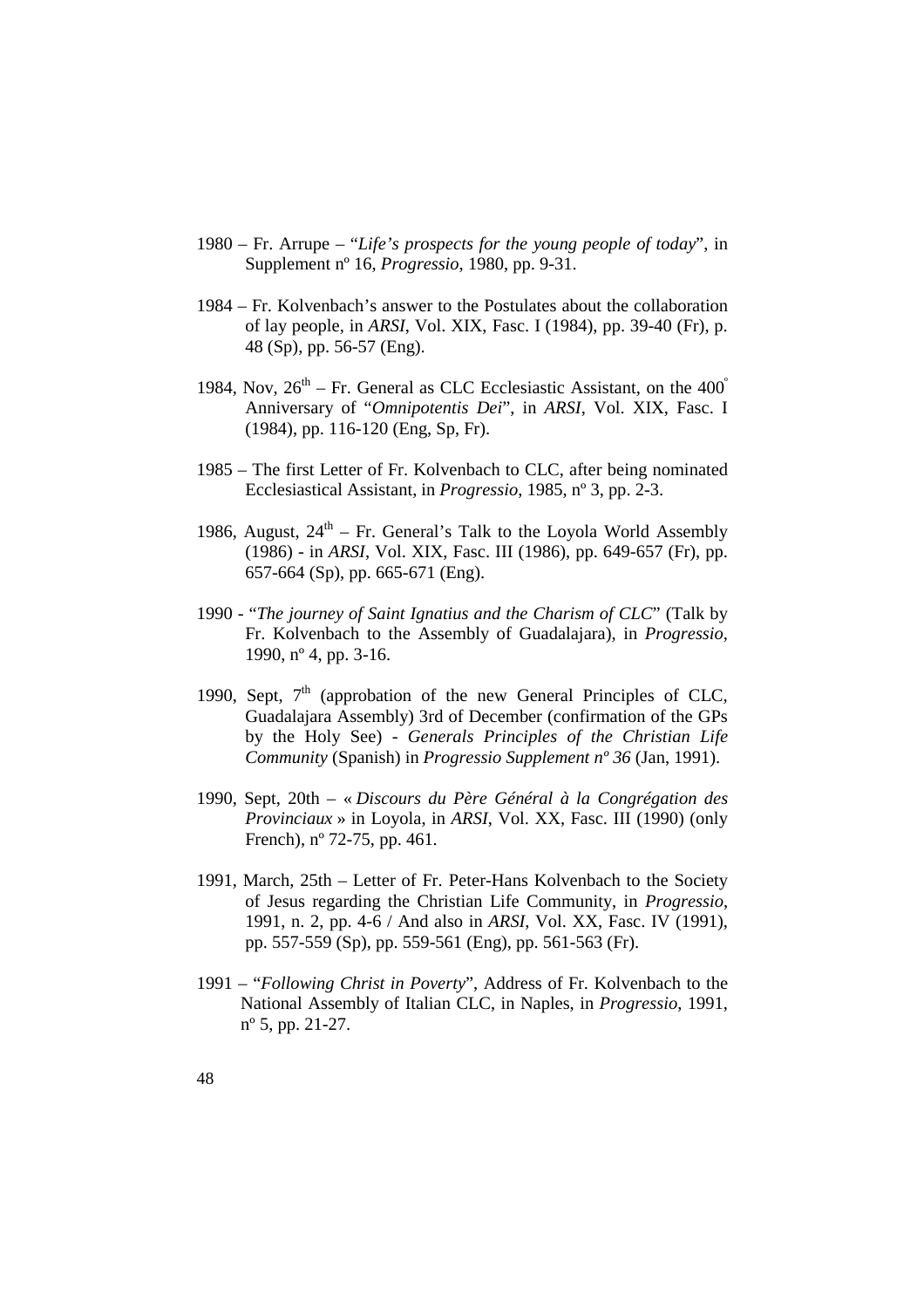- 1991, Sept, 27th "*The Jesuit-Laity relationship. In reality… and vision*" - Fr. Kolvenbach to friends and fellow-worker of the Society of Jesus, in *Progressio*, 1991, nº 6, pp. 15-24.
- 1992 Letter of Fr. Kolvenbach to the Society of Jesus, on the occasion of the canonisation of Claude La Colombière, in *Progressio*, 1992, nº 4-5, pp. 17-21.
- 1993, July, 9th Fr. Kolvenbach's Letter: "*The CLC Ecclesiastic Assistant*s", in *ARSI*, Vol. XX, Fasc. VI (1993), pp. 905-907 (Sp), pp. 907-909 (Eng), pp. 909-911 (Fr).
- 1993 "*The witness of a Community*", Fr. Kolvenbach, *Progressio*, 1993, nº 3, p. 3.
- $1995 34<sup>th</sup>$  General Congregation of the Society of Jesus, Decree 13: "*Cooperation with the Laity in the mission*" / on the CLC: nº 17, § 1 / in *ARSI*, Vol. XXI, Fasc. II,1 (1995), p. 332 (Sp), p. 576 (Eng), p. 834 (Fr).
- 1995 "*The will of God is the key to holiness*", letter of Fr. Kolvenbach on the occasion of the beatification of Fr. Hurtado, in *Progressio*, 1995, nº 1, pp. 15-20.
- 1995 Interview with Fr. Kolvenbach, in *Progressio*, 1995, nº 3, pp. 9- 13.
- 1995 Fr. Peter-Hans Kolvenbach's address at the "*International Encounter Jesuits and CLC*" (11 – 17 Aug), in *Progressio*, 1995, nº 4, pp. 12-17.
- 1996 Message of Fr. Kolvenbach, in *Progressio*, 1996, n. 4, pp. 4-5.
- 1997 "*Who do you say I am?*" (Conference held by Fr. Kolvenbach in the Chapel of the University *La Sapienza*, in Rome), in *Progressio*, 1997, nº 3 - 4, pp. 4-14.
- 1998 Fr. Kolvenbach at the General Assembly in Itaicí (Brazil): Homily, in *Progressio*, 1998, nº 1-2-3-4, pp. 86-87 / Address, in *Progressio*, 1998, nº 1-2-3-4, pp. 94-100.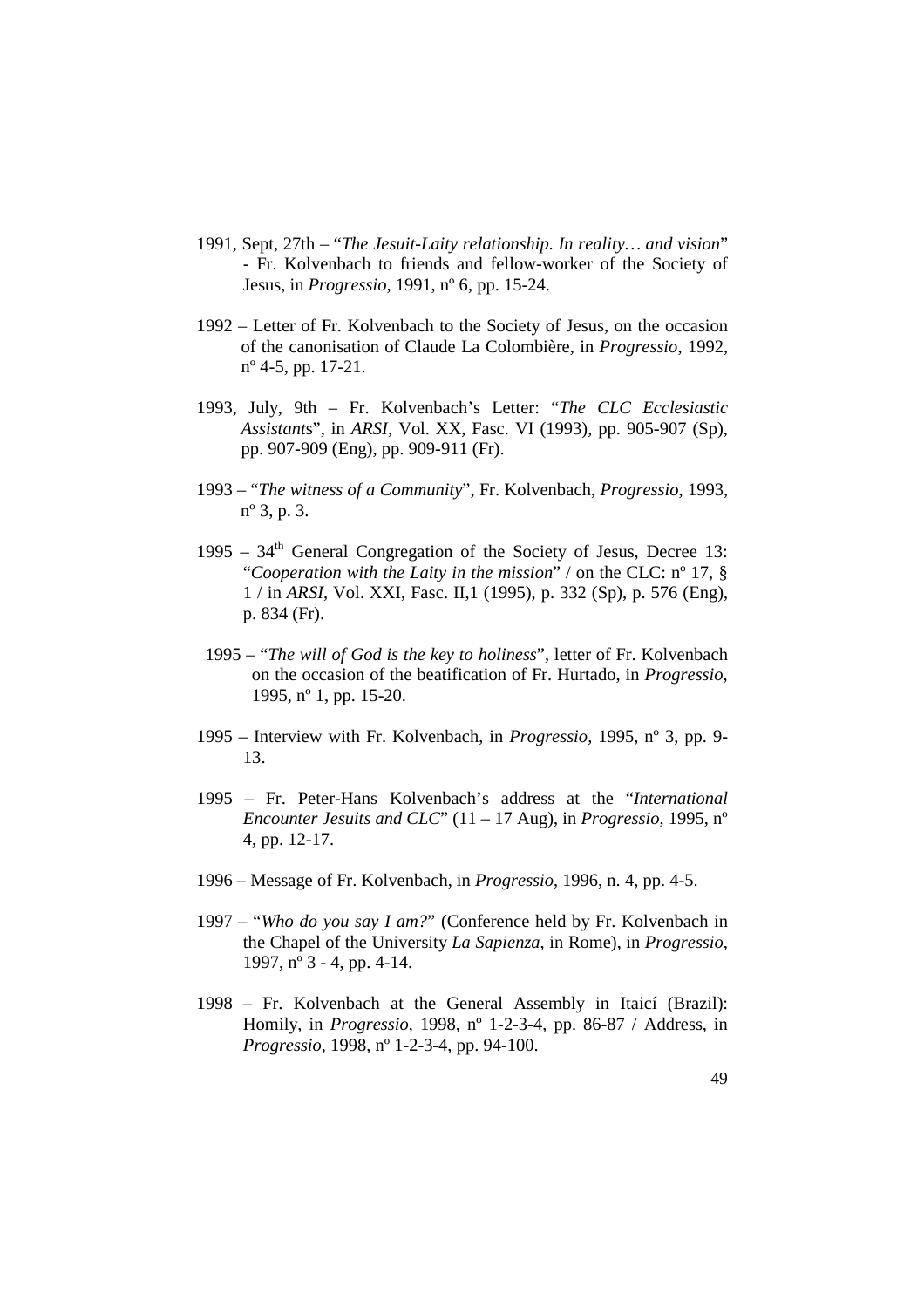- 2002 Dec,  $3<sup>rd</sup>$  Letter to the Jesuit CLC Assistants (only Spanish version), in *ARSI*, Vol. XXII, Fasc. VII (2002), pp. 910-913.
- 2003 Presentation by World CLC Ecclesiastical Assistant at the General Assembly of Nairobi, in *Progressio*, *Supplement* nº 58, pp. 77-86.
- 2003, Sept, 8th Letter to Jesuit Major Superiors, presenting the Recommendations of the Nairobi General Assembly – (Eng), in *ARSI*, Vol. XXIII, Fasc. I (2003), pp.354-359.
- 2005 Interview with Fr. Kolvenbach, in *Progressio*, 2005, n. 1, p. 18.
- 2008 Interview (video) with Fr. Kolvenbach on the occasion of the Fatima World Assembly 2008
- 2008, Aug,  $17<sup>th</sup> "Notes for a Lay Prophetic Community guided by the$ *Spirit*", Talk of the Ecclesiastical Assistant Fr. Adolfo Nicolas at the Fatima World Assembly, 2008. *Progressio Supplement* n 63, pp. 80-89.

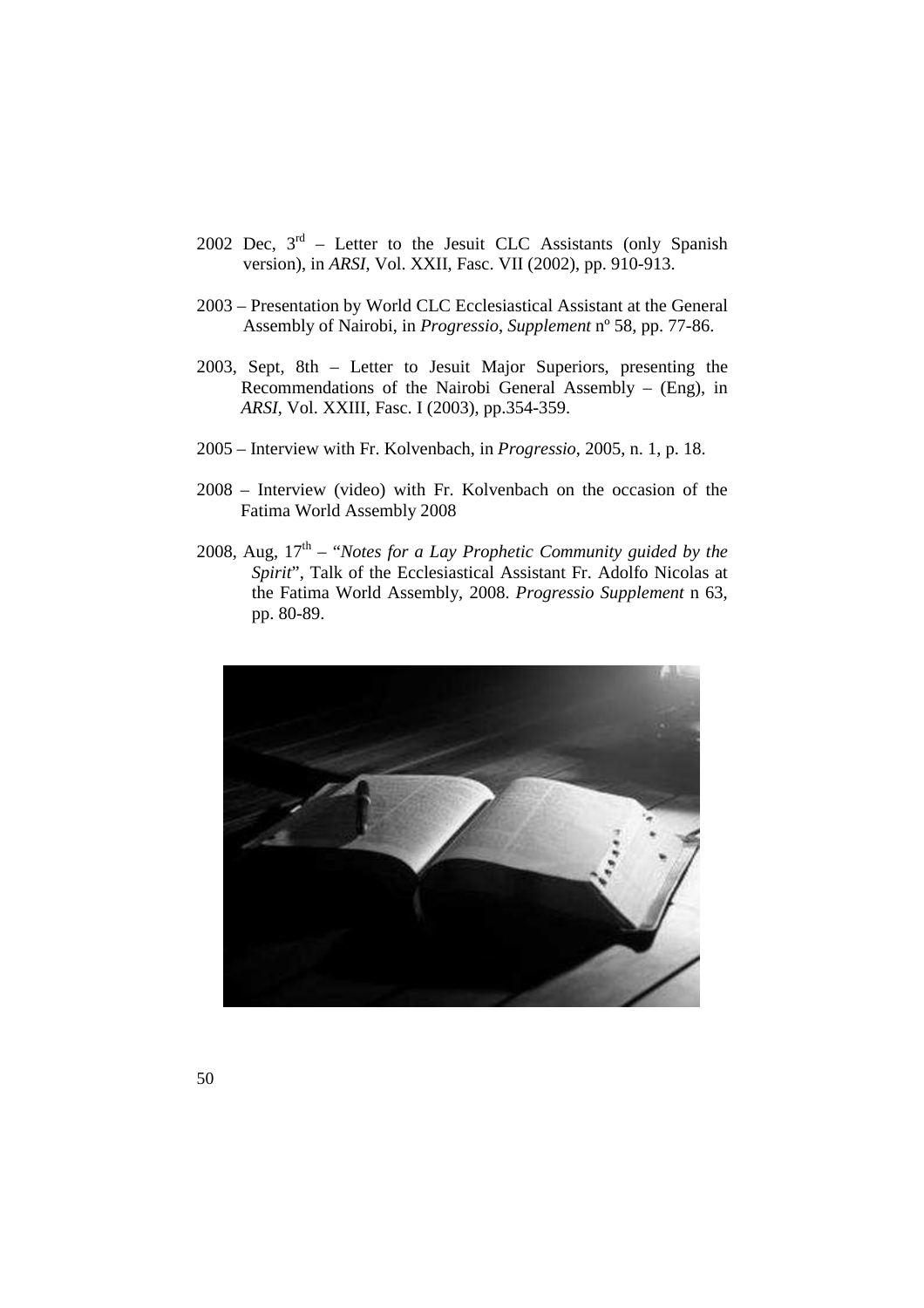### **Appendix 2**

### **CLC – Society of Jesus Collaboration**

*(Appendix to Nairobi Assembly Document, 2003)* 

Te the General Assembly of Christian Life Community, gathered in Nairobi, Kenya wish to respond to a request received many times from different levels of governance in the We the General Assembly of Christian Life Community, gathered in Nairobi, Kenya wish to respond to a request received many times from different levels of governance in the Society of Jesus and from individual Jesuits: *"Wh Life Community expect from Jesuits and the Society of Jesus?"*

First we want to express our gratitude for all the gifts received over the many years of our journey. We are grateful for the gift of Ignatian Spirituality which you have generously shared with us following the example of Ignatius. We acknowledge the critical Jesuit presence and leadership during the rediscovery of the lay expression of Ignatius Spirituality as we moved from the Marian Congregations to CLC. This formative work made possible the establishment and strengthening of CLC in many countries all over the world.

It continues today as CLC grows towards becoming an apostolic body. CLC would not be what it is today without the help and collaboration of the Society of Jesus. We want to continue and deepen this relationship until it fully matures as collaboration of two apostolic bodies in service to the Church's mission.

In places where CLC is not yet present we hope for your support in initiating beginning communities.

In areas where CLC is in its early stages of development, we hope for your continued presence as catalysts of new community formation, together with our lay members. This would include:

 $\triangleright$  the availability of an Ecclesiastical Assistant who is open to the direction and spirit of the world community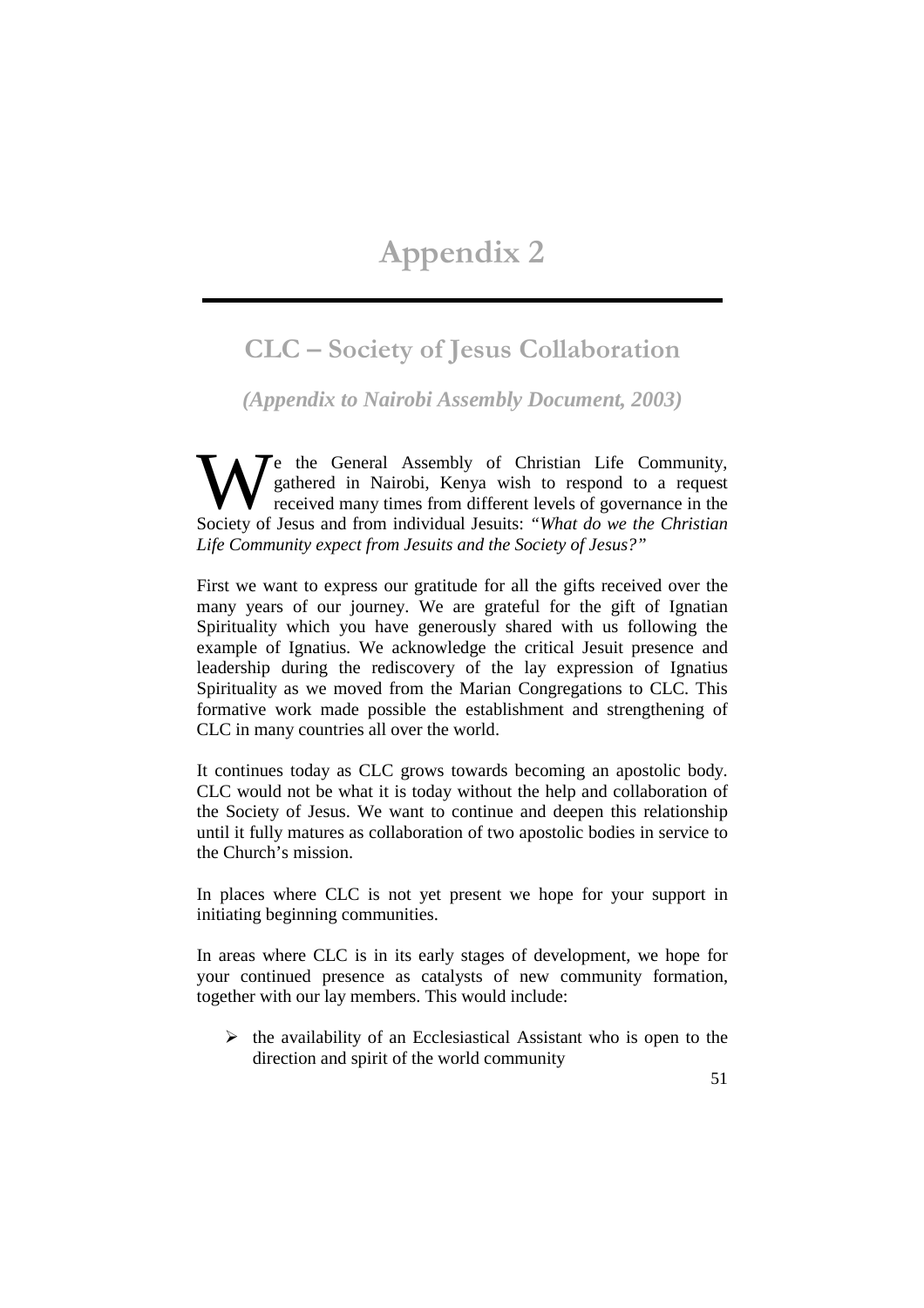- $\triangleright$  introduction to the Spiritual Exercises
- $\triangleright$  being spiritual companions
- $\triangleright$  guiding groups towards becoming apostolic communities sharing responsibility in mission
- $\triangleright$  forming lay leaders to assume responsibility for mature communities.

In National Communities more advanced in the process of becoming an apostolic body, where the above work has left its fruits, lay people are assuming responsibility for formation and ongoing CLC development. Here too, we would like you to continue the above forms of cooperation and explore new ways of collaborating.

- $\triangleright$  We desire your continued partnership in formative work;
- $\triangleright$  We want to develop ways of collaborating between our respective apostolic bodies, and be mutually open to shared apostolic work;
- $\triangleright$  We propose more promotion of each others' activities in our respective publications;
- $\triangleright$  We want to establish more institutional relationships between the Society of Jesus and Christian Life Community (e.g. periodic meetings between the National ExCos and Provincials and their teams; building consensus for the appointment of an Ecclesiastical Assistant; planning, supporting and evaluating common apostolic work).
- $\triangleright$  We want a relationship that will allow a shared apostolic discernment capable of widening the fields of common apostolic mission to include areas such as spirituality, social action, family, youth, political and professional involvement.
- $\triangleright$  We wish the on-going contribution from the Society of Jesus in deepening the understanding and appreciation of the lay vocation in the church:
- $\triangleright$  We wish a relationship that respects and values the differences in our vocations. This will help both CLC and the Society of Jesus together to support vocation discernments especially of young people.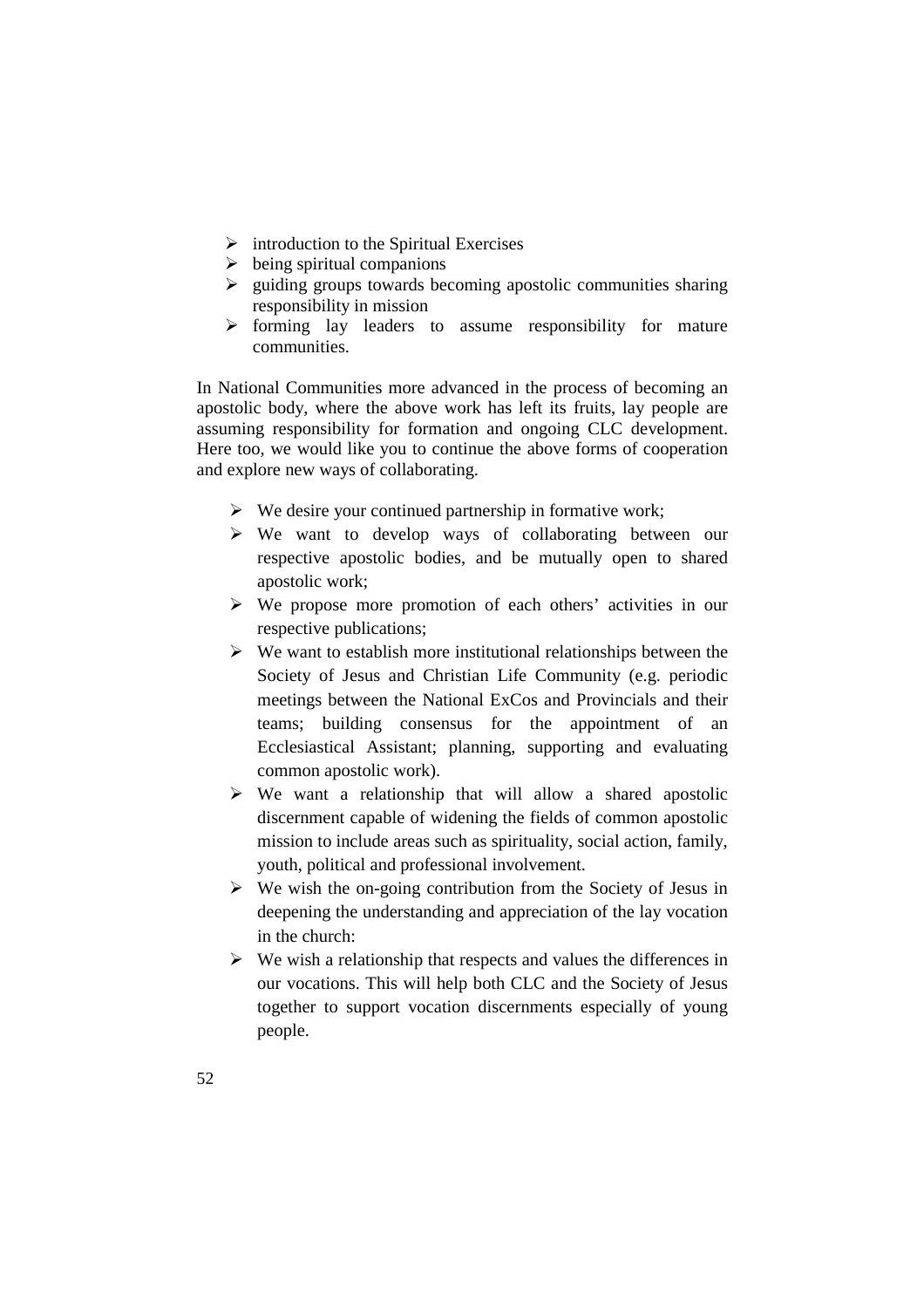In the spirit of improving and deepening our relationship and collaboration, we invite Jesuits, especially those in formation to participate in the life of CLC through:

- $\triangleright$  Formation events and seminars:
- $\triangleright$  National and Regional gatherings;
- $\triangleright$  Regular participation in local communities;
- $\triangleright$  Joint involvement in apostolic works;
- $\triangleright$  Making the Spiritual Exercises together with CLC members;
- $\triangleright$  Knowledge of basic CLC documents.

To support the work of the World Vice Ecclesiastical Assistant and the National Ecclesiastical Assistants we respectfully suggest the introduction of structures for communication and mutual support at relevant regional levels (e.g. a Eurogroup within the Conference of European Provincials).

Finally we would like to stress the over-riding importance of a more clear definition of the Ecclesiastical Assistant role in CLC. This should be developed by CLC working together with the Society of Jesus and especially current Ecclesiastical Assistants. This has been consistently called for by both the Society of Jesus and CLC and will support the ongoing work and evaluation of the Ecclesiastical Assistant.

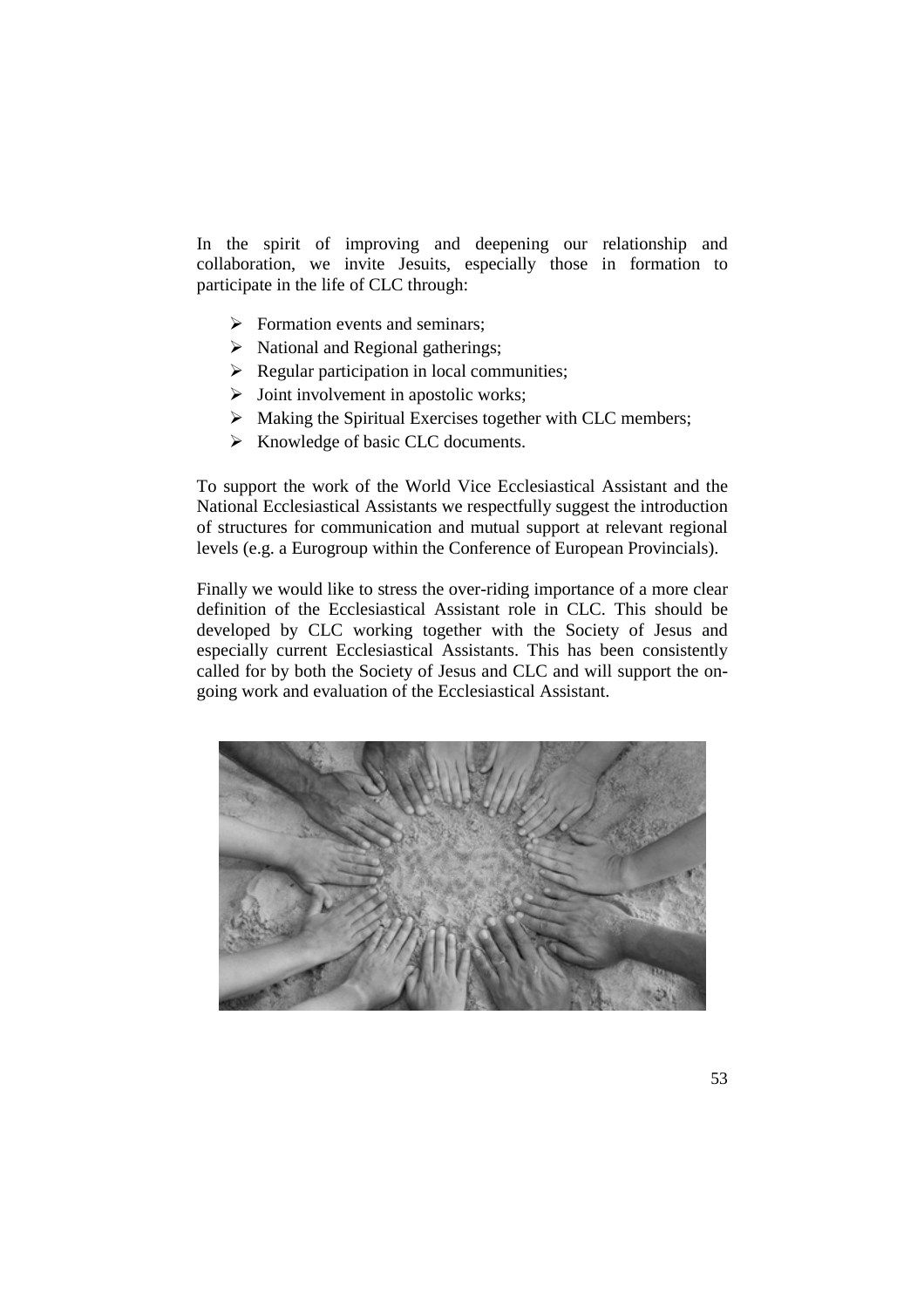## **Appendix 3**

### **CLC Ecclesiastic Assistant's Handbook**

#### *Profile and Responsibilities*

#### **Profile**

- 1. **A man/woman of prayer,** faithful to his or her vocation, who seeks and finds the divine will in his or her life.
- 2. **A privileged witness** to growth in Christian life, desirous to see Christ's influence increase.
- 3. **Someone who has assimilated the Spiritual Exercises** and can communicate their manner and order.
- 4. **A server and companion** of that Church which, according to Vatican II, expresses itself best through communitarian and participatory means.
- 5. **Conscious of, and enthusiastic about, serving the CLC as a mission** received from the Church, from superiors (in the case of a religious), and from the community itself.
- 6. **Knows pedagogically how to balance** being a "*father/mother*" with "*allowing growth and even departure*."
- 7. **Values the laity** and appreciates them as the subjects served by the hierarchy, which the EA (Ecclesial Assistant) represents.
- 8. **In line with our mission** (should he be a Jesuit), especially regarding the service of faith and the promotion of justice with a preferential option for the poor.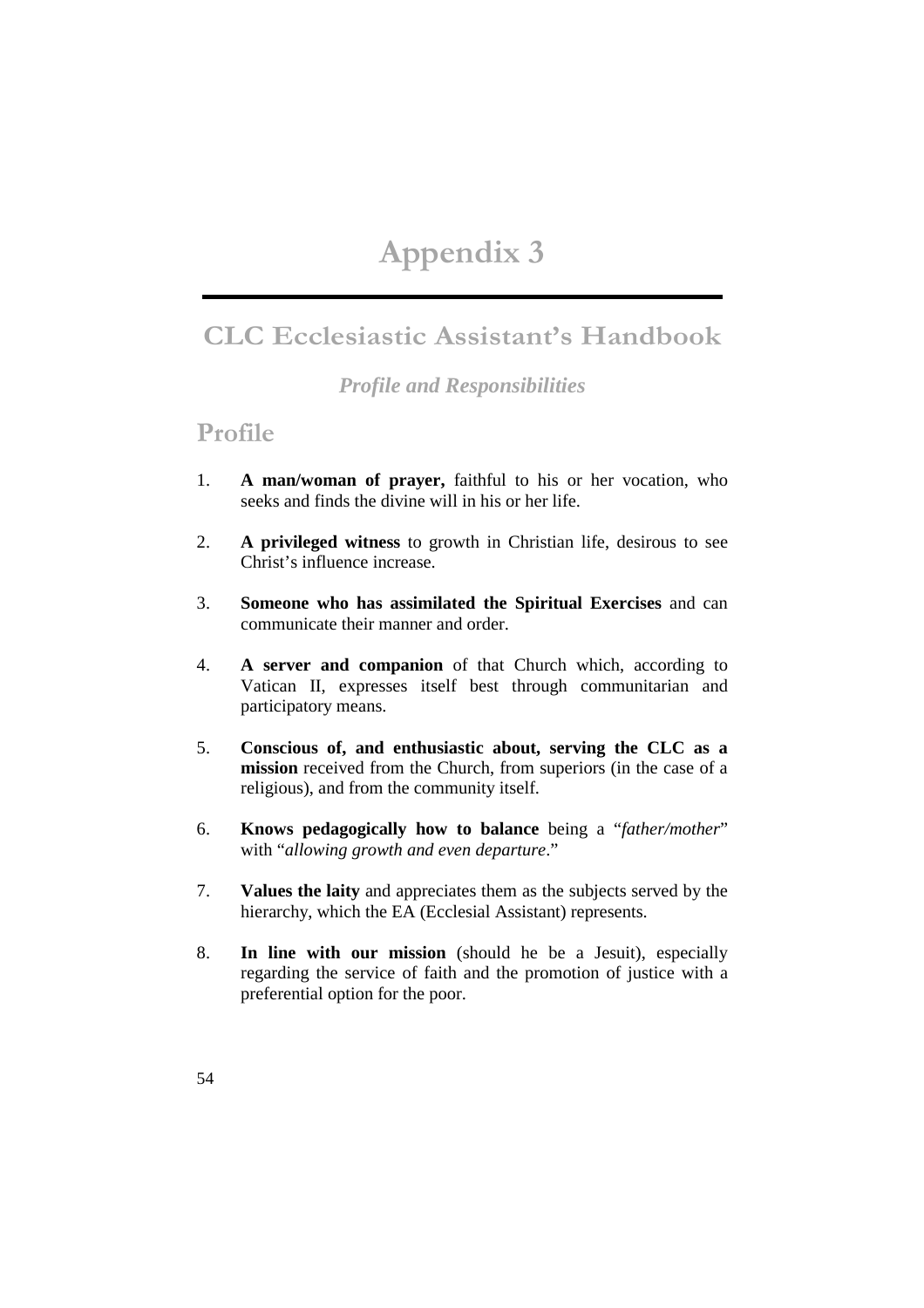- 9. **Knows and accepts the differences** that exist between laypeople and Jesuits in order to deal and work with both while giving his or her all in the process.
- 10. **Respects** people, their situations and processes. Knows how to be patient.
- 11. **Makes proposals**, conquers that timidity or immobility which can arise as a result of misconstrued respect.
- 12. **Listens to others**, inspires trust and gives good counsel that helps resolve conflicts and even knows how to benefit from tensions.
- 13. **Does not create dependencies** in others toward him- or herself.

### **Responsibilities**

**The EA, the National ExCo (Executive Council) and the National CLC** 

- 1. Actively participates in the ExCo as an impartial counselor, a friend and critic.
- 2. Advances a vision and organization that faces the long run armed with a broad horizon.
- 3. Encourages teamwork and a sense of spiritual and organic communion that promotes more collaborative and fertile participation for mission.
- 4. Promotes a communitarian style that appreciates, values and encourages pastoral ministry while energizing priests and religious.
- 5. Supports biblical and theological formation.
- 6. Guards the Ignatian authenticity of the CLC process in its entirety.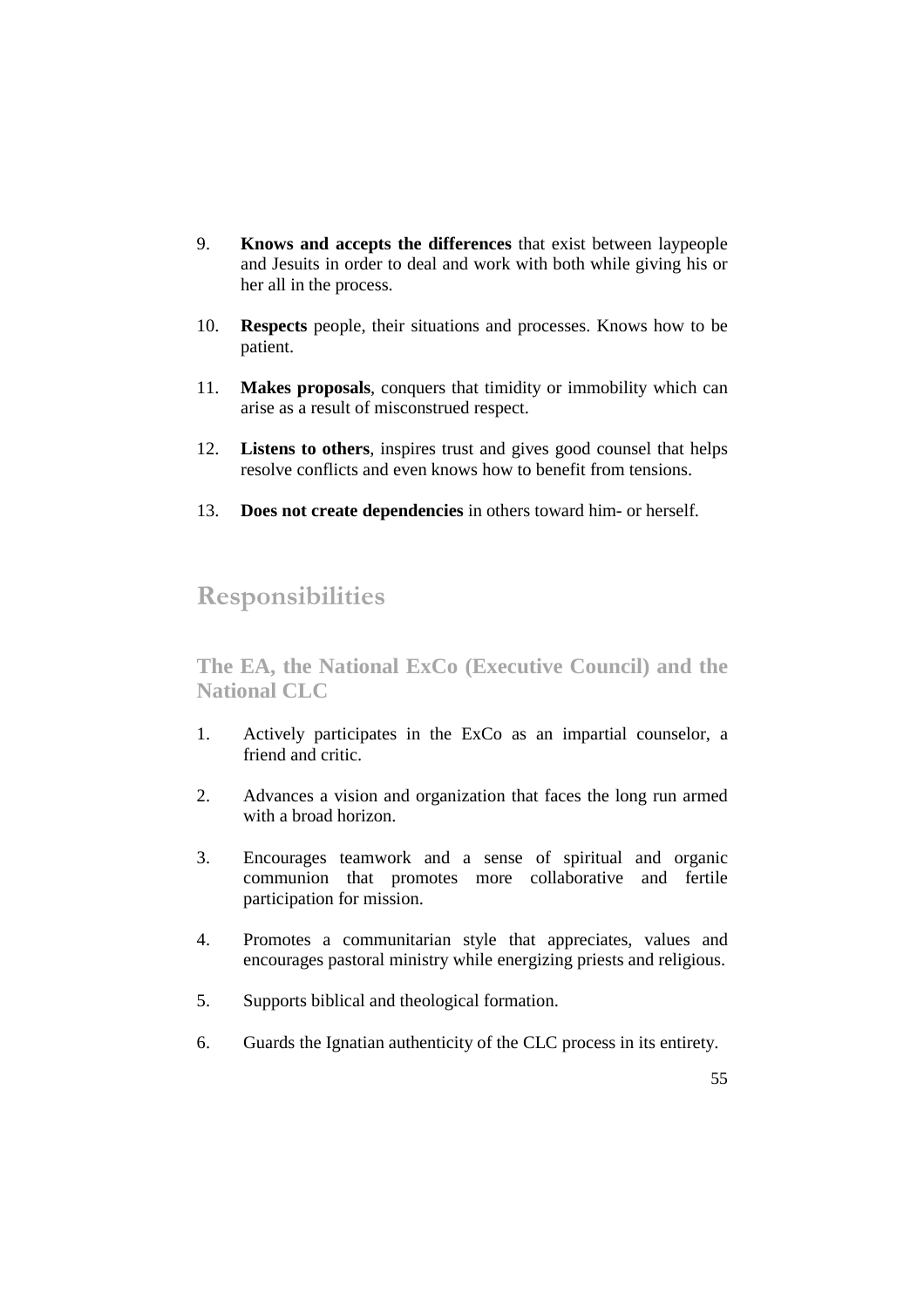- 7. Promotes especially the Spiritual Exercises, paying close attention to how they are given.
- 8. Knows and assimilates as ecclesial texts the "*CLC General Principles and Norms*" and its antecedents, and is familiar with the documents of the General Assemblies and of the worldwide CLC.
- 9. Knowledgeable about CLC's distinct historical stages and highlights.
- 10. Promotes the different aspects that touch upon the formation of CLC members: Christological, ecclesiological, ministerial, Ignatian, apostolic, social-political, etc.
- 11. Helps overcome personal attacks, overbearing postures and decidedly partial points of view.
- 12. Collaborates with the formation of guides and of community coordinators.
- 13. Invigorates and makes the apostolic associative life possible by making use of its global orientations and the general Principles and Norms.
- 14. Supports the community by helping to develop its apostolic dynamism, common mission, and its individual members.
- 15. Values and promotes the international and public dimension.
- 16. Promotes CLC's growth while respecting its current level of Christian maturity at every stage.
- 17. Participates proactively and incisively in CLC's promotion, in the recruitment of new members and in the formation of new communities.
- 18. Continuously evaluates the difficulties that emerge in the associative life.
- 56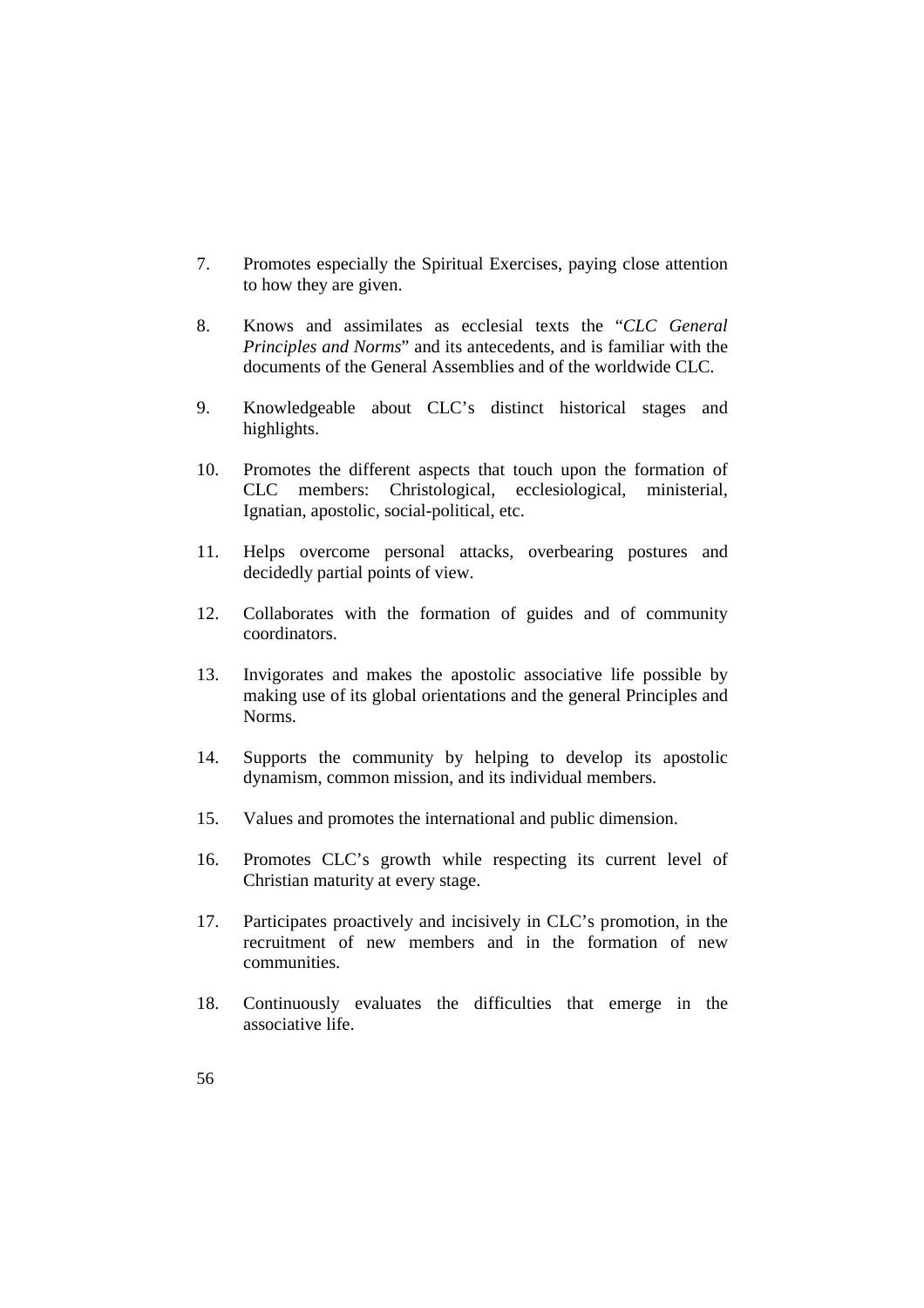**The Ecclesiastical Assistant, the local Church and other Christian Communities** 

- 19. Offers information regarding the activities of CLC in the local Church and receives similar reports concerning other communities.
- 20. Motivates CLC to play an active role in the life of the local Church so that it can feel itself a part of the ecclesial community.
- 21. Promotes lay vocation and mission as well as adult participation in the Church.
- 22. Creates bonds and dialogue with the hierarchy at every level.
- 23. Encourages and promotes the active and creative presence of religious and of ordained ministers in CLC so that they can participate in its structures of governance, in its formation and apostolic programs, in its liturgy, and in the accompaniment of its members.
- 24. Propagates and promotes the teachings of Vatican II concerning apostolic lay associations, including those recommendations involving priests and religious.
- 25. Helps CLC deepen its identity as an association of the faithful in the Church.
- 26. Promotes CLC's integration into the local Church.

**The Ecclesiastical Assistant, the Society of Jesus and the Provincial** 

- 27. Strengthens a healthy integration and dialogue between CLC and Society of Jesus.
- 28. Regularly writes a brief but attractive note concerning CLC that can appear in a Jesuit province's news bulletin.